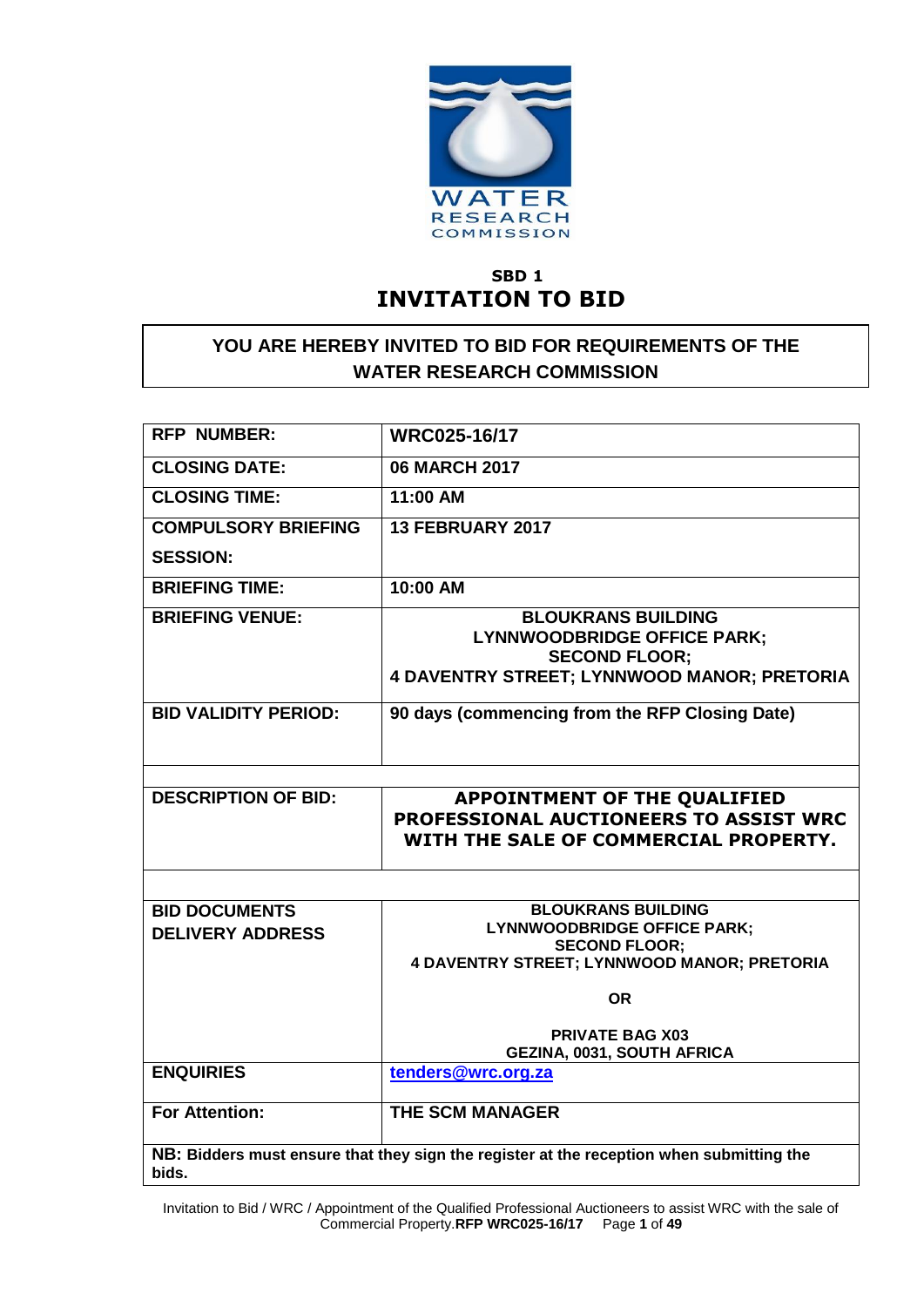#### **The successful bidder will be required to fill in and sign a written Contract Form (SBD 7).**

Bidders should ensure that bids are delivered timeously to the correct address. If the bid is late, it will not be accepted for consideration.

The bid box is generally open 8 hours a day, 5 days a week.

#### **ALL BIDS MUST BE SUBMITTED ON THE OFFICIAL FORMS – (NOT TO BE RE-TYPED)**

THIS BID IS SUBJECT TO THE PREFERENTIAL PROCUREMENT POLICY FRAMEWORK ACT AND THE PREFERENTIAL PROCUREMENT REGULATIONS, 2011, THE GENERAL CONDITIONS OF CONTRACT (GCC) AND, IF APPLICABLE, ANY OTHER SPECIAL CONDITIONS OF CONTRACT

THE FOLLOWING PARTICULARS MUST BE FURNISHED (FAILURE TO DO SO MAY RESULT IN YOUR BID BEING DISQUALIFIED)

| NAME OF BIDDER                                                                                                             |                                                                   |                               |            |               |      |
|----------------------------------------------------------------------------------------------------------------------------|-------------------------------------------------------------------|-------------------------------|------------|---------------|------|
| POSTAL ADDRESS                                                                                                             |                                                                   |                               |            |               |      |
| STREET ADDRESS                                                                                                             |                                                                   |                               |            |               |      |
| <b>TELEPHONE NUMBER</b>                                                                                                    |                                                                   |                               |            |               |      |
| <b>CELLPHONE NUMBER</b>                                                                                                    |                                                                   |                               |            |               |      |
| <b>FACSIMILE NUMBER</b>                                                                                                    |                                                                   |                               |            |               |      |
| <b>E-MAIL ADDRESS</b>                                                                                                      |                                                                   |                               |            |               |      |
| VAT REGISTRATION NUMBER                                                                                                    |                                                                   |                               |            |               |      |
| HAS A VALID TAX CLEARANCE CERTIFICATE BEEN SUBMITTED? (SBD 2)<br>YES or NO                                                 |                                                                   |                               |            |               |      |
| HAS<br>A<br>YES or NO                                                                                                      | B-BBEE STATUS LEVEL                                               | VERIFICATION CERTIFICATE BEEN | SUBMITTED? | (SBD)         | 6.1) |
| IF YES, WHO WAS THE CERTIFICATE ISSUED BY?                                                                                 |                                                                   |                               |            |               |      |
| A VERIFICATION AGENCY ACCREDITED BY THE SOUTH AFRICAN ACCREDITATION SYSTEM (SANAS); OR                                     |                                                                   |                               |            |               |      |
| <b>TICK APPLICABLE BOXT</b>                                                                                                |                                                                   |                               |            |               |      |
| (A B-BBEE STATUS LEVEL VERIFICATION CERTIFICATE MUST BE SUBMITTED IN ORDER TO QUALIFY<br>FOR PREFERENCE POINTS FOR B-BBEE) |                                                                   |                               |            |               |      |
| ARE YOU THE ACCREDITED REPRESENTATIVE IN SOUTH AFRICA FOR THE GOODS / SERVICES / WORKS OFFERED?                            |                                                                   |                               |            |               |      |
| <b>YES</b><br><b>ENCLOSE PROOF]</b><br>SIGNATURE OF BIDDER                                                                 |                                                                   |                               |            | YES or NO [IF |      |
| <b>DATE</b>                                                                                                                |                                                                   |                               |            |               |      |
|                                                                                                                            |                                                                   |                               |            |               |      |
|                                                                                                                            |                                                                   |                               |            |               |      |
|                                                                                                                            | ANY ENQUIRIES REGARDING THE BIDDING PROCEDURE MAY BE DIRECTED TO: |                               |            |               |      |
| Department:                                                                                                                | Supply Chain Management                                           |                               |            |               |      |
| <b>Contact Person:</b>                                                                                                     | The SCM Manager                                                   |                               |            |               |      |

**Tel:** 012 330 9034 **E-mail address:** tenders@wrc.org.za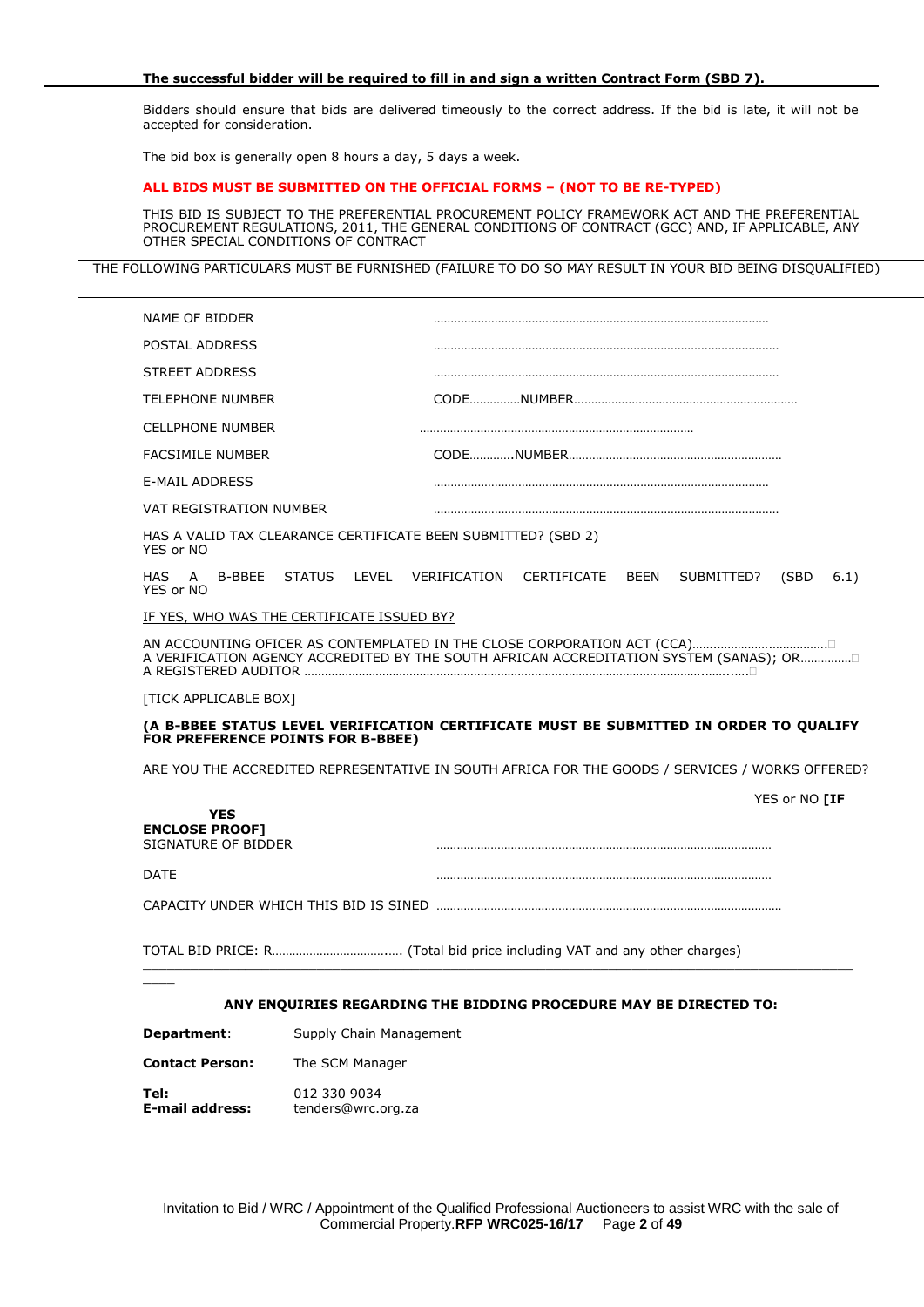### **CONDITIONS AND UNDERTAKINGS BY BIDDER**

- 1.1 **The Bid forms should not be retyped or redrafted but photocopies may be prepared and used.** However, only documents with the original signature in black ink shall be accepted. Additional offers against any item should be made on a photocopy of the page in question.
- 1.1.1 Black ink should be used when completing Bid documents.
- 1.1.2 Bidders should check the numbers of the pages to satisfy themselves that none is missing or duplicated. WRC will accept NO liability in regard to anything arising from the fact that pages are missing or duplicated.
- 1.2 I/We hereby Bid to supply all or any of the supplies and/or to procure all or any of the services described in the attached documents to WRC on the terms and conditions and in accordance with the specifications stipulated in the Bid documents (and which shall be taken as part of, and incorporated into, this Bid) at the prices inserted therein.
- 1.3 I/We agree that -
- 1.3.1 The offer herein shall remain binding upon me/us and open for acceptance by WRC during the validity period indicated and calculated from the closing hour and date of the Bid;
- 1.3.2 the laws of the Republic of South Africa shall govern the contract created by the acceptance of my/our Bid and that I/we choose domicilium citandi et executandi in the Republic as indicated below; and

## **1.4 NB: BIDDERS TERMS AND CONDITIONS ARE NOT ACCEPTABLE.**

- 1.5 I/We furthermore confirm that I/we have satisfied myself/ourselves as to the correctness and validity of my/our Bid that the price(s) and rate(s) quoted cover all the work/item(s) specified in the Bid documents and that the price(s) and rate(s) cover all my/our obligations under a resulting contract and that I/we accept that any mistakes regarding price(s) and calculations will be at my/our risk.
- 1.6 I/We hereby accept full responsibility for the proper execution and fulfilment of all obligations and conditions devolving on me/us under this Bid as the Principal(s) liable for the due fulfilment of this contract.

| Signature(s) of Bidder or assignee(s)                                                              | Date |
|----------------------------------------------------------------------------------------------------|------|
| Name of signing person (in block letters)                                                          |      |
| Capacity                                                                                           |      |
| Are you duly authorized to sign this bid?                                                          |      |
| Name of Bidder [company name] (in<br>block letters)                                                |      |
| Postal address (in block letters)                                                                  |      |
| Domicilium citandi et executandi in the RSA (full street address of this place) (in block letters) |      |
|                                                                                                    |      |
|                                                                                                    |      |
|                                                                                                    |      |
|                                                                                                    |      |
|                                                                                                    |      |
| Cell Number:                                                                                       |      |
|                                                                                                    |      |

Invitation to Bid / WRC / Appointment of the Qualified Professional Auctioneers to assist WRC with the sale of Commercial Property.**RFP WRC025-16/17** Page **3** of **49**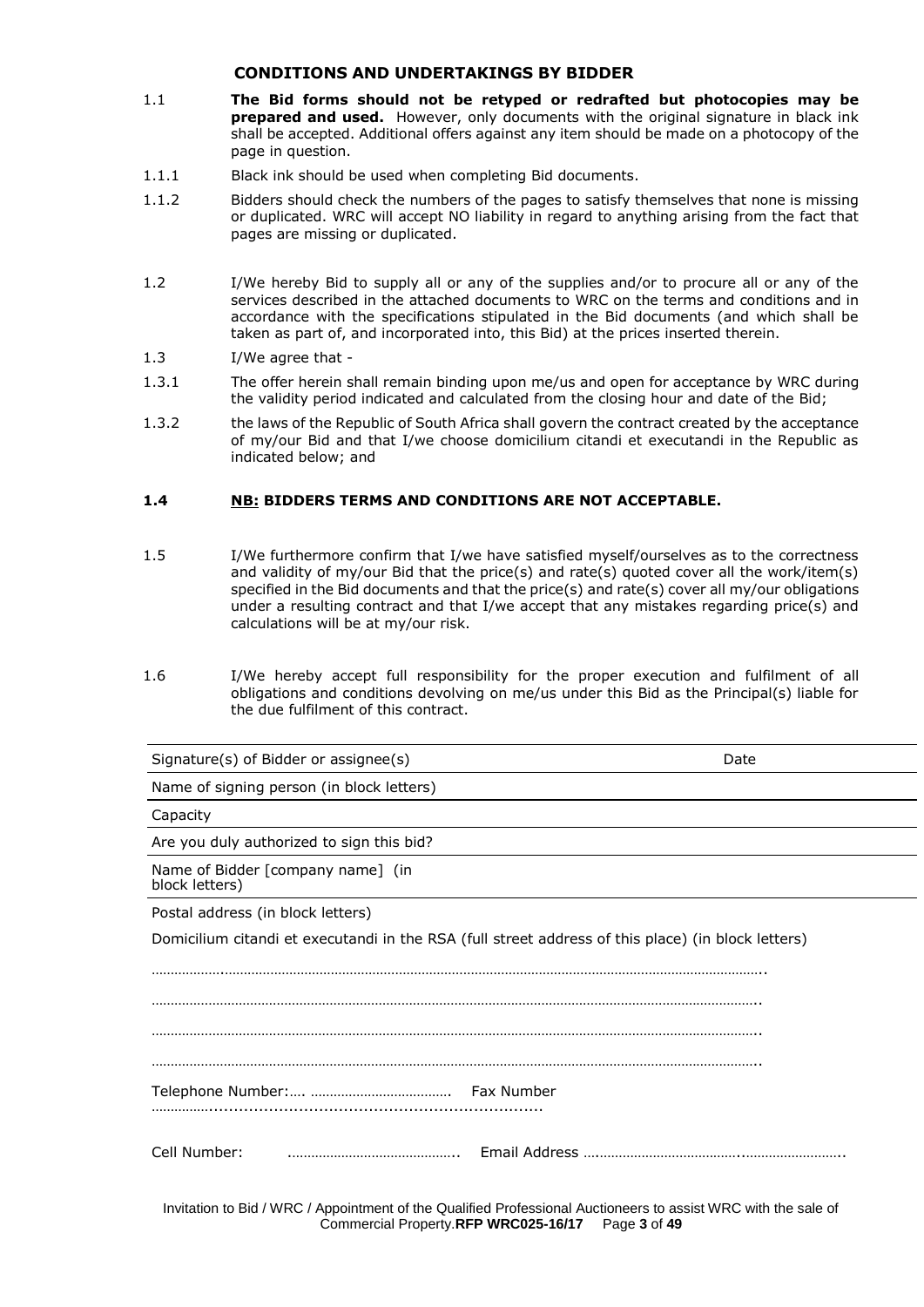# **INSTRUCTIONS TO BIDDER**

# **1 Confidential information disclosure notice**

- 1.1 This document may contain confidential information that is the property of Water Research Commission (WRC).
- 1.2 No part of the contents may be used, copied, disclosed or conveyed in whole or in part to any party in any manner whatsoever other than for preparing a proposal in response to this Bid, without prior written permission from WRC.
- 1.3 All copyright and Intellectual Property herein vests with WRC.

# **2 Introduction**

## 2.1 **Purpose**

2.1.1 The purpose of this Request for Bid (RFP) is an invitation to potential suppliers (hereinafter referred to as "Bidders") to submit Bids for the items/products/solutions as detailed under Annex A: Technical/solution specification.

## 2.2 **Objectives**

- 2.2.1 The following objectives must be achieved with the implementation of the above required solution:
- 2.2.1.1 Based on the Bids submitted and the outcome of the evaluation process according to the set evaluation criteria, WRC intends to select a preferred bidder/s with the view of concluding a service level agreement (SLA) where applicable with such successful bidder. The Bid shall be evaluated in terms of the PPPFA (90/10).

## 2.3 **Queries**

2.3.1 Should it be necessary for a bidder to obtain clarity on any matter arising from or referred to in this RFP document, please refer queries, in writing, to the contact person(s) listed below. Under no circumstances may any other employee within WRC be approached for any information. Any such action may result to disqualification of a response submitted in response to the RFP. WRC reserves the right to place responses to such queries on the website.

| <b>Name</b>        | <b>Type of Query</b> | <b>Email address</b> |
|--------------------|----------------------|----------------------|
| <b>SCM Manager</b> | <b>Bid Queries</b>   | tenders@wrc.org.za   |

Enquiries should reference specific paragraph numbers, where appropriate.

All questions/enquiries must be forwarded in writing not later than **02 March 2017 at 11h00**.

Questions/enquiries received after 11h00 on **02 March 2017** will not be considered.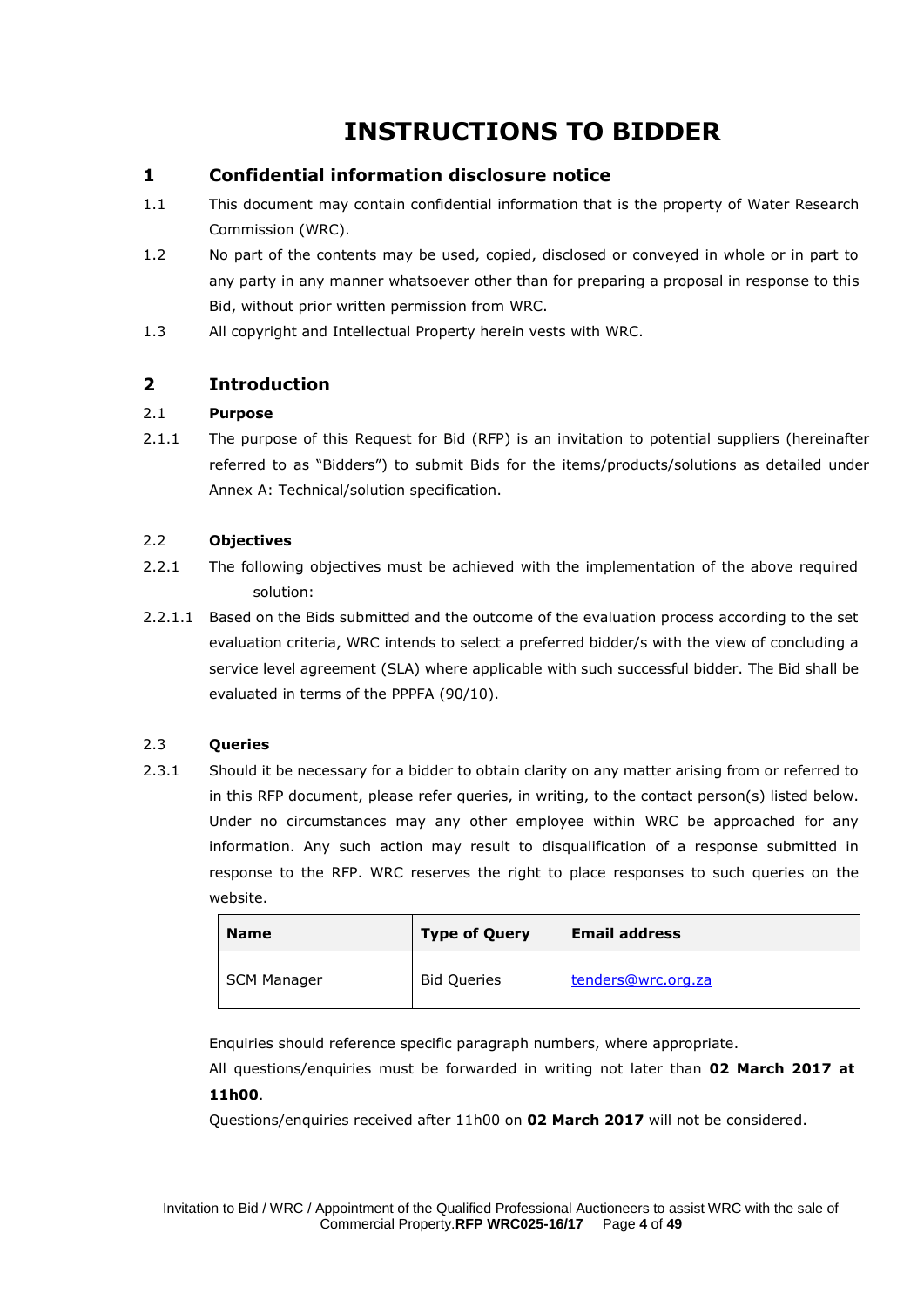# *Bidders are not allowed to contact any other* **WRC** *staff in the context of this tender other that the indicated official under 2.3.1.*

- 2.4 **Bid Documents**
- 2.4.1 Bids must be **hand delivered or (if couriered) reach** to **WRC** by no later than **11h00 on 06th March 2017**.
- 2.4.2 Bid documents must contain **one original document**, **initialled on each page**, and **signed where required**. (Two separate envelopes: one for financials (Pricing) and the other for Technical document).

## **3 General rules and instructions**

## 3.1 **Confidentiality**

- 3.1.1 The information contained in this document is of a confidential nature, and must only be used for purposes of responding to this RFP. This confidentiality clause extends to Bidder partners and/or implementation agents, whom the Bidder may decide to involve in preparing a response to this RFP.
- 3.1.2 For purposes of this process, the term "Confidential Information" shall include all technical and business information, including, without limiting the generality of the foregoing, all secret knowledge and information (including any and all financial, commercial, market, technical, functional and scientific information, and information relating to a party's strategic objectives and planning and its past, present and future research and development), technical, functional and scientific requirements and specifications, data concerning business relationships, demonstrations, processes, machinery, know-how, architectural information, information contained in a party's software and associated material and documentation, plans, designs and drawings and all material of whatever description, whether subject to or protected by copyright, patent or trademark, registered or un-registered, or otherwise disclosed or communicated before or after the date of this process.
- 3.1.3 The receiving party shall not, during the period of validity of this process, or at any time thereafter, use or disclose, directly or indirectly, the confidential information of WRC (even if received before the date of this process) to any person whether in the employment of the receiving party or not, who does not take part in the performance of this process.
- 3.1.4 The receiving party shall take all such steps as may be reasonably necessary to prevent WRC's confidential information coming into the possession of unauthorised third parties. In protecting the receiving party's confidential information, WRC shall use the same degree of care, which does not amount to less than a reasonable degree of care, to prevent the unauthorised use or disclosure of the confidential information as the receiving party uses to protect its own confidential information.
- 3.1.5 Any documentation, software or records relating to confidential information of WRC, which comes into the possession of the receiving party during the period of validity of this process or at any time thereafter or which has so come into its possession before the period of validity of this process: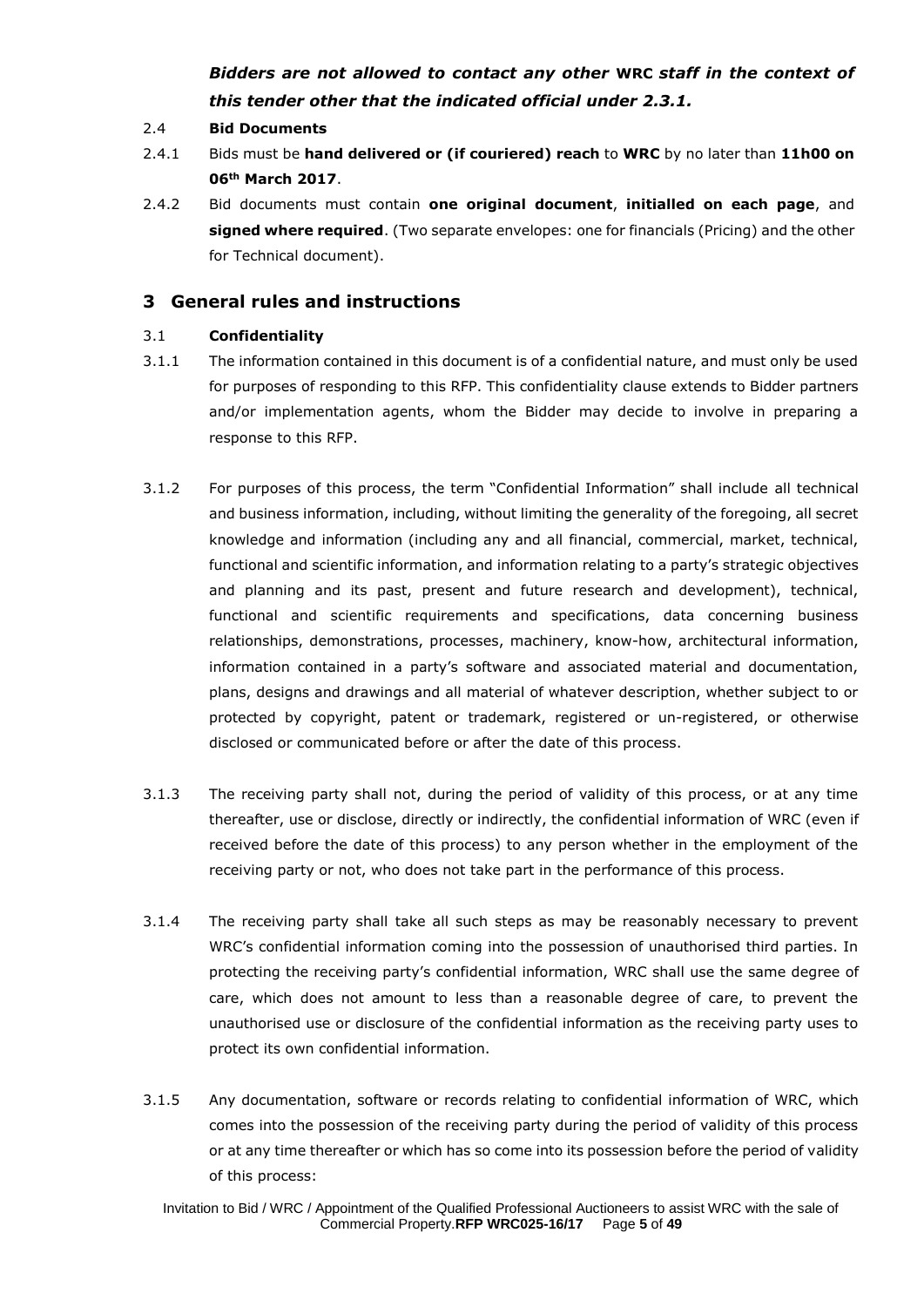- 3.1.5.1 Shall be deemed to form part of the confidential information of WRC;
- 3.1.5.2 Shall be deemed to be the property of WRC;
- 3.1.5.3 shall not be copied, reproduced, published or circulated by the receiving party unless and to the extent that such copying is necessary for the performance of this process and all other processes as contemplated in; and
- 3.1.5.4 Shall be surrendered to WRC on demand, and in any event on the termination of the investigations and negotiations, and the receiving party shall not retain any extracts.

## 3.2 **News and press releases**

3.2.1 Bidders or their agents shall not make any news releases concerning this RFP or the awarding of the same or any resulting agreement(s) without the consent of, and then only in coordination with WRC.

## **3.3 Precedence of documents**

- 3.3.1 This RFP consists of a number of sections (see list). Where there is a contradiction in terms between the clauses, phrases, words, stipulations or terms and herein referred to generally as stipulations in this RFP and the stipulations in any other document attached hereto, or the RFP submitted hereto, the relevant stipulations in this RFP shall take precedence.
- 3.3.2 Where this RFP is silent on any matter, the relevant stipulations addressing such matter and which appears in the PPPFA shall take precedence. Bidders shall refrain from incorporating any additional stipulations in its proposal submitted in terms hereof other than in the form of a clearly marked recommendation that WRC may in its sole discretion elect to import or to ignore. Any such inclusion shall not be used for any purpose of interpretation unless it has been so imported or acknowledged by WRC.
- 3.3.3 It is acknowledged that all stipulations in the PPPFA are not equally applicable to all matters addressed in this RFP. It however remains the exclusive domain and election of WRC as to which of these stipulations are applicable and to what extent. Bidders are hereby acknowledging that the decision of the WRC in this regard is final and binding. The onus to enquire and obtain clarity in this regard rests with the vendor(s). The vendor(s) shall take care to restrict its enquiries in this regard to the most reasonable interpretations required to ensure the necessary consensus.

## **3.4 Preferential Procurement Reform**

- 3.4.1 WRC supports Black Economic Empowerment as an essential ingredient of its business. In accordance with government policy, WRC insists that the private sector demonstrates its commitment and track record to Black Economic Empowerment in the areas of ownership (shareholding), skills transfer, employment equity and procurement practices (SMME Development) etc.
- 3.4.2 WRC shall apply the principles of the Preferential Procurement Policy Framework Act, (Act No. 5 of 2000) with its Preferential Procurement Regulation 2011 to this proposal.
- 3.4.3 Bidders shall complete the preference certificate attached to this proposal. In the case of a consortium and subcontractors, the preference certificate must be completed for each legal entity (Annex C).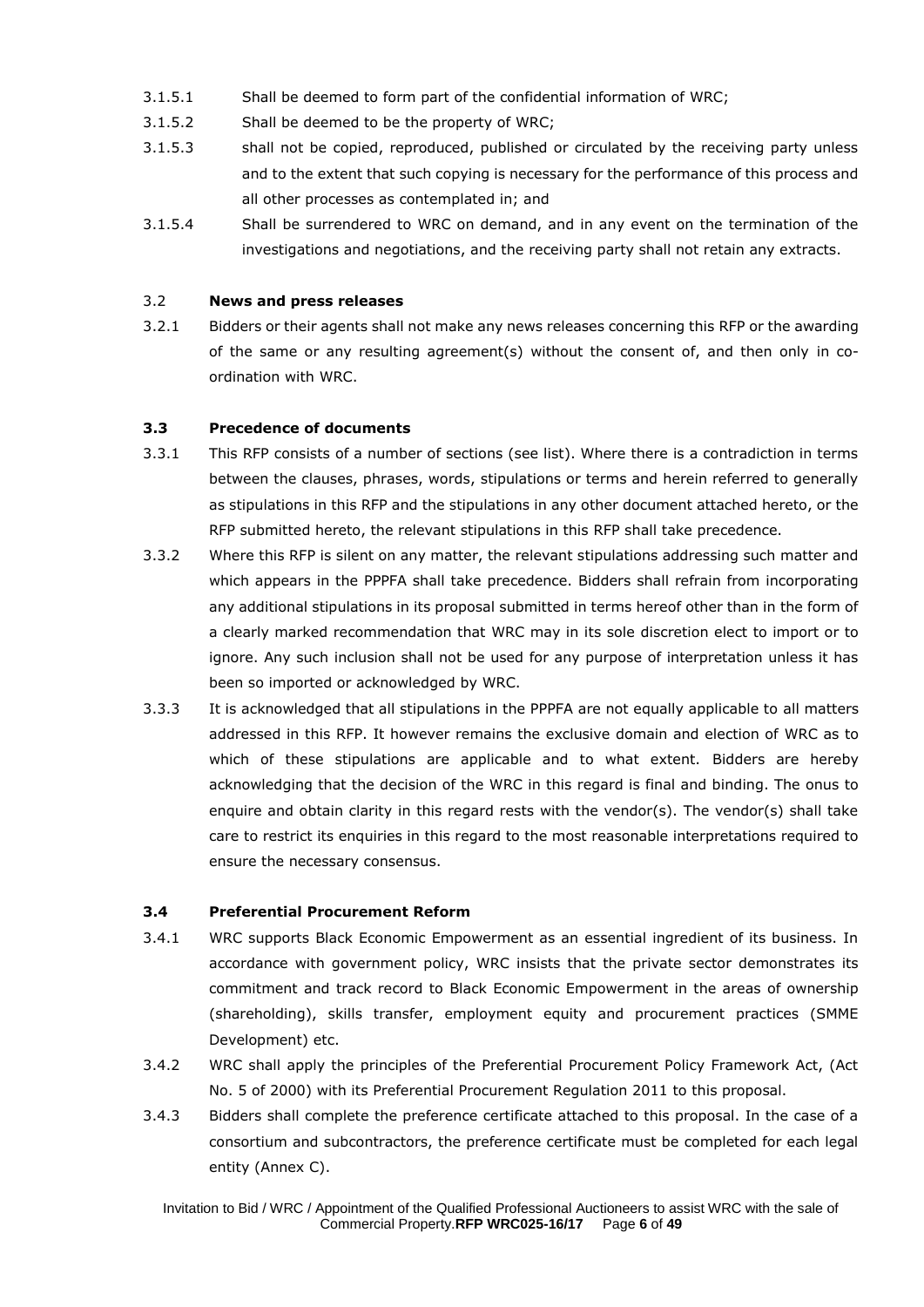## 3.5 **Security clearances**

3.5.1 Employees and subcontractors of the Bidders **may** be required to be in possession of valid security clearances to the level determined by NIA or/or WRC commensurate with the nature of the project activities they are involved in. The cost of obtaining suitable clearances is for the account of the bidders. The Bidders shall supply and maintain a list of personnel involved on the project indicating their clearance status.

## 3.6 **Occupational Injuries and Diseases Act 13 of 1993**

3.6.1 The Bidder warrants that all its employees (including the employees of any sub-contractor that may be appointed) are covered in terms of the Compensation for Occupational Injuries and Diseases Act 13 of 1993 ("COIDA") and that the cover shall remain in force for the duration of the adjudication of this bid and/ or subsequent agreement. WRC reserves the right to request the Bidder to submit documentary proof of the Bidder's registration and "good standing" with the Compensation Fund, or similar proof acceptable to WRC.

## **3.7 Instructions for submitting a proposal**

- 3.7.1 One (1) original, One (1) hard copy of the Bid shall be submitted on the date of closure of the Bid.
- 3.7.1.1 The original copy must be signed in black ink by an authorised employee, agent or representative of the bidder and each and every page of the proposal shall contain the initials of same signatories.
- 3.7.2 Bidders shall submit proposal responses in accordance with the prescribed manner of submissions as specified above.
- 3.7.3 Bid must be submitted in a prescribed response format herewith reflected as **Response Format**, and be sealed in an envelope. The envelope must be marked clearly (on the outside) with the Bid Number and be addressed to **The SCM Manager.**
- 3.7.4 Bid must be submitted on or before **06 March 2017 not later than 11h00.** The bids must be dropped in the tender box at the **WRC Offices; Lynwood Bridge Office Park; Bloukrans Building; 4 Daventry Street Lynnwood Manor, Pretoria,** WRC receives a lot of correspondence on a daily basis. Bidders are therefore urged to ensure that they clearly mark their bids with the Bid Number; register their bids and sign the register that will be provided at the reception. Failure to sign the register will lead to the bid being disqualified. Failure to

submitted sealed bids could result to disqualification of bids. The onus is on the bidder to

ensure

that their bids get registered in the bids received register. Bidders must advise their courier companies of this instruction.

- 3.7.5 All Bids in this regard shall only be accepted if they have been registered on the bids received register before or on the closing date and stipulated time.
- 3.7.6 Bids received after the time stipulated shall not be considered.
- 3.7.7 Bid responses sent by courier must reach this office at least **36 hours** before the closing date to be registered on the bids received register. Failure to comply with this requirement shall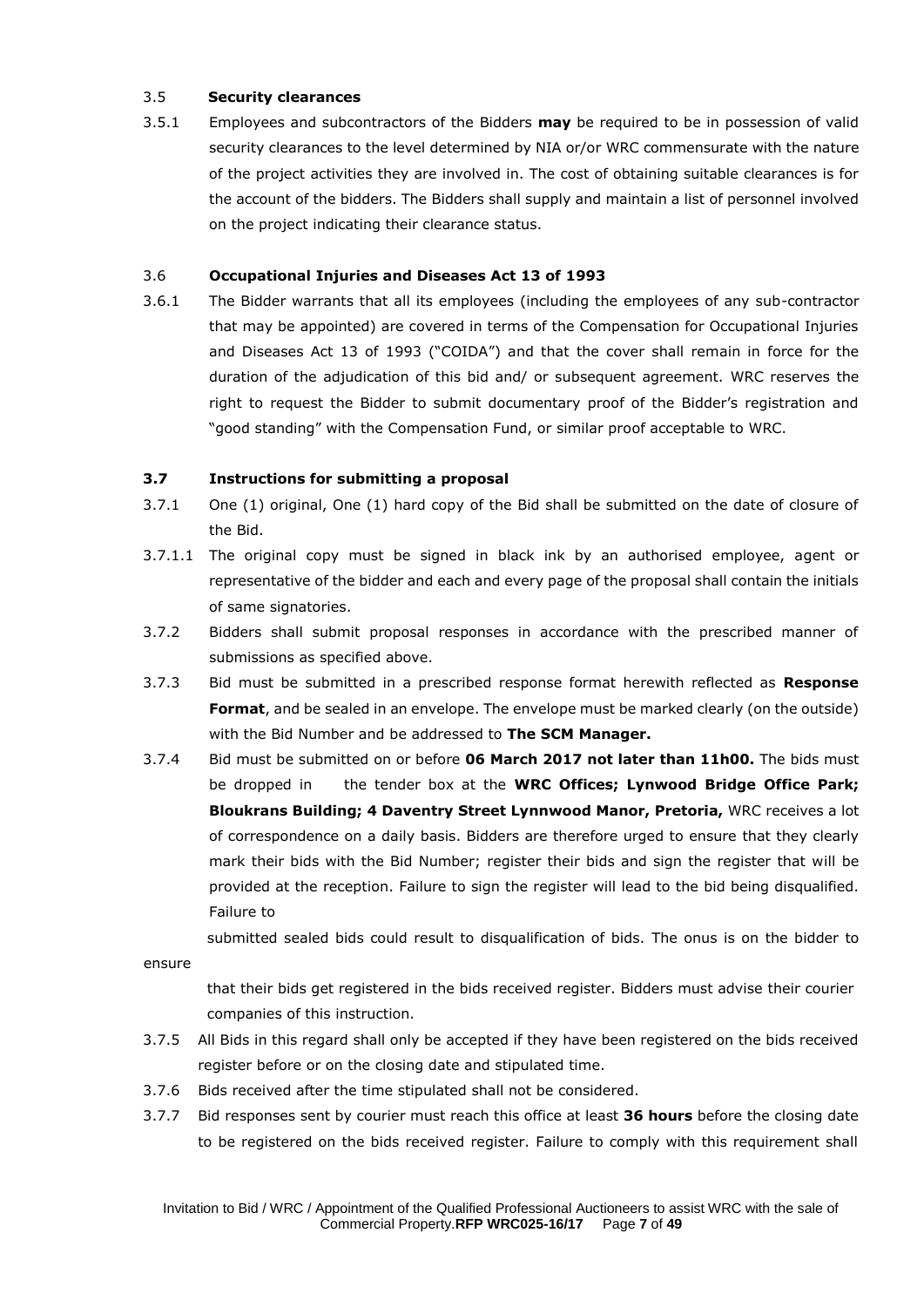result in your proposal being treated as a "late proposal" and shall not be entertained. Such proposal shall be returned to the respective Bidders.

## 3.7.8 **No proposal shall be accepted by WRC if submitted in any manner other than as prescribed above.**

## **4 Reasons for disqualification**

- 4.1 WRC reserves the right to disqualify any bidder which does any one or more of the following, and such disqualification may take place without prior notice to the offending bidder, however the bidder shall be notified in writing of such disqualification:
- 4.1.2 Bidders who do not submit a valid and original Tax Clearance Certificate on the closing date and time of the bid;
- 4.1.3 Bidders who submitted incomplete information and documentation according to the requirements of this RFP;
- 4.1.4 Bidders who submitted information that is fraudulent, factually untrue or inaccurate, for example memberships that do not exist, BEE credentials, experience, etc.;
- 4.1.5 Bidders who received information not available to other bidders through fraudulent means;
- 4.1.6 Bidders who do not comply with *mandatory requirements* as stipulated in this RFP.
- 4.1.7 Bidders who made false declarations on the Standard Bidding Documents, or misrepresent facts; and/or
- 4.1.8 Bidders who are listed on the National Treasury's database of restricted suppliers

## **5 Closing of Bid**

- 5.1 There shall be **no public opening** of the Bid received. There shall be no discussions with any enterprise until evaluation of the proposal has been complete. Any subsequent discussions shall be at the discretion of WRC. Unless specifically provided for in the proposal document, bids submitted by means of telegram, telex, facsimile or similar means shall not be considered.
- 5.2 No Bids from any bidder with offices within the RSA shall be accepted if sent via the Internet or e-mail. However Bids from international bidders with no office or representation in the RSA shall be accepted if received via the Internet or e-mail before the closing date and time.
- 5.2.1 Such Bids shall not be made available for evaluation until the original signed documentation is received within three (3) working days after the closing date, otherwise the proposal shall be disqualified. International bidders must submit proof that they do not have any offices or representation in South Africa.

## **6 Bid preparation**

- 6.1 All additions to the proposal documents i.e. annexes, supporting documentation pamphlets, photographs, technical specifications and other support documentation covering the solution offered etc. shall be neatly bound as part of the schedule concerned.
- 6.2 All responses regarding questions posed in the annexes attached herewith shall be answered in accordance with the prescribed **RFP Response Format**.

## **7 Oral presentations and briefing sessions**

Invitation to Bid / WRC / Appointment of the Qualified Professional Auctioneers to assist WRC with the sale of Commercial Property.**RFP WRC025-16/17** Page **8** of **49** 7.1 Bidders who submit Bids in response to this RFP may be required to give an oral presentation, which may include, but is not limited to, an equipment/service demonstration of their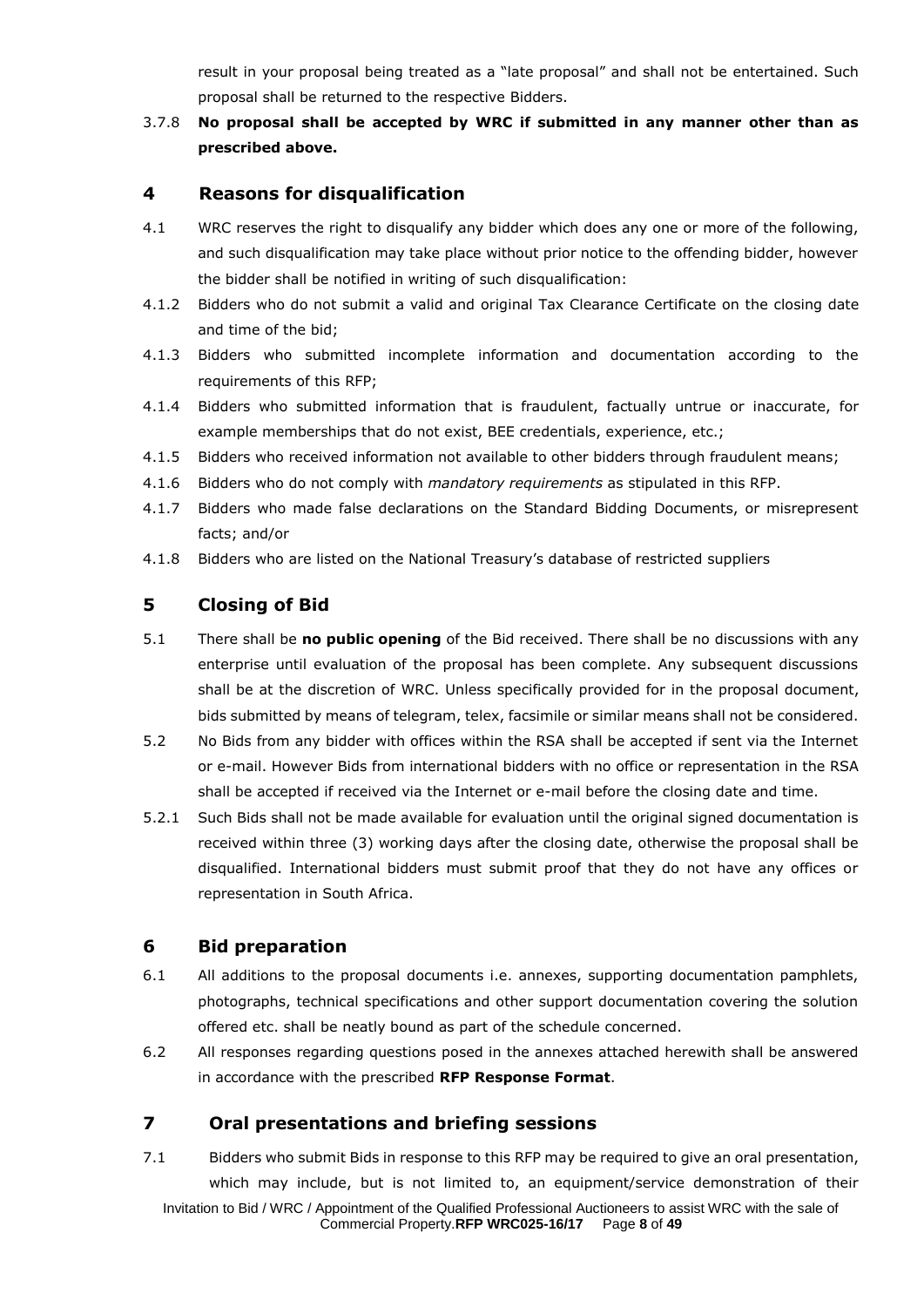proposal to WRC. This provides an opportunity for the vendor to clarify or elaborate on the proposal. This is a fact finding and explanation session only and does not include negotiation. WRC shall schedule the time and location of these presentations. Oral presentations are an option of WRC and may or may not be conducted.

# **8 Evaluation Criteria for BEE**

- 8.1 Points awarded for B-BBEE Status Level of Contribution
- 8.2 The value of this bid is estimated to exceed R 500 000 (all applicable taxes included) and therefore the 90/10 system shall be applicable.
- 8.3 In terms of Regulation 5 (2) and 6 (2) of the Preferential Procurement Regulations, preference points must be awarded to a bidder for attaining the B-BBEE status level of contribution in accordance with the table below:
- 8.4 Preference points for this bid shall be awarded for:

| <b>B-BBEE Status Level of</b><br><b>Contributor</b> | <b>Number of points</b><br>$(90/10$ system) |
|-----------------------------------------------------|---------------------------------------------|
| $\mathbf{1}$                                        | 10                                          |
| 2                                                   | 9                                           |
| 3                                                   | 8                                           |
| $\overline{4}$                                      | 5                                           |
| 5                                                   | 4                                           |
| 6                                                   | 3                                           |
| 7                                                   | $\overline{2}$                              |
| 8                                                   |                                             |
| Non-compliant contributor                           | n                                           |

- (a) Price; and
- (b) B-BBEE Status Level of Contribution.

- 8.5 Bidders who qualify as EMEs in terms of the B-BBEE Act must submit a certificate issued by an Accounting Officer as contemplated in the CCA or a Verification Agency accredited by SANAS or a Registered Auditor. Registered auditors do not need to meet the prerequisite for IRBA's approval for the purpose of conducting verification and issuing EMEs with B-BBEE Status Level Certificates.
- 8.6 Bidders other than EMEs must submit their original and valid B-BBEE status level verification certificate or a certified copy thereof, substantiating their B-BBEE rating issued by a Registered Auditor approved by IRBA or a Verification Agency accredited by SANAS.
- 8.7 A trust, consortium or joint venture, will qualify for points for their B-BBEE status level as a legal entity, provided that the entity submits their B-BBEE status level certificate.

Invitation to Bid / WRC / Appointment of the Qualified Professional Auctioneers to assist WRC with the sale of Commercial Property.**RFP WRC025-16/17** Page **9** of **49** 8.8 A trust, consortium or joint venture will qualify for points for their B-BBEE status level as an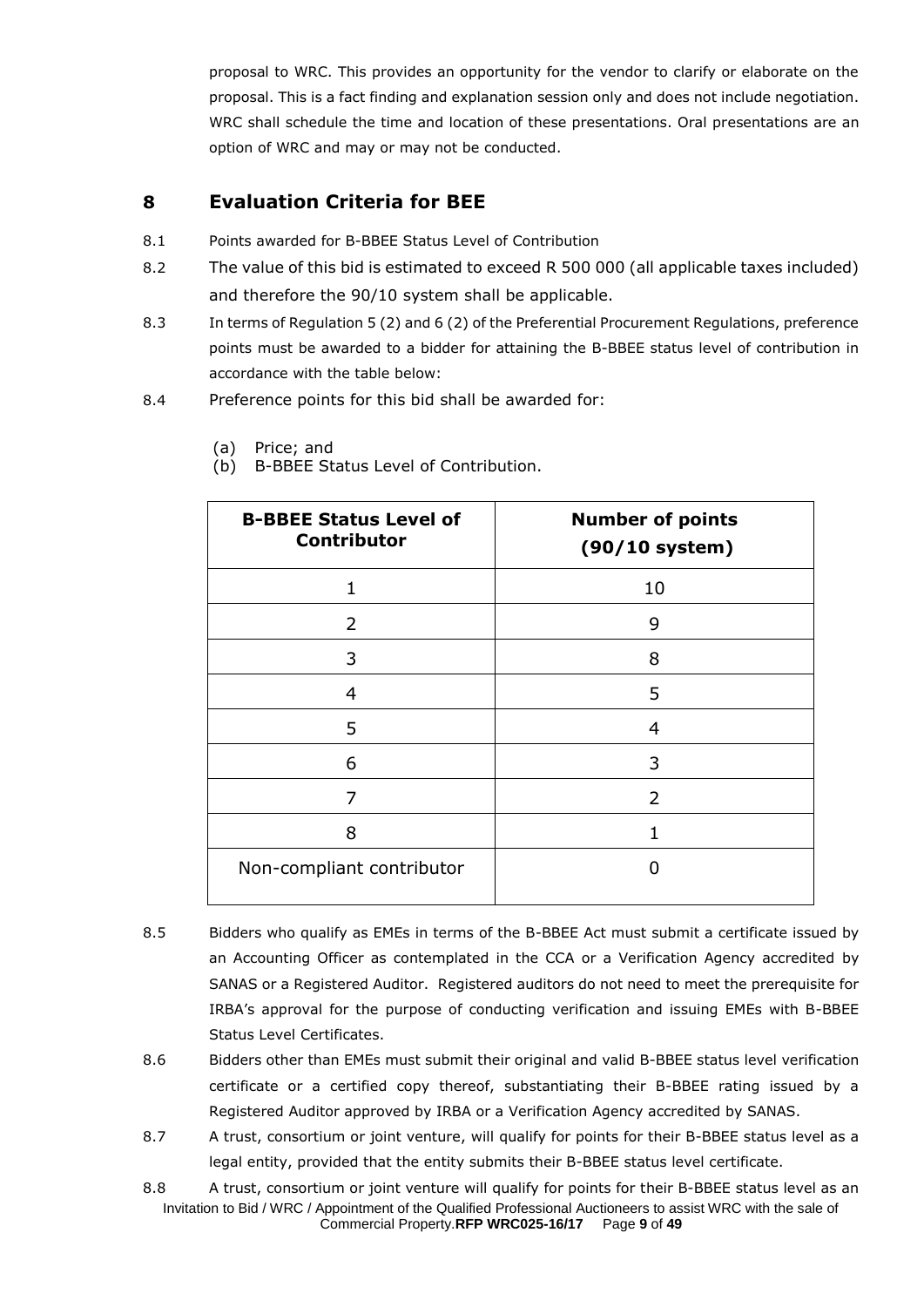unincorporated entity, provided that the entity submits their consolidated B-BBEE scorecard as if they were a group structure and that such a consolidated B-BBEE scorecard is prepared for every separate bid.

- 8.9 Tertiary institutions and public entities will be required to submit their B-BBEE status level certificates in terms of the specialized scorecard contained in the B-BBEE Codes of Good Practice.
- 8.10 A person will not be awarded points for B-BBEE status level if it is indicated in the bid documents that such a bidder intends sub-contracting more than 25% of the value of the contract to any other enterprise that does not qualify for at least the points that such a bidder qualifies for, unless the intended sub-contractor is an EME that has the capability and ability to execute the sub-contract.
- 8.11 A person awarded a contract may not sub-contract more than 25% of the value of the contract to any other enterprise that does not have an equal or higher B-BBEE status level than the person concerned, unless the contract is sub-contracted to an EME that has the capability and ability to execute the sub-contract.

# **9 Evaluation criteria and methodology**

## 9.1 **Functional evaluation criteria**

"Functionality" means the measurement according to predetermined norms of a service or commodity designed to be practical and useful, working or operating, taking into account quality, reliability, viability and durability of a service or commodity.

The need to invite and evaluate bids on the basis of functionality depends on the nature of the required commodity or service.

When inviting bids, WRC indicates: -

(i) Whether the bids will be evaluated on functionality;

- (ii) The evaluation criteria for measuring functionality;
- (iii) The weight of each criterion; and
- (iv) The applicable values as well as the minimum threshold for functionality

# **FUNCTIONAL / TECHNICAL EVALUATION CRITERIA**

This will bid will not be evaluated on Functionality only Price and Preference evaluation will apply.

## 9.2 **Price and preference evaluation criteria**

Subsequent to the eligibility screening phase, the second phase of evaluation of the Bids shall be based on the **90/10** PPPFA principle and the points for evaluation criteria are as follows:

| <b>Total</b>            | 100 points |
|-------------------------|------------|
| Preferential points/BEE | 10         |
| Price points            | 90         |

All Bid received shall be evaluated by a panel using the preference points system as stipulated in the Preferential Procurement Regulations.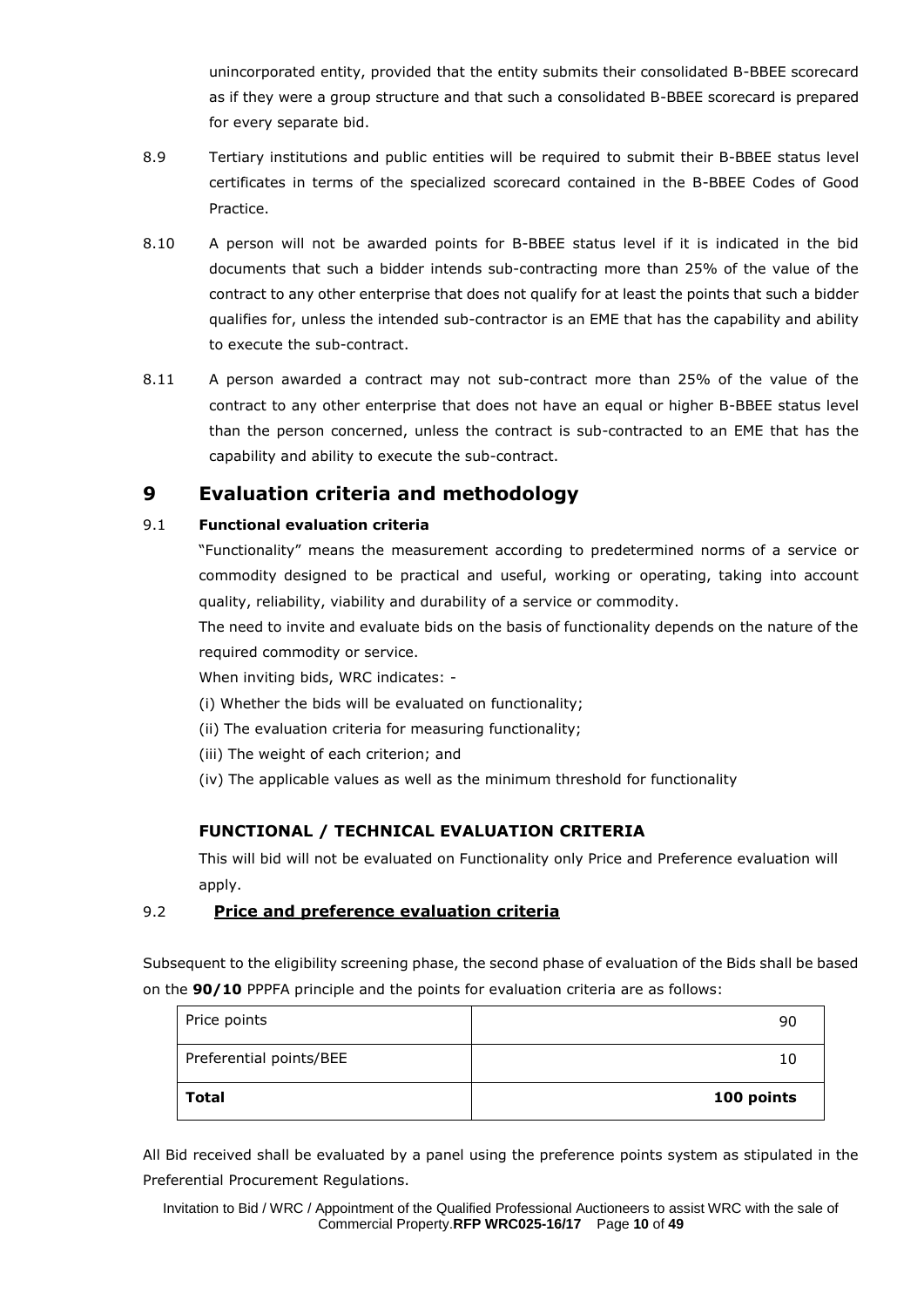# **ANNEX A: SCOPE OF WORK – APPOINTMENT OF THE QUALIFIED PROFESSIONAL AUCTIONEERS TO ASSIST WRC WITH THE SALE OF COMMERCIAL PROPERTY.**

# **1. Special instructions to Bidders**

- 1.1 Scope of work shall form part of the contract.
- 1.2 Should a vendor have reasons to believe that the Technical Specification is not open and/or is written for a particular service or work; the vendor shall notify Procurement Services within seven (07) days after publication of the bid.
- 1.2 Bidders shall provide full and accurate answers to the mandatory questions posed in this document, and, where required explicitly state either "Comply/Not Comply" regarding compliance with the requirements. Bidders **must** substantiate their response to all questions, including full details on how their proposal/solution will address specific functional requirements. All documents as indicated must be supplied as part of the submission.

# **2. Requirements Background**

# **2. 1. BACKGROUND**

The Water Research Commission ("WRC") seeks the services of professional, highly competent, well-managed, Auctioneer to assist the WRC with the disposal of its building situated at Rietfontein number 491 18<sup>th</sup> Avenue, 706 Marumati Building. A maximum of three (3) service providers will be appointed with an open mandate.

 The proposed Auctioneer must be familiar with the prescribed regulations that governs the disposal of properties within the public sector including the advertising methods and processes. The building is currently occupied by two tenants.

# **SCOPE OF WORK**

Proposals are invited from suitable professional service providers who will be able to dispose of the Marumati Building situated at Rietfontein number 491 18<sup>th</sup> Avenue within a maximum period of three (90 days) months and at a selling price that is acceptable to the WRC through an auction.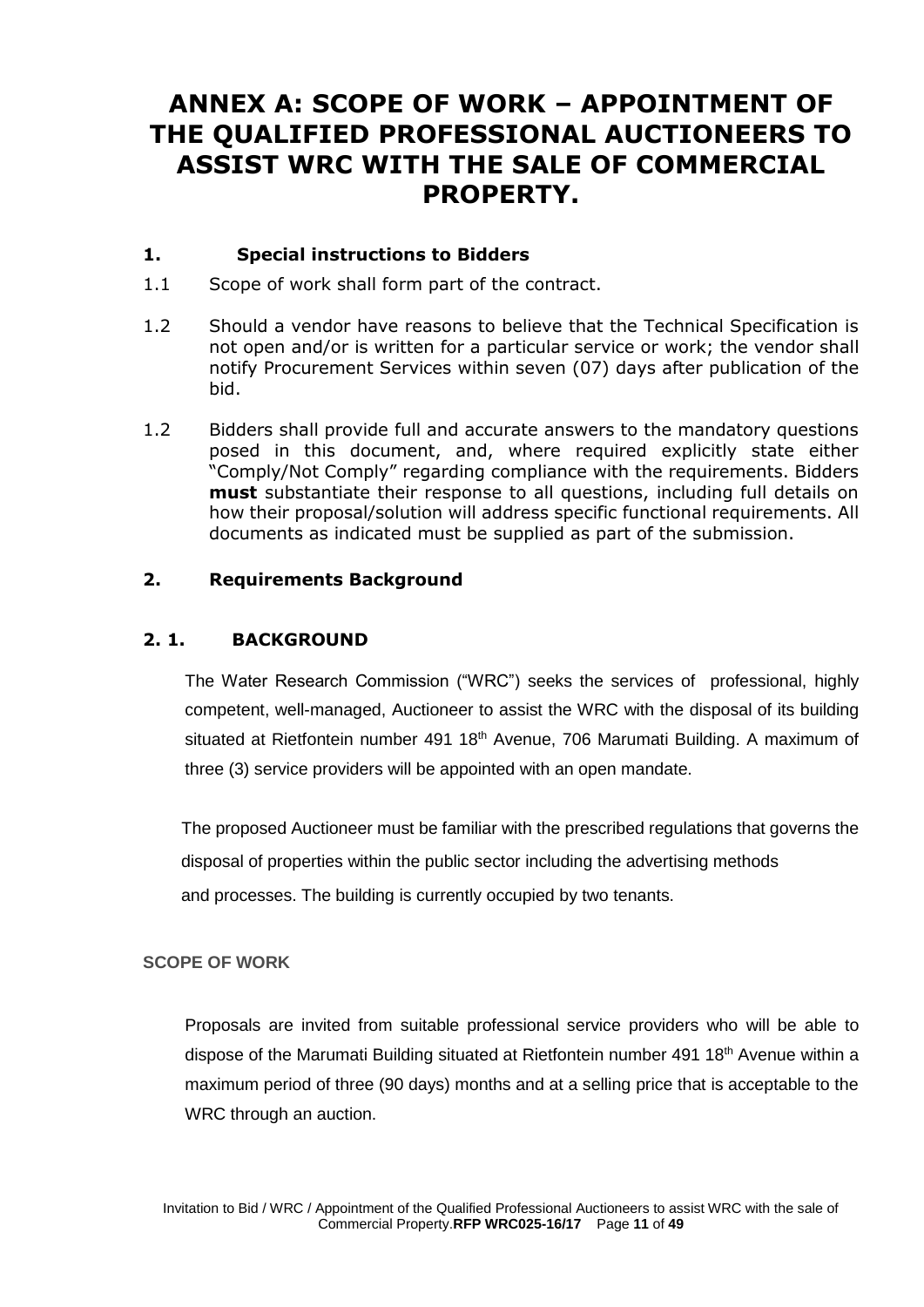The Auctioneer must be well experienced in commercial property sales within the public sector, the company and broker must be familiar with the industry standards and comply With all the statutory and other regulations as well as have the capabilities to sell the Building at an acceptable price. The Auctioneer must have experience in asset Management and have good relationship with all Major Banks, NPA, IDC as well as various other organisations.

# **3. PROJECT OR CONTRACT PERIOD (TIMEFRAMES)**

The term of appointment and agreement will be from April 2017 until the Property is sold (maximum 3 Months).

# **4. SUBMISSION OF BIDS**

Bidders are required to submit **One (01)** original bid document and one copy. WRC may request clarification or further information regarding any aspect of the bid. The bidder must supply the requested information within 12 hours or unless otherwise indicated after the request has been made; otherwise the bidder may be disqualified.

# **5. EVALUATION PHASES**

**The received bid proposals will be evaluated in different phases in order to arrive to the final phase of bid award, and the phases will be as follows:**

# **5.1 PHASE ONE (01): MANDATORY / MINIMUM REQUIREMENTS SCREENING**

*In this phase All bids received will be verified for compliance and completeness of the submitted proposal per the below set of mandatory requirements. Bidders who fails to comply with the below requirements WILL be eliminated and bidders who comply with the below progresses to the next phase of technical evaluation.*

- Bid forms must be properly received on the bid closing date and time specified on the invitation, fully completed, dated and signed in ink.
- Bid forms must be properly fully completed, dated, signed in ink and initial every page of the bid.
- Submission of the bid document must be binded and is without tearing any pages off.
- Invitation to Bid (SBD 1) must be fully completed,
- Submission of a Valid Tax Clearance Certificate (SBD 2) Bidders whom their Tax matters are not in order and no proper arrangements have been made with SARS to meet their tax obligations will not be considered for this bid. *7 days from the bid closing date is afforded to any bidder who already made necessary arrangements with SARS (attached proof as obtained from SARS Branch) of when the necessary arrangements have been made to*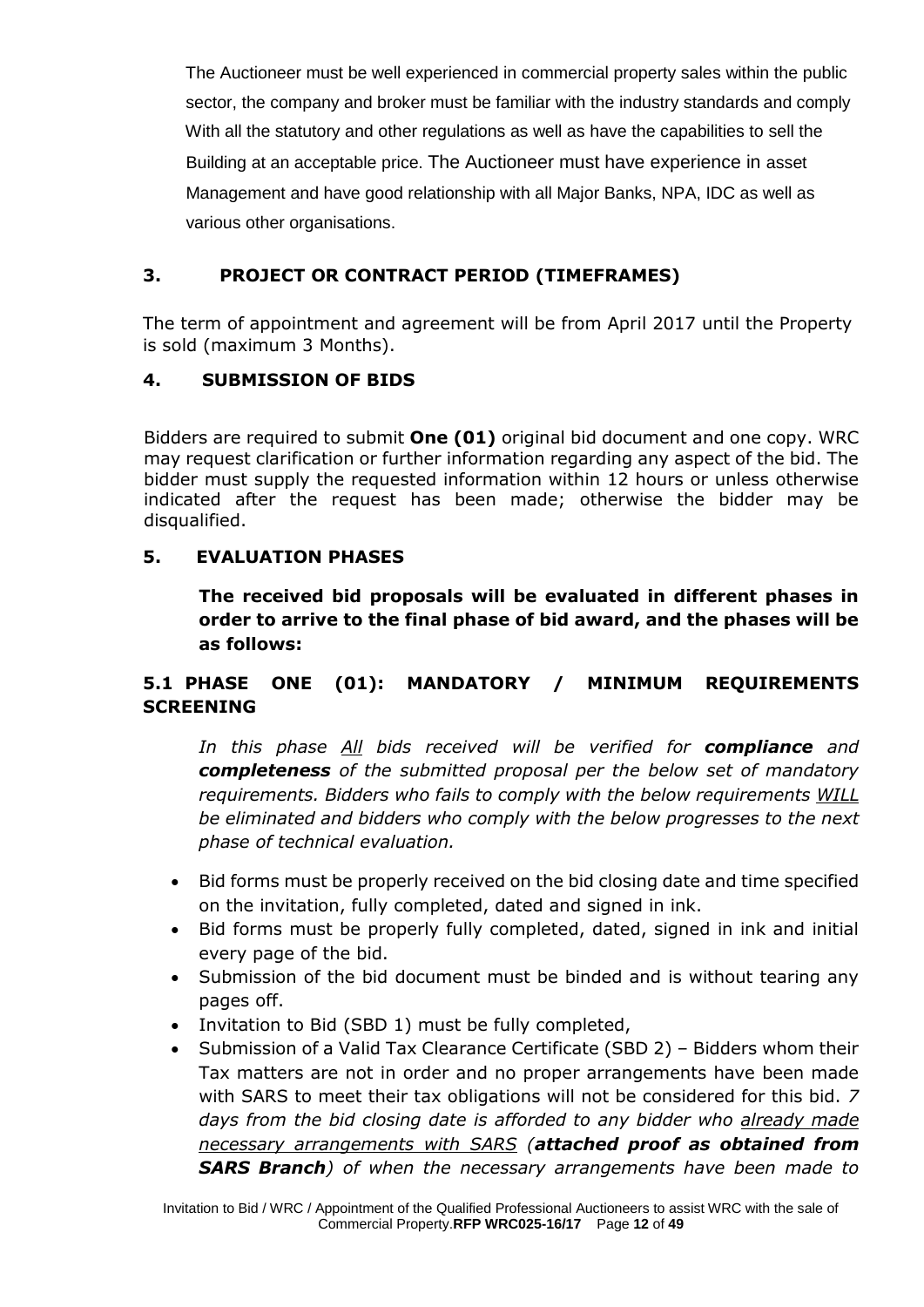*meet your Tax obligation and be issued with Tax certificate. Failure to submit a valid and original Tax Clearance within 7 days after the bid closing date, your submitted bid proposal will be considered non-responsive and shall be invalidated or disqualified and not considered for further evaluation.*

- Submission of fully completed Pricing Schedule (Purchases Goods SBD 3.1),. In case of purchases of goods other than services, bidders should complete and sign SBD 3.1 of the Firm price only. In case of professional services, bidders should complete and Submission of fully completed SBD 4 (Declaration of Interest),
- Submission of fully completed SBD 6.1 (Preference Claim Certificate), accompanied by the original or certified B-BBEE Status Level Verification Certificate as issued by SANAS accredited service providers, Accredited Registers Auditors – IRBA and Procurement Regulation 2011 compliant letter issued by the Accounting Officer. Any copies submitted in this case should be certified.
- Submission of fully completed Contract Form (Purchases Goods/Works SBD 7.1),. In case of purchases of goods other than services, bidders should complete and sign SBD 7.1 of the Firm price only. In case of rendering of services, bidders should complete and Submission of fully completed SBD8 (Declaration of Bidders Past SCM Practice),
- Submission of fully completed SBD9 (Certificate of Independent Bid Determination),
- Business Registration Certificate e.g. CK 1, certificate of incorporation
- Familiarise yourself and Initial every page of the General Condition of **Contract**

# **NB: Any bidders who did not sign and submit any of the requested documents may be disqualified.**

# **PHASE TWO (2): EVALUATION OF BID RESPONSES USING THE FUNCTIONAL REQUIREMENTS:**

# **MANDATORY REQUIREMENT:**

| <b>REQUIREMENTS</b>                                                                                                                                                                                     | <b>COMPLY</b> | <b>DO NOT</b><br><b>COMPLY</b> |
|---------------------------------------------------------------------------------------------------------------------------------------------------------------------------------------------------------|---------------|--------------------------------|
| Registered with SAIA (South African Institute of<br>Auctioneers) and provide a Fidelity Fund<br>Certificate for both the Principal and the<br>Agency as well as trust account in terms of<br>Section 32 |               |                                |
| NQF 5 Principal Status Certificate (attach<br>Certificate)                                                                                                                                              |               |                                |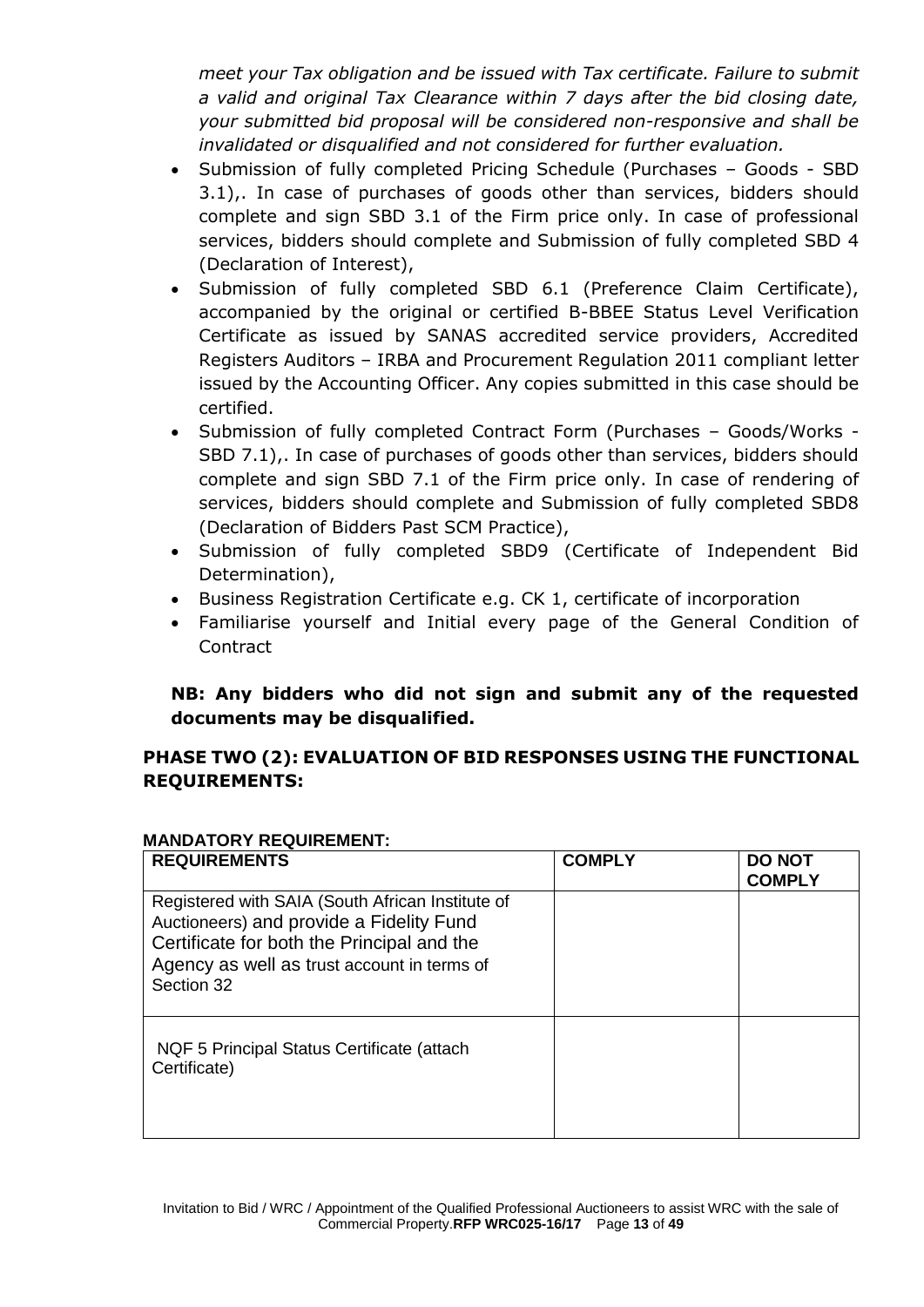# **TECHNICAL FUNCTIONAL CRITERIA**

| <b>No</b>      | <b>Element</b>                                                                                                                                                                                                                                                                                                                                                                                                                                        | <b>WEIGHTING</b> |
|----------------|-------------------------------------------------------------------------------------------------------------------------------------------------------------------------------------------------------------------------------------------------------------------------------------------------------------------------------------------------------------------------------------------------------------------------------------------------------|------------------|
| 1.             | Demonstrate knowledge and experience in dealing<br>with sales of commercial property. A minimum<br>experience of five (5) years is required.                                                                                                                                                                                                                                                                                                          | 40               |
|                | The Auctioneers must demonstrate experience in<br>Auctioning property sale within the public sector, the<br>company and Agent must be familiar with the industry<br>standards and comply with all the regulations as well<br>have the capabilities to do the following:                                                                                                                                                                               |                  |
|                | Analysis of the SA Property market<br>Ability to Advice the WRC on the current market<br>$\bullet$<br>Trends and challenges<br>Transformation issues within the SA property<br>environment including the impact of the property<br>charter.<br>Important legislation such as the Capital Gains<br>Tax Act and the Property Rates Act<br>Valuation of commercial and income producing<br>properties<br>Special aspects of contracts of sale, including |                  |
|                | passing of risk defects and voetstoots<br>(Include Company Profile and detailed proposal to<br>support your relevant knowledge and experience)                                                                                                                                                                                                                                                                                                        |                  |
| $\overline{2}$ | Capability and experience of the team that will be                                                                                                                                                                                                                                                                                                                                                                                                    | 20               |
|                | handling the WRC transaction must be of a high                                                                                                                                                                                                                                                                                                                                                                                                        |                  |
|                | standard                                                                                                                                                                                                                                                                                                                                                                                                                                              |                  |
|                | Please support team capability by including a company                                                                                                                                                                                                                                                                                                                                                                                                 |                  |
|                | organogram and a short profile on the experience and                                                                                                                                                                                                                                                                                                                                                                                                  |                  |
|                | successes achieved by the team who will be handling                                                                                                                                                                                                                                                                                                                                                                                                   |                  |
|                | the WRC Sale.                                                                                                                                                                                                                                                                                                                                                                                                                                         |                  |
|                |                                                                                                                                                                                                                                                                                                                                                                                                                                                       |                  |
| 3              | Provide a detailed project plan for the disposal of                                                                                                                                                                                                                                                                                                                                                                                                   | 20               |
|                | the building                                                                                                                                                                                                                                                                                                                                                                                                                                          |                  |
|                | Attach the methodology plan of how the Sale of                                                                                                                                                                                                                                                                                                                                                                                                        |                  |
|                | Property will be done.                                                                                                                                                                                                                                                                                                                                                                                                                                |                  |
|                |                                                                                                                                                                                                                                                                                                                                                                                                                                                       |                  |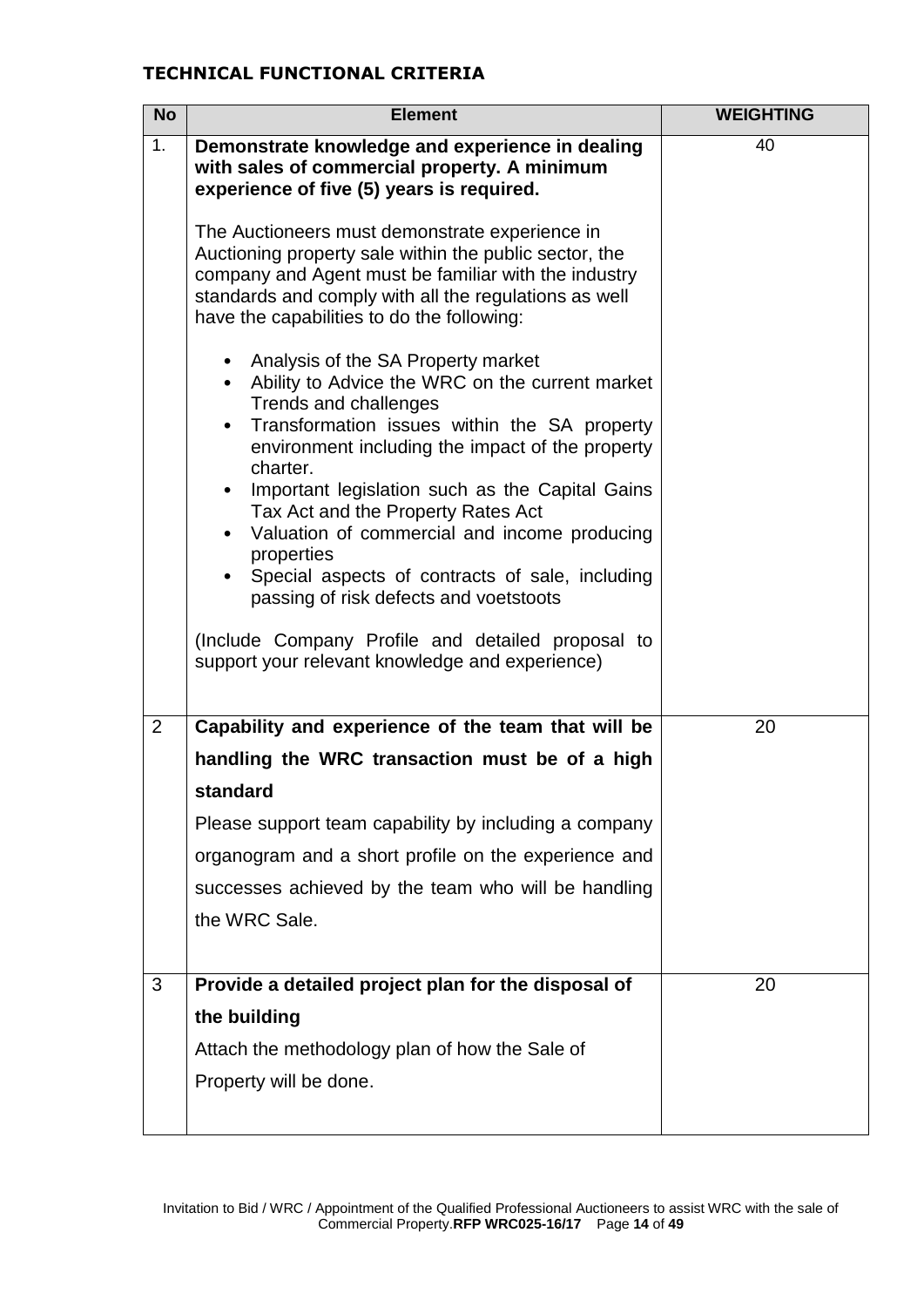| <b>No</b>      | <b>Element</b>                                                                                                                                                                                                                                    | <b>WEIGHTING</b> |
|----------------|---------------------------------------------------------------------------------------------------------------------------------------------------------------------------------------------------------------------------------------------------|------------------|
| $\overline{4}$ | Service Provider must have a sound and proven<br>track record of dealing with commercial property<br>selling.<br>Provide at least five written and signed references from<br>previous or existing clients these references must be<br>contactable | 20               |
|                | TOTAL TECHNICAL REQUIREMENTS SCORE                                                                                                                                                                                                                | 100              |

**NB:** Service providers are expected to meet a minimum 80% on above threshold on the above technical requirements**.**

# **SPECIAL CONDITIONS:**

# Presentation of the Methodology

Shortlisted professional service providers will be invited to WRC to do a presentation of their proposal.

# **PHASE THREE (3):**

# **6. EVALUATION CRITERIA AND WEIGHTING:**

The RFB stipulated that the responses to be evaluated using the 90/10 preference points system in accordance with the PPPFA guidelines. Based on this system the points will be allocated as follows:

| <b>Criteria</b>         | <b>Points</b> |
|-------------------------|---------------|
| Price                   | 90            |
| Participation Goals/BEE | 10            |
| <b>Total</b>            | 100           |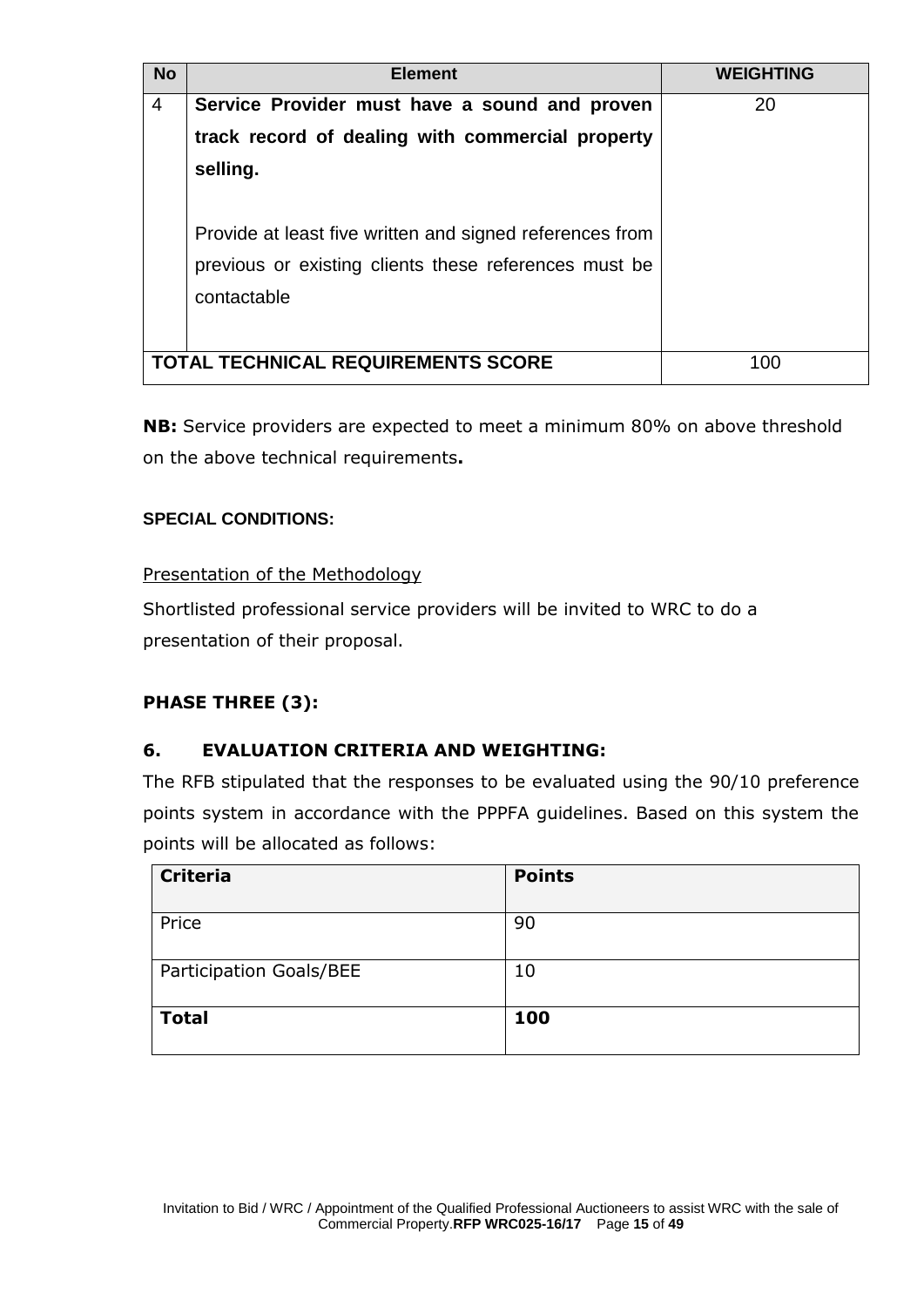# **EVALUATION FORMULA**

The following formula will be applied to calculate the scores:

# **Price Formula**

The following PPPFA formula was used to evaluate the price proposals submitted by bidders, this formula was used because price was the only criterion that was scored i.e. the whole 90 points were allocated to price as per par. 10.1 of this submission.

 $PS = 90 (1 - Pt - Pmin)$ 

Pmin

Ps = Points scored for price of the bid under consideration.

 $Pt = Rand$  value of bid under consideration.

Pmin = Rand value of lowest acceptable bid

## **7. FINAL AWARD**

Bidder who obtains highest total points on PRICE and B-BBEE claimed points shall be awarded the contract. WRC reserves the right to appoint one or more service providers for this project.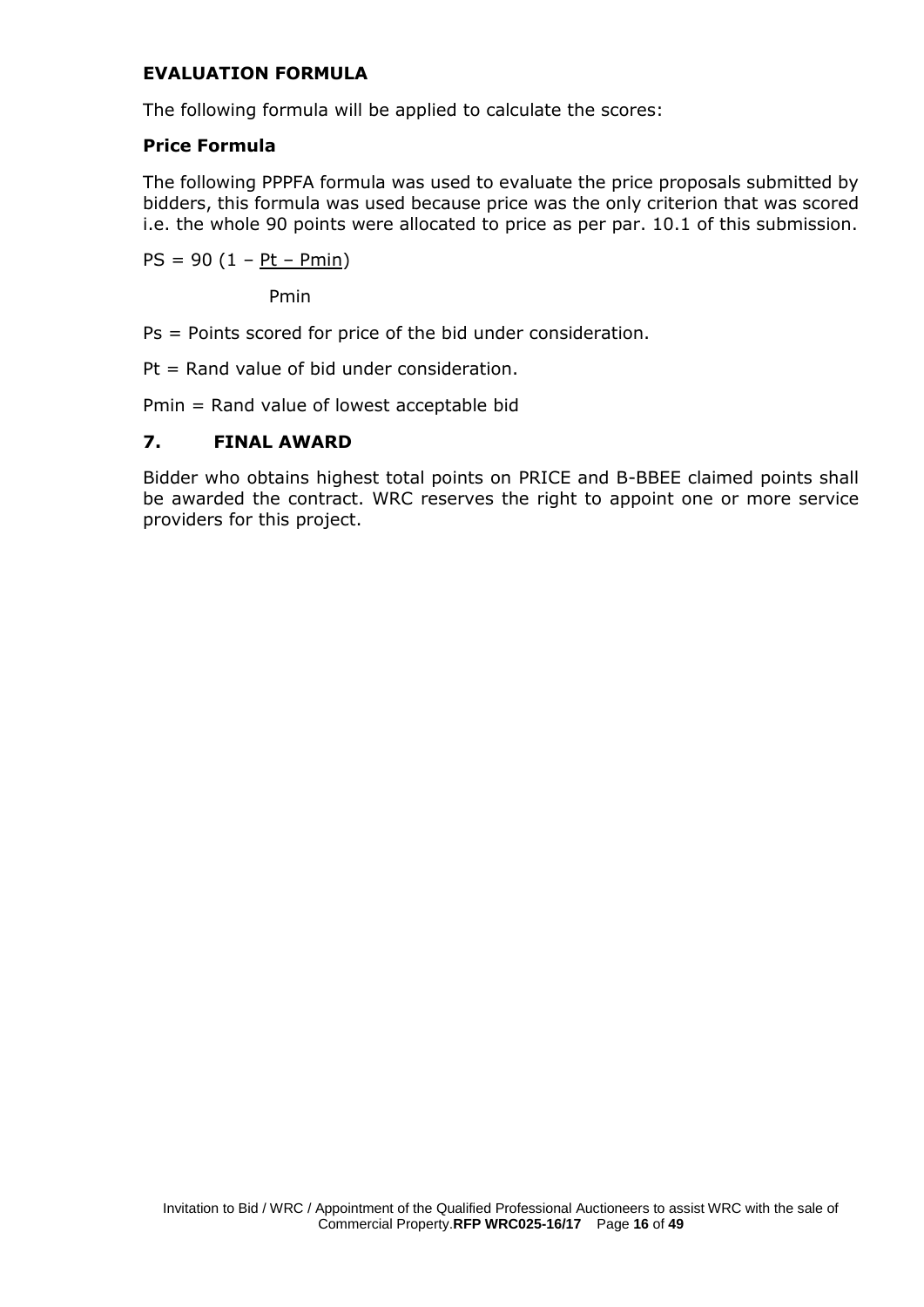# **PRICING SCHEDULE – ANNEXURE**

| <b>SERVICE DESCRIPTION</b> | <b>COST PER SERVICE</b> | <b>PRICE EXCL VAT</b> |
|----------------------------|-------------------------|-----------------------|
|                            |                         |                       |
|                            |                         |                       |
|                            |                         |                       |
|                            |                         |                       |
|                            |                         |                       |
|                            |                         |                       |
|                            |                         |                       |
| <b>ADDITIONAL COST</b>     |                         |                       |
|                            |                         |                       |
|                            |                         |                       |
|                            |                         |                       |
| <b>TOTAL EXCL VAT</b>      |                         |                       |
| <b>VAT</b>                 |                         |                       |
| <b>TOTAL INCL VAT</b>      |                         |                       |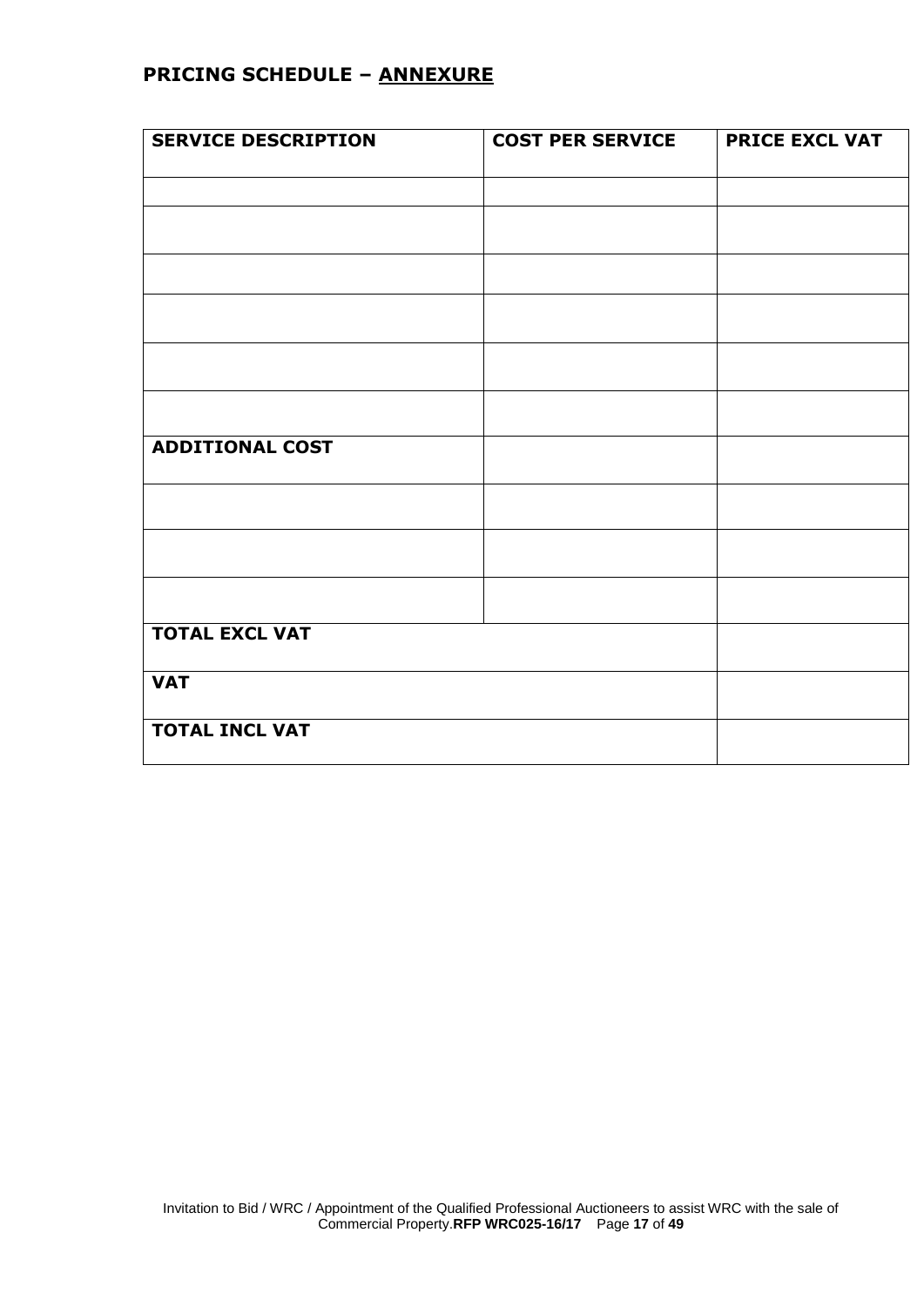# **ANNEX C: SARS TAX CLEARANCE CERTIFICATE OR SBD2**

- An original and valid SARS Tax Clearance Certificate must be furnished, OR
- SBD2 Tax Clearance Certificate Requirement (if Original and Valid Tax Clearance Certificate above is not submitted

# **TAX CLEARANCE CERTIFICATE REQUIREMENTS**

## **It is a condition of bid that the taxes of the successful bidder must be in order, or that satisfactory arrangements have been made with South African Revenue Service (SARS) to meet the bidder's tax obligations.**

1 In order to meet this requirement bidders are required to complete in full the attached form TCC 001"Application for a Tax Clearance Certificate" and submit it to any SARS branch office nationally. The Tax Clearance Certificate Requirements are also applicable to foreign bidders / individuals who wish to submit bids.

2 SARS will then furnish the bidder with a Tax Clearance Certificate that will be valid for a period of 1 (one) year from the date of approval.

3 The original Tax Clearance Certificate must be submitted together with the bid. Failure to submit the original and valid Tax Clearance Certificate will result in the invalidation of the bid. Certified copies of the Tax Clearance Certificate will not be acceptable.

4 In bids where Consortia / Joint Ventures / Sub-contractors are involved, each party must submit a separate Tax Clearance Certificate.

5 Copies of the TCC 001 "Application for a Tax Clearance Certificate" form are available from any SARS branch office nationally or on the website www.sars.gov.za.

6 Applications for the Tax Clearance Certificates may also be made via e-Filing. In order to use this provision, taxpayers will need to register with SARS as e-Filers through the website www.sars.gov.za.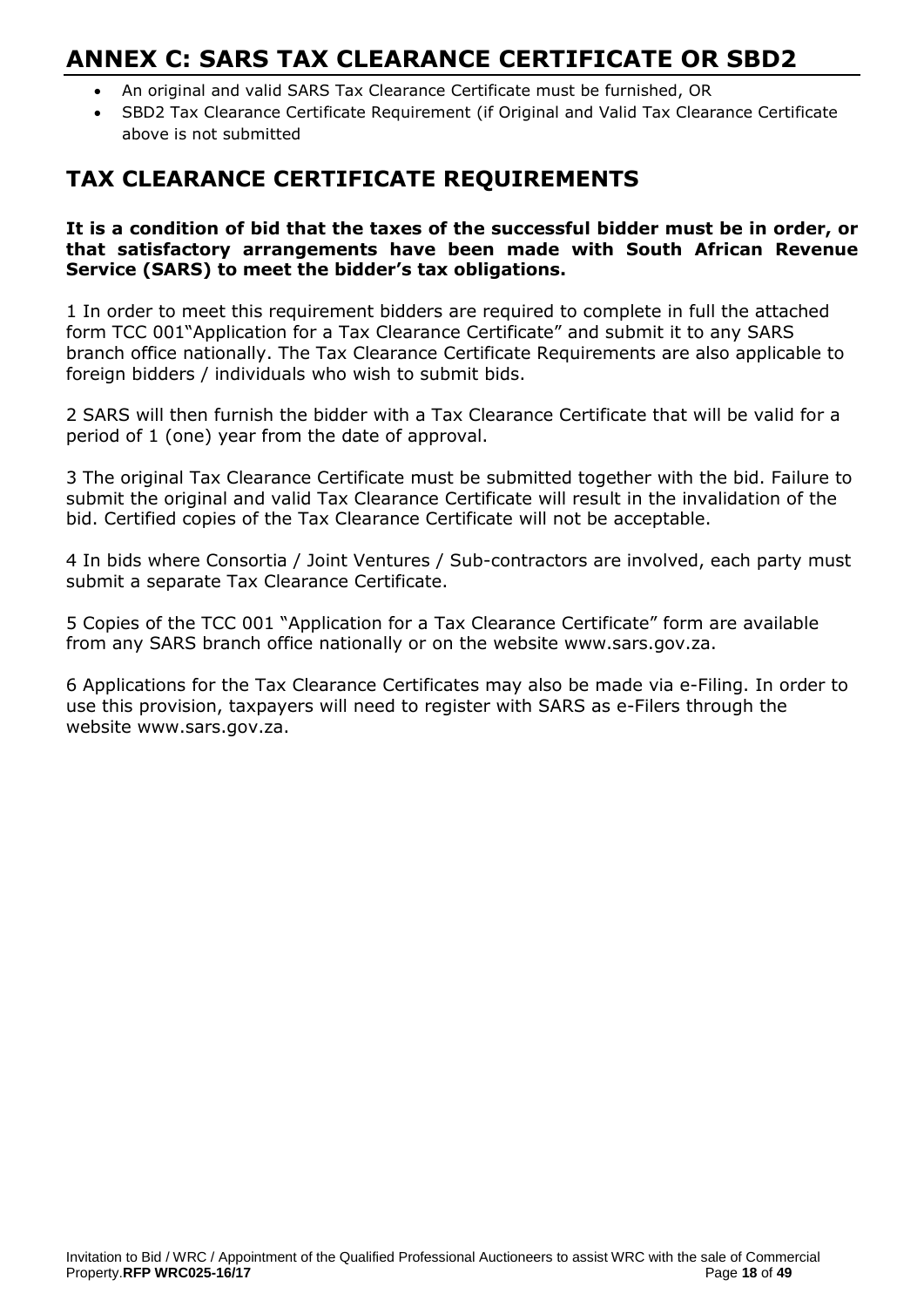## **PRICING SCHEDULE (Professional Services)**

|            | CLOSING TIME 11:00 |    |                                                                                                                                                                            |            |                                                                 |                   |
|------------|--------------------|----|----------------------------------------------------------------------------------------------------------------------------------------------------------------------------|------------|-----------------------------------------------------------------|-------------------|
|            |                    |    | OFFER TO BE VALID FOR DAYS FROM THE CLOSING DATE OF BID.                                                                                                                   |            |                                                                 |                   |
| ITEM<br>NΟ |                    |    | <b>DESCRIPTION</b>                                                                                                                                                         |            | BID PRICE IN RSA CURRENCY<br>** (ALL APPLICABLE TAXES INCLUDED) |                   |
|            |                    | 1. | The accompanying information must be used for the formulation<br>Of proposals.                                                                                             |            |                                                                 |                   |
|            |                    | 2. | Bidders are required to indicate a ceiling price based on the total<br>estimated time for completion of all phases and including all<br>inclusive<br>of<br>all<br>expenses | applicable | for<br>taxes                                                    | the<br>project.   |
|            |                    | 3. | PERSONS WHO WILL BE INVOLVED IN THE PROJECT AND<br>RATES APPLICABLE (CERTIFIED INVOICES MUST BE<br>RENDERED IN TERMS HEREOF)                                               |            |                                                                 |                   |
|            |                    |    | 4. PERSON AND POSITION                                                                                                                                                     |            | <b>HOURLY RATE</b>                                              | <b>DAILY RATE</b> |
|            |                    |    |                                                                                                                                                                            |            |                                                                 |                   |
|            |                    |    |                                                                                                                                                                            |            |                                                                 |                   |
|            |                    |    |                                                                                                                                                                            |            |                                                                 |                   |
|            |                    |    |                                                                                                                                                                            |            |                                                                 |                   |
|            |                    |    |                                                                                                                                                                            |            |                                                                 |                   |
|            |                    | 5. | PHASES ACCORDING TO WHICH THE PROJECT WILL BE<br>COMPLETED, COST PER PHASE AND MAN-DAYS TO BE                                                                              |            |                                                                 |                   |
|            |                    |    | <b>SPENT</b>                                                                                                                                                               |            |                                                                 |                   |
|            | days               |    |                                                                                                                                                                            |            | R-------------------------------                                |                   |
|            | days               |    |                                                                                                                                                                            |            | R--------------------------------                               |                   |
|            |                    |    |                                                                                                                                                                            |            | R-------------------------------                                |                   |
|            | days               |    |                                                                                                                                                                            |            | R-------------------------------                                |                   |
|            | days               |    |                                                                                                                                                                            |            |                                                                 |                   |

Invitation to Bid / WRC / Appointment of the Qualified Professional Auctioneers to assist WRC with the sale of Commercial Property.**RFP WRC025-16/17**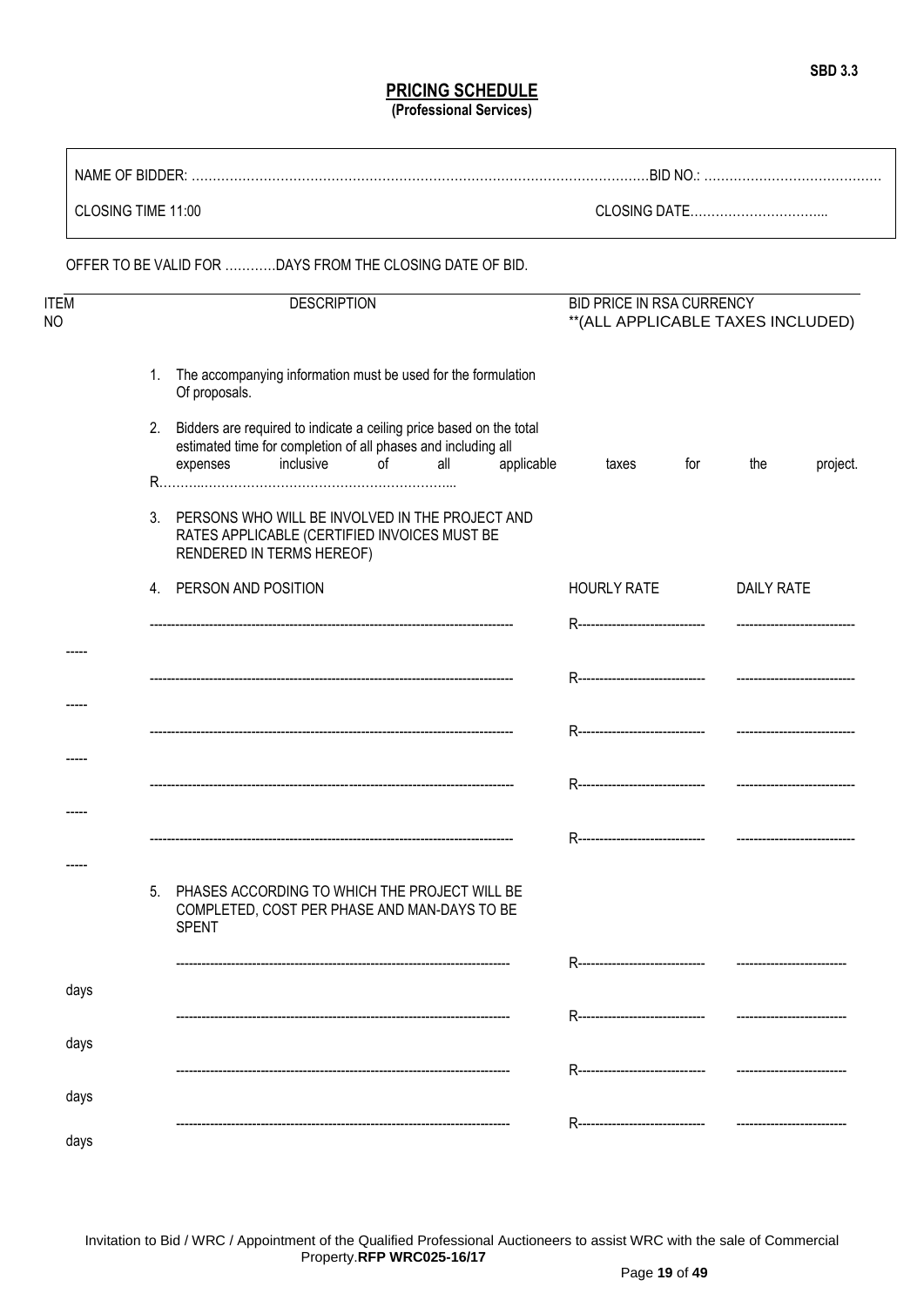| 5.1 Travel expenses (specify, for example rate/km and total km, class |
|-----------------------------------------------------------------------|
| of airtravel, etc). Only actual costs are recoverable. Proof of the   |
| expenses incurred must accompany certified invoices.                  |

|   | DESCRIPTION OF EXPENSE TO BE INCURRED | RATE   | QUANTITY AMOUNT |  |
|---|---------------------------------------|--------|-----------------|--|
|   |                                       |        |                 |  |
|   | R                                     |        |                 |  |
|   | R                                     |        |                 |  |
|   |                                       |        | .               |  |
|   | R                                     |        |                 |  |
|   | R                                     |        |                 |  |
| R |                                       | TOTAL: |                 |  |

\*\* "all applicable taxes" includes value- added tax, pay as you earn, income tax, unemployment insurance fund contributions and skills development levies.

> 5.2 Other expenses, for example accommodation (specify, eg. Three star hotel, bed and breakfast, telephone cost, reproduction cost, etc.). On basis of these particulars, certified invoices will be checked for correctness. Proof of the expenses must accompany invoices.

|    |                   | DESCRIPTION OF EXPENSE TO BE INCURRED                                                |         |      | <b>RATE</b> | QUANTITY   |          | <b>AMOUNT</b> |         |
|----|-------------------|--------------------------------------------------------------------------------------|---------|------|-------------|------------|----------|---------------|---------|
|    |                   |                                                                                      |         |      |             |            |          |               |         |
|    | R                 |                                                                                      |         |      |             |            |          |               |         |
|    | R                 |                                                                                      |         |      |             |            |          |               |         |
|    |                   |                                                                                      |         |      |             |            |          |               |         |
| R. |                   |                                                                                      |         |      |             | TOTAL:     |          |               |         |
|    | 6.<br>acceptance  | Period required for commencement with project after                                  |         |      | of          |            |          |               | bid     |
|    | Estimated<br>7.   | man-days                                                                             |         | for  |             | completion | οf       |               | project |
|    | 8.                | Are the rates quoted firm for the full period of contract?                           |         |      |             |            |          |               | *YES/NO |
|    | 9.<br>adjustments | If not firm for the full period, provide details of the basis on which<br>will<br>be | applied | for. | for         | example    | consumer | price         | index.  |

Invitation to Bid / WRC / Appointment of the Qualified Professional Auctioneers to assist WRC with the sale of Commercial Property.**RFP WRC025-16/17**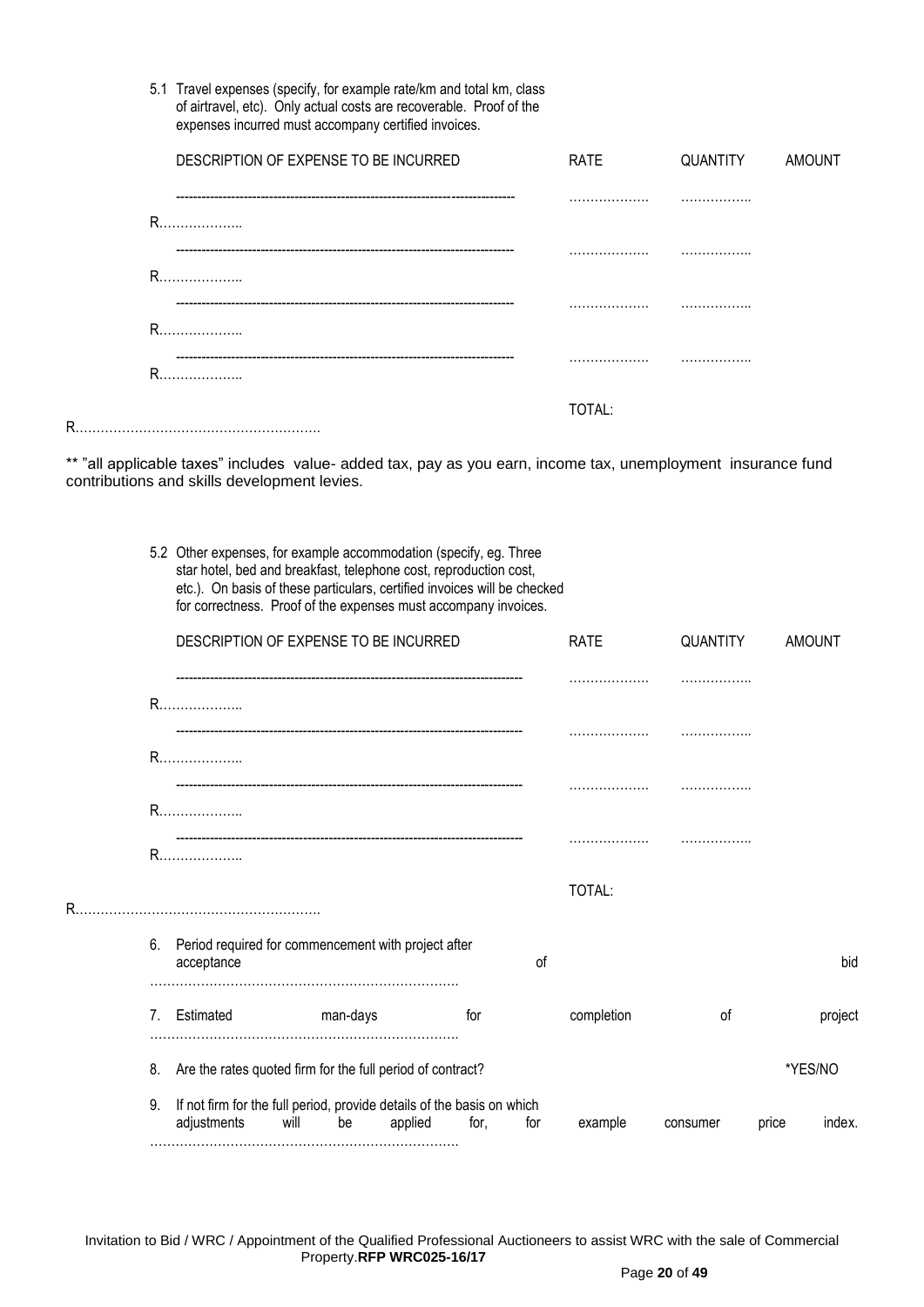………………………………………………………………. ………………………………………………………………. …………………………………………………………………

## \***[DELETE IF NOT APPLICABLE]**

Any enquiries regarding bidding procedures may be directed to the –

(INSERT NAME AND ADDRESS OF DEPARTMENT/ENTITY)

Tel:

Or for technical information –

(INSERT NAME OF CONTACT PERSON)

Tel: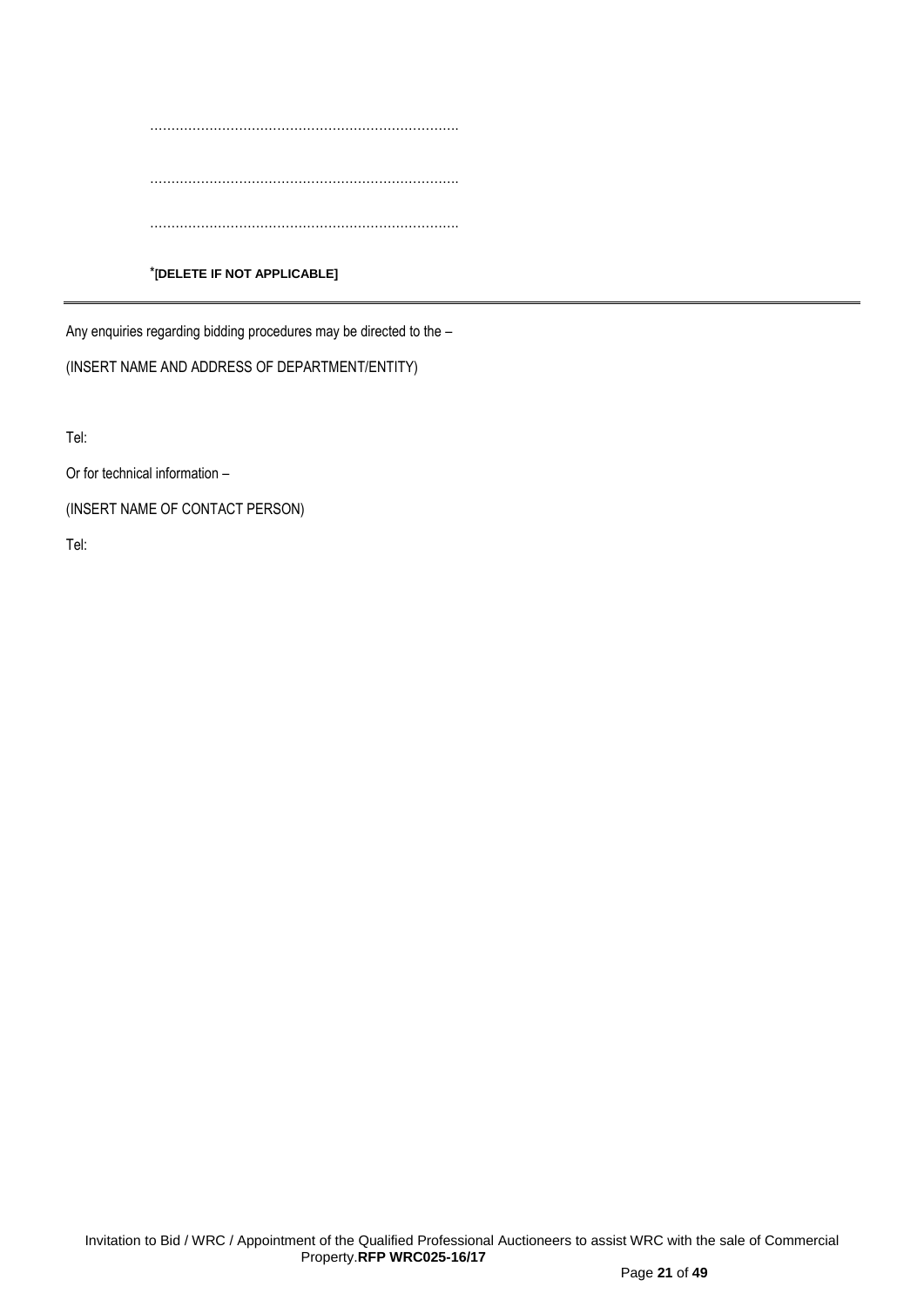# **ANNEX E: SBD4: DECLARATION OF INTEREST**

## **DECLARATION OF INTEREST**

- 1. Any legal person, including persons employed by the state<sup>1</sup>, or persons having a kinship with persons employed by the state, including a blood relationship, may make an offer or offers in terms of this invitation to bid (includes a price quotation, advertised competitive bid, limited bid or proposal). In view of possible allegations of favouritism, should the resulting bid, or part thereof, be awarded to persons employed by the state, or to persons connected with or related to them, it is required that the bidder or his/her authorised representative declare his/her position in relation to the evaluating/adjudicating authority where
	- the bidder is employed by the state; and/or
	- the legal person on whose behalf the bidding document is signed, has a relationship with persons/a person who are/is involved in the evaluation and or adjudication of the bid(s), or where it is known that such a relationship exists between the person or persons for or on whose behalf the declarant acts and persons who are involved with the evaluation and or adjudication of the bid.

## 2. **In order to give effect to the above, the following questionnaire must be completed and submitted with the bid.**

- 2.1 Full Name of bidder or his or her representative: …………………………………………………………………… 2.2 Identity Number: ………………………………………………………………………………………. 2.3 Position occupied in the Company (director, trustee, shareholder<sup>2</sup>): ……………………………… 2.4 Company Registration Number: ………………………………………………………………………. 2.5 Tax Reference Number: ………………………………………………………………………………. 2.6 VAT Registration Number: ……………………………………………………………………………. 2.6.1 The names of all directors / trustees / shareholders / members, their individual identity numbers, tax reference numbers and, if applicable, employee / persal numbers must be indicated in paragraph 3 below.  $1"State"$  means -
	- (a) any national or provincial department, national or provincial public entity or constitutional institution within the meaning of the Public Finance Management Act, 1999 (Act No. 1 of 1999);
	- (b) any municipality or municipal entity;

(c)provincial legislature;

- (d) national Assembly or the national Council of provinces; or
- (e) Parliament.
- <sup>2</sup>"Shareholder" means a person who owns shares in the company and is actively involved in the management of the enterprise or business and exercises control over the enterprise.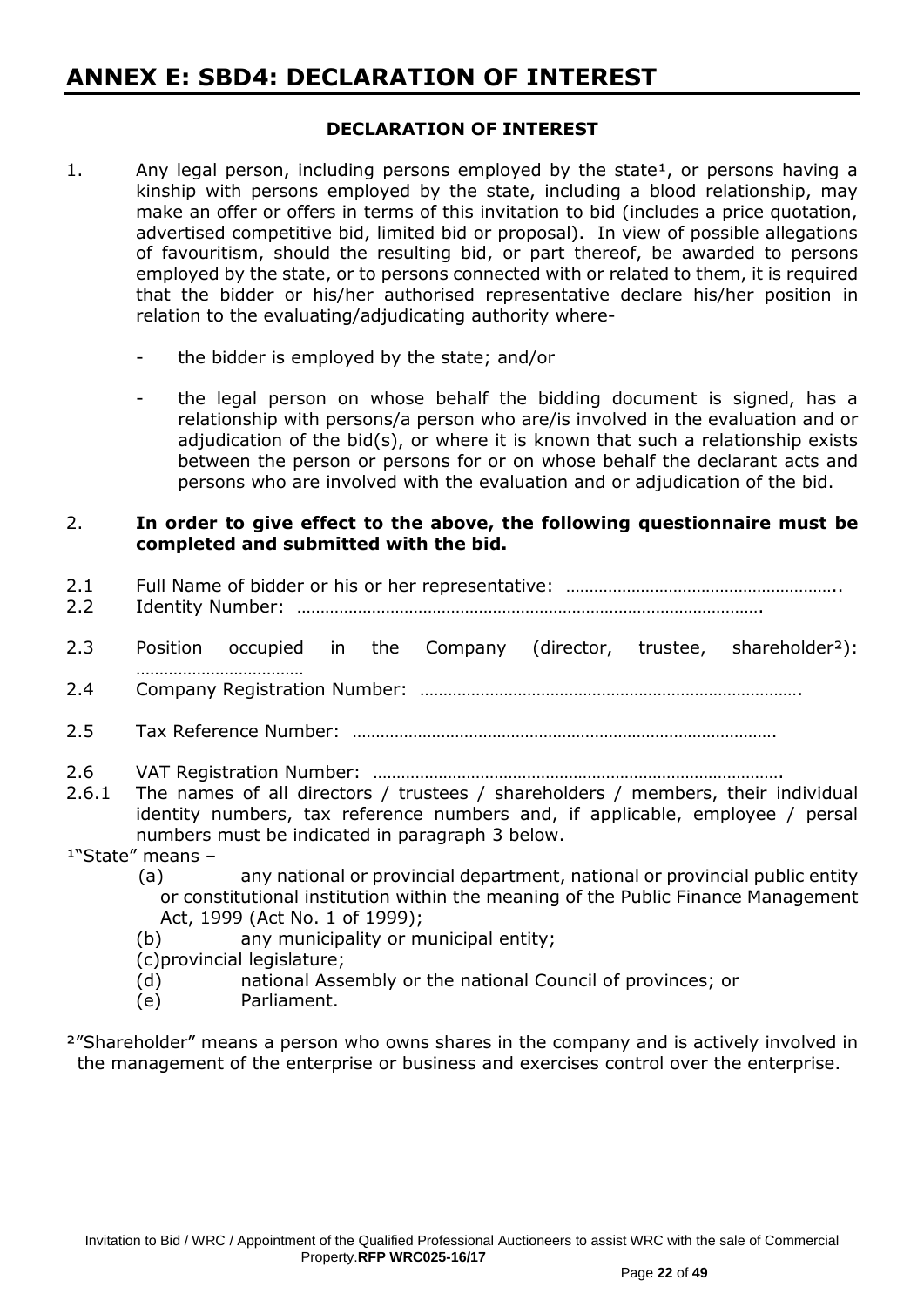2.7 Are you or any person connected with the bidder **YES / NO** presently employed by the state?

2.7.1 If so, furnish the following particulars:

Name of person / director / trustee / shareholder/ member: ……....………………………… Name of state institution at which you or the person connected to the bidder is employed : ……………………………………… Position occupied in the state institution: ………………………………………

Any other particulars:

……………………………………………………………… ………………………………………………………………

………………………………………………………………

- 2.7.2 If you are presently employed by the state, did you obtain**YES / NO** the appropriate authority to undertake remunerative work outside employment in the public sector?
- 2.7.2.1If yes, did you attached proof of such authority to the bid**YES / NO** document?

(Note: Failure to submit proof of such authority, where applicable, may result in the disqualification of the bid.

2.7.2.2If no, furnish reasons for non-submission of such proof:

……………………………………………………………………. …………………………………………………………………….

- 2.8 Did you or your spouse, or any of the company's directors / **YES / NO** trustees / shareholders / members or their spouses conduct business with the state in the previous twelve months?
- 2.8.1 If so, furnish particulars:

………………………………………………………………….. …………………………………………………………………..

- 2.9 Do you, or any person connected with the bidder, have **YES / NO** any relationship (family, friend, other) with a person employed by the state and who may be involved with the evaluation and or adjudication of this bid?
- 2.9.1If so, furnish particulars. ……………………………………………………………...

………………………………………………………………

2.10 Are you, or any person connected with the bidder, **YES/NO** aware of any relationship (family, friend, other) between any other bidder and any person employed by the state who may be involved with the evaluation and or adjudication of this bid?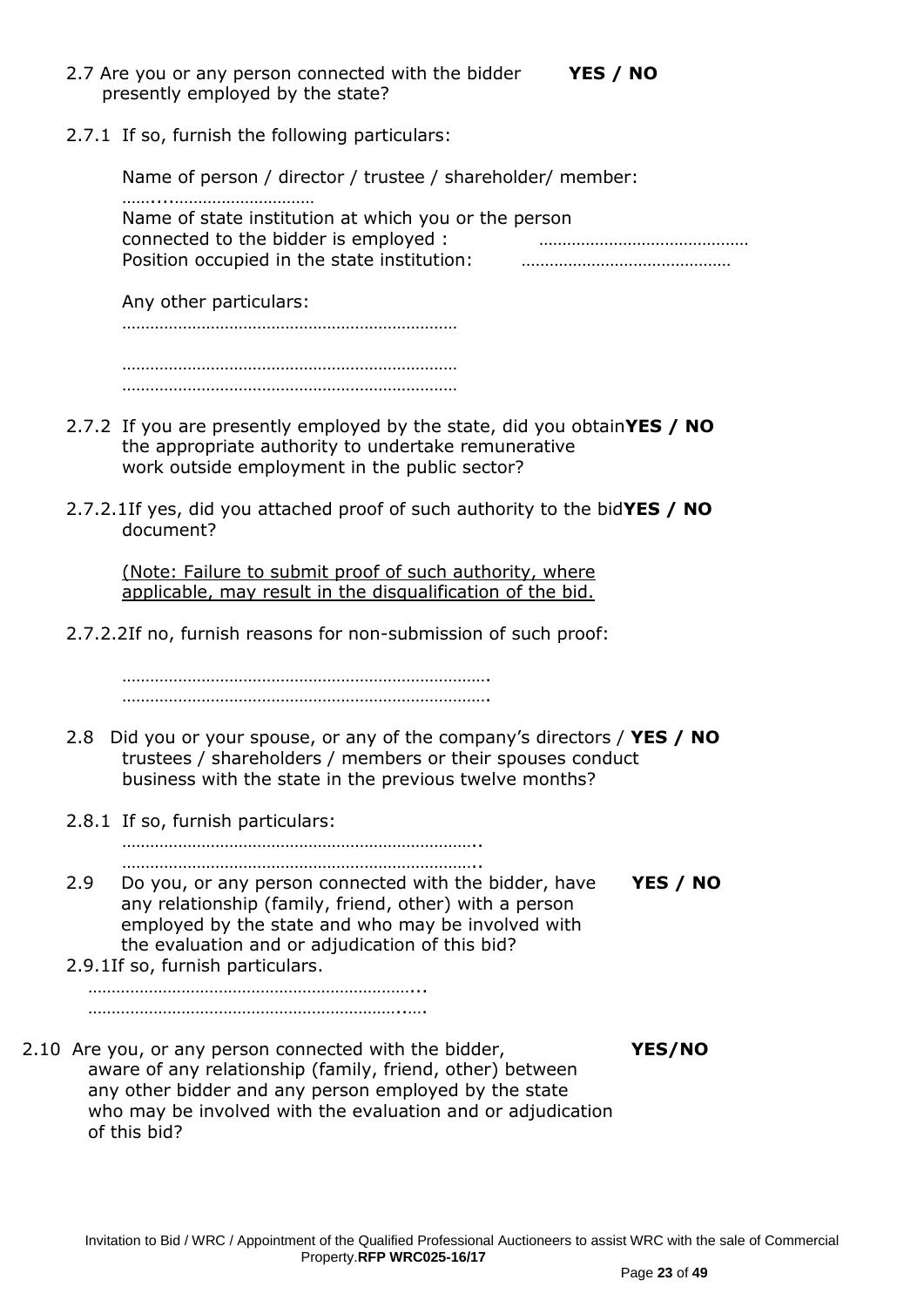2.10.1 If so, furnish particulars**.**

……………………………………………………………… ……………………………………………………………… ………………………………………………………………

2.11 Do you or any of the directors / trustees / shareholders / members **YES/NO** of the company have any interest in any other related companies whether or not they are bidding for this contract?

2.11.1If so, furnish particulars:

# **3 Full details of directors / trustees / members / shareholders.**

| <b>Full Name</b> | <b>Identity</b><br><b>Number</b> | <b>Personal</b><br>$\mathsf{Tax}$<br><b>Reference</b><br><b>Number</b> | <b>State Employee</b><br>Number / Persal<br><b>Number</b> |
|------------------|----------------------------------|------------------------------------------------------------------------|-----------------------------------------------------------|
|                  |                                  |                                                                        |                                                           |
|                  |                                  |                                                                        |                                                           |
|                  |                                  |                                                                        |                                                           |
|                  |                                  |                                                                        |                                                           |
|                  |                                  |                                                                        |                                                           |

## **DECLARATION**

I, THE UNDERSIGNED (NAME)………………………………………………………………………

CERTIFY THAT THE INFORMATION FURNISHED IN PARAGRAPHS 2 and 3 ABOVE IS CORRECT.

 I ACCEPT THAT THE STATE MAY REJECT THE BID OR ACT AGAINST ME IN TERMS OF PARAGRAPH 23 OF THE GENERAL CONDITIONS OF CONTRACT SHOULD THIS DECLARATION PROVE TO BE FALSE.

| Siar |  |
|------|--|

…………………………………. ………………………………………………

Position **Name of bidder** 

May 2011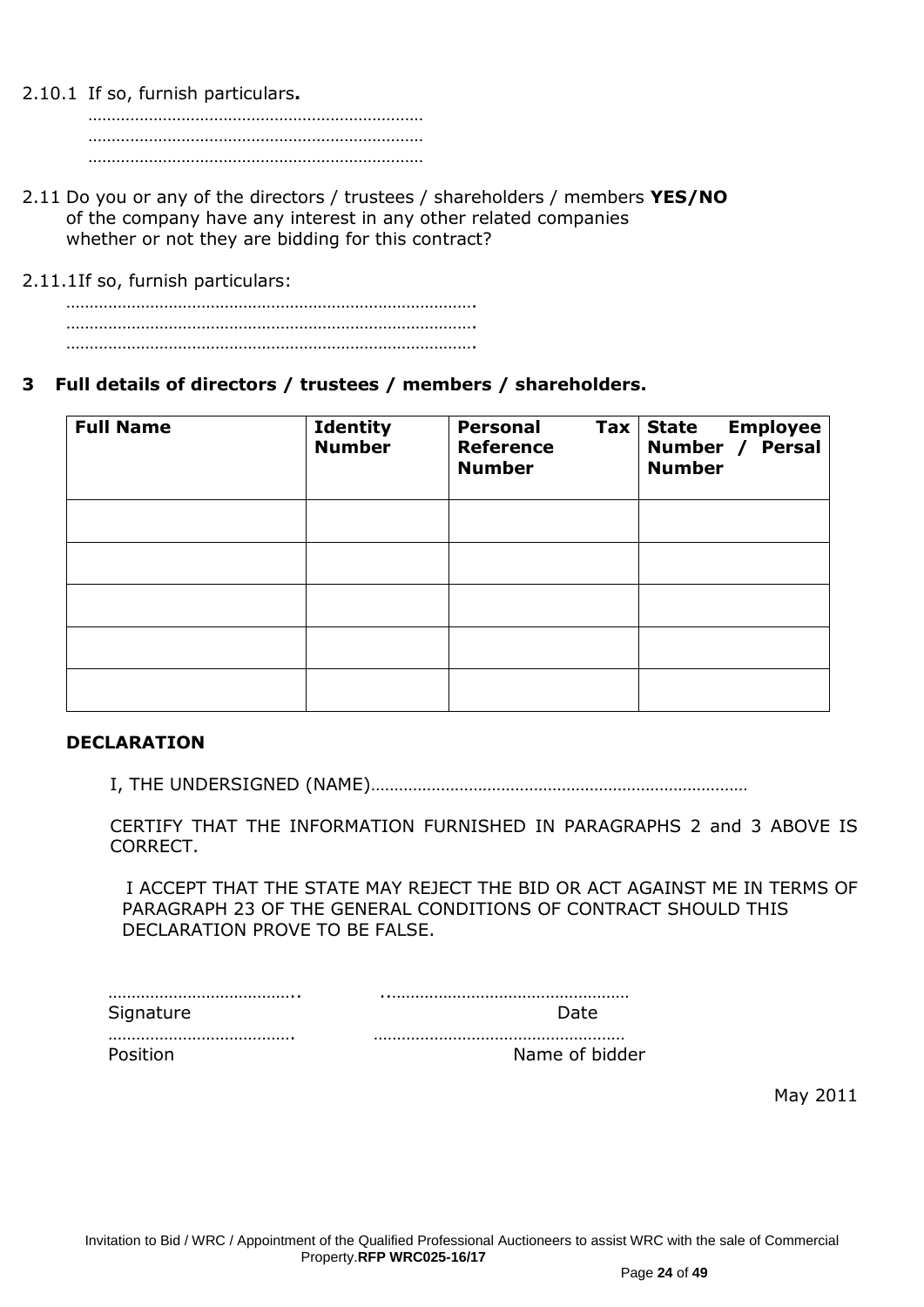# **ANNEX F: BBBEE CERTIFICATES**

NB: Bidder (s) is requested to attach their valid and original or certified B-BBEE Preferential point claim certificate to be eligible for points claimed. Certificate must be issued by SANAS Accredited agency.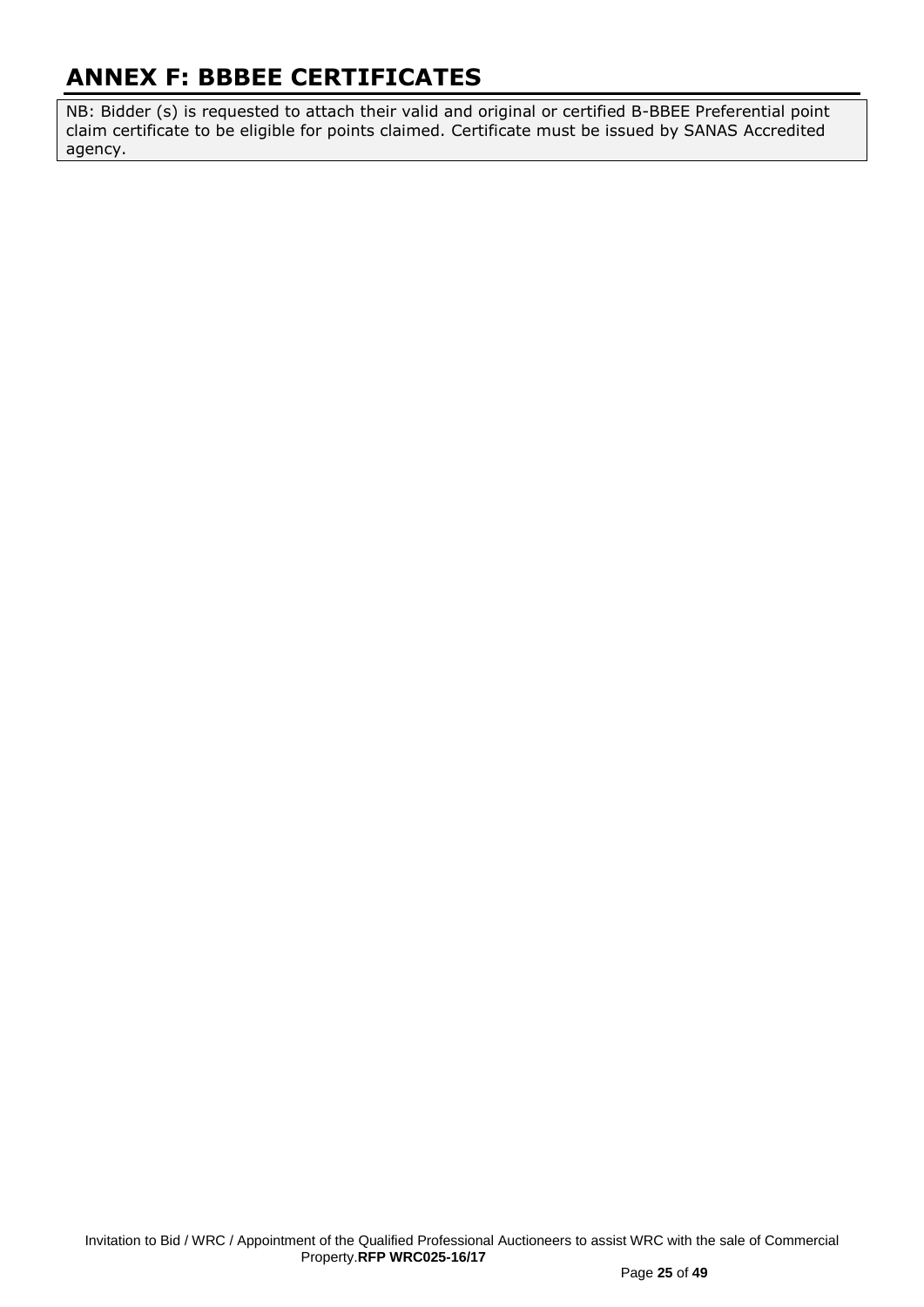# **ANNEX G: SBD6.1: PREFERENCE POINTS CLAIM FORM IN TERMS OF THE PREFERENTIAL PROCUREMENT REGULATIONS 2011**

## **1..1.1**

This preference form must form part of all bids invited. It contains general information and serves as a claim form for preference points for Broad-Based Black Economic Empowerment (B-BBEE) Status Level of Contribution

## **NB: BEFORE COMPLETING THIS FORM, BIDDERS MUST STUDY THE GENERAL CONDITIONS, DEFINITIONS AND DIRECTIVES APPLICABLE IN RESPECT OF B-BBEE, AS PRESCRIBED IN THE PREFERENTIAL PROCUREMENT REGULATIONS, 2011.**

## **1. GENERAL CONDITIONS**

- 1.1 The following preference point systems are applicable to all bids:
	- **the 80/20 system for requirements with a Rand value of up to R1 000 000 (all applicable taxes included); and**
	- **the 90/10 system for requirements with a Rand value above R1 000 000 (all applicable taxes included).**
- 1.2 The value of this bid is estimated to exceed/not exceed R1 000 000 (all applicable taxes included) and therefore the……………………system shall be applicable.
- 1.3 Preference points for this bid shall be awarded for:
	- (c) Price; and
	- (d) B-BBEE Status Level of Contribution.
- 1.3.1 The maximum points for this bid are allocated as follows:

|                      |                                                    | <b>POINTS</b> |
|----------------------|----------------------------------------------------|---------------|
| <b>1.3.1.1 PRICE</b> |                                                    | .             |
|                      | <b>1.3.1.2 B-BBEE STATUS LEVEL OF CONTRIBUTION</b> |               |
|                      | Total points for Price and B-BBEE must not exceed  | 100           |

#### 1.4 Failure on the part of a bidder to fill in and/or to sign this form and submit a B-BBEE Verification Certificate from a Verification Agency accredited by the South African Accreditation System (SANAS) or a Registered Auditor approved by the Independent Regulatory Board of Auditors (IRBA) or an Accounting Officer as contemplated in the Close Corporation Act (CCA) together with the bid, will be interpreted to mean that preference points for B-BBEE status level of contribution are not claimed.

1.5. The purchaser reserves the right to require of a bidder, either before a bid is adjudicated or at any time subsequently, to substantiate any claim in regard to preferences, in any manner required by the purchaser.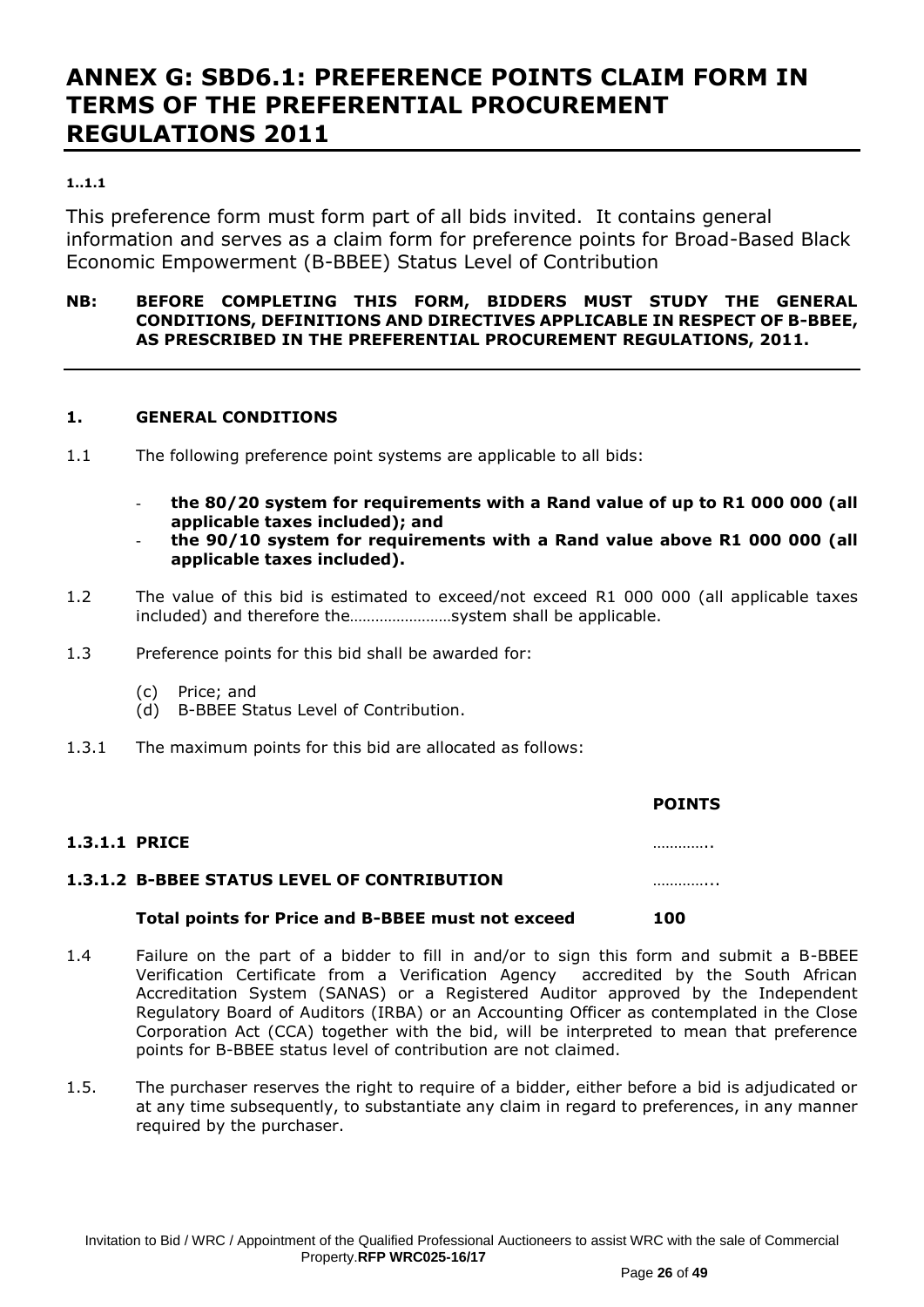# **2. DEFINITIONS**

2..1 **"all applicable taxes"** includes value-added tax, pay as you earn, income tax, unemployment insurance

fund contributions and skills development levies;

2.2 **"B-BBEE"** means broad-based black economic empowerment as defined in section 1 of the Broad

-Based Black Economic Empowerment Act;

2.3 "**B-BBEE status level of contributor"** means the B-BBEE status received by a measured entity based

on its overall performance using the relevant scorecard contained in the Codes of Good Practice on Black Economic Empowerment, issued in terms of section 9(1) of the Broad-Based Black Economic Empowerment Act;

2.4**"bid"** means a written offer in a prescribed or stipulated form in response to an invitation by an organ of state for the provision of services, works or goods, through price quotations,

advertised

competitive bidding processes or proposals;

2.5 **"Broad-Based Black Economic Empowerment Act"** means the Broad-Based Black Economic

Empowerment Act, 2003 (Act No. 53 of 2003);

2.6 **"comparative price"** means the price after the factors of a non-firm price and all unconditional

discounts that can be utilized have been taken into consideration;

2.7 **"consortium or joint venture"** means an association of persons for the purpose of combining their

expertise, property, capital, efforts, skill and knowledge in an activity for the execution of a contract;

2.8**"contract"** means the agreement that results from the acceptance of a bid by an organ of state;

- 2.9**"EME"** means any enterprise with an annual total revenue of R5 million or less .
- 2.10 **"Firm price"** means the price that is only subject to adjustments in accordance with the actual increase or decrease resulting from the change, imposition, or abolition of customs or excise duty and any other duty, levy, or tax, which, in terms of the law or regulation, is binding on the contractor and demonstrably has an influence on the price of any supplies, or the rendering costs of any service, for the execution of the contract;
- 2.11 **"functionality"** means the measurement according to predetermined norms, as set out in the bid

documents, of a service or commodity that is designed to be practical and useful, working or operating, taking into account, among other factors, the quality, reliability, viability and durability of a

service and the technical capacity and ability of a bidder;

2.12 **"non-firm prices"** means all prices other than "firm" prices;

2.13**"person"** includes a juristic person;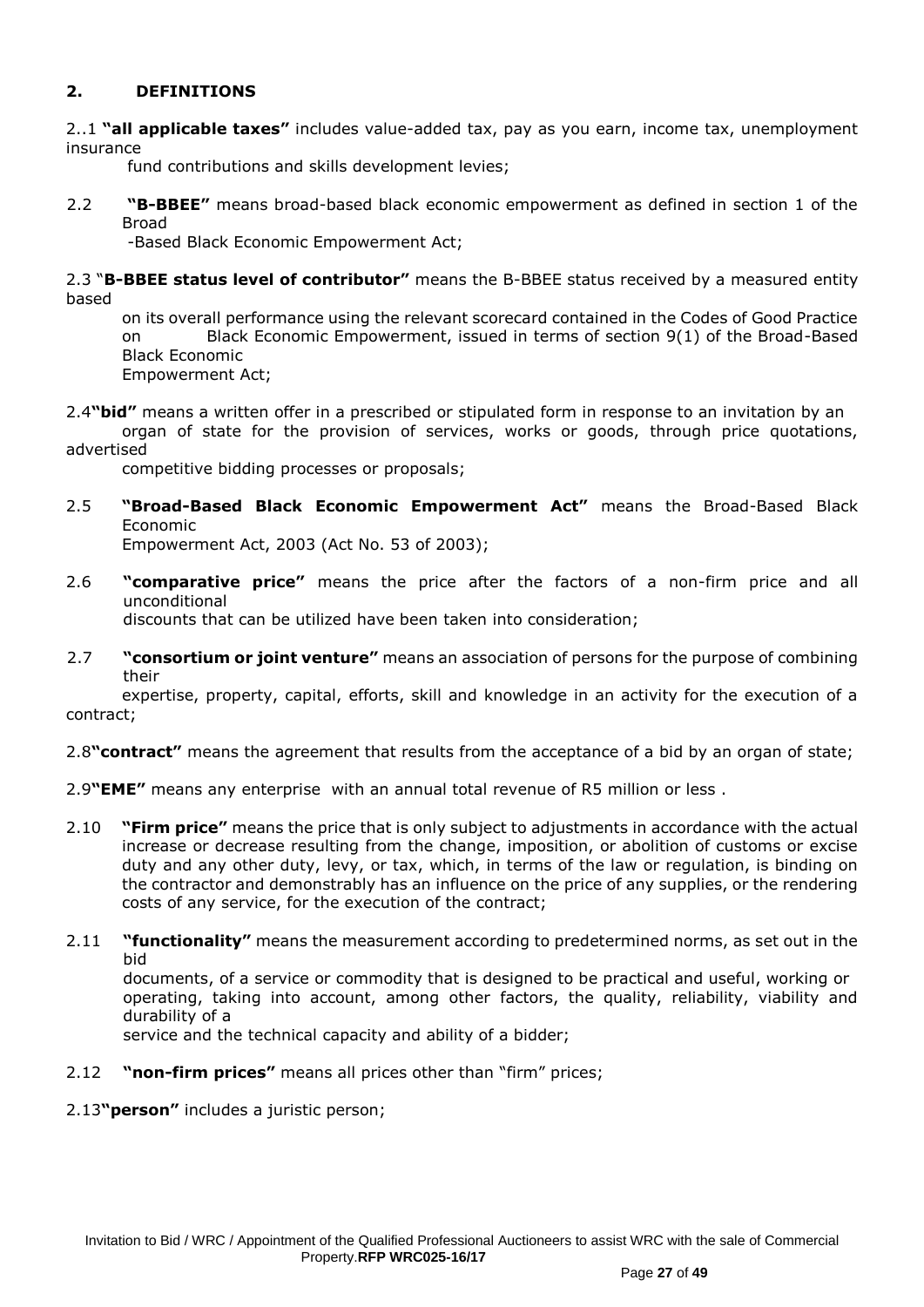- 2.14 **"rand value"** means the total estimated value of a contract in South African currency, calculated at
	- the time of bid invitations, and includes all applicable taxes and excise duties;
- *1..1.1.1.1.1.12.15"sub-contract" means the primary contractor's assigning, leasing, making out work to, or employing, another person to support such primary contractor in the execution of part of a project in terms of the contract;*
- 2.16**"total revenue"** bears the same meaning assigned to this expression in the Codes of Good Practice on Black Economic Empowerment, issued in terms of section 9(1) of the Broad-Based Black Economic Empowerment Act and promulgated in the *Government Gazette* on 9 February 2007;
- 2.17 **"trust"** means the arrangement through which the property of one person is made over or bequeathed to a trustee to administer such property for the benefit of another person; and
- 2.18 **"trustee"** means any person, including the founder of a trust, to whom property is bequeathed in order for such property to be administered for the benefit of another person.

## **3. ADJUDICATION USING A POINT SYSTEM**

- 3.1 The bidder obtaining the highest number of total points will be awarded the contract.
- 3.2 Preference points shall be calculated after prices have been brought to a comparative basis taking into account all factors of non-firm prices and all unconditional discounts;.
- 3.3 Points scored must be rounded off to the nearest 2 decimal places.
- 3.4 In the event that two or more bids have scored equal total points, the successful bid must be the one scoring the highest number of preference points for B-BBEE.
	- 3.5 However, when functionality is part of the evaluation process and two or more bids have scored equal points including equal preference points for B-BBEE, the successful bid must be the one scoring the highest score for functionality.
	- 3.6 Should two or more bids be equal in all respects, the award shall be decided by the drawing of lots.

## **4. POINTS AWARDED FOR PRICE**

## **4.1 THE 80/20 OR 90/10 PREFERENCE POINT SYSTEMS**

A maximum of 80 or 90 points is allocated for price on the following basis:

**80/20 or 90/10**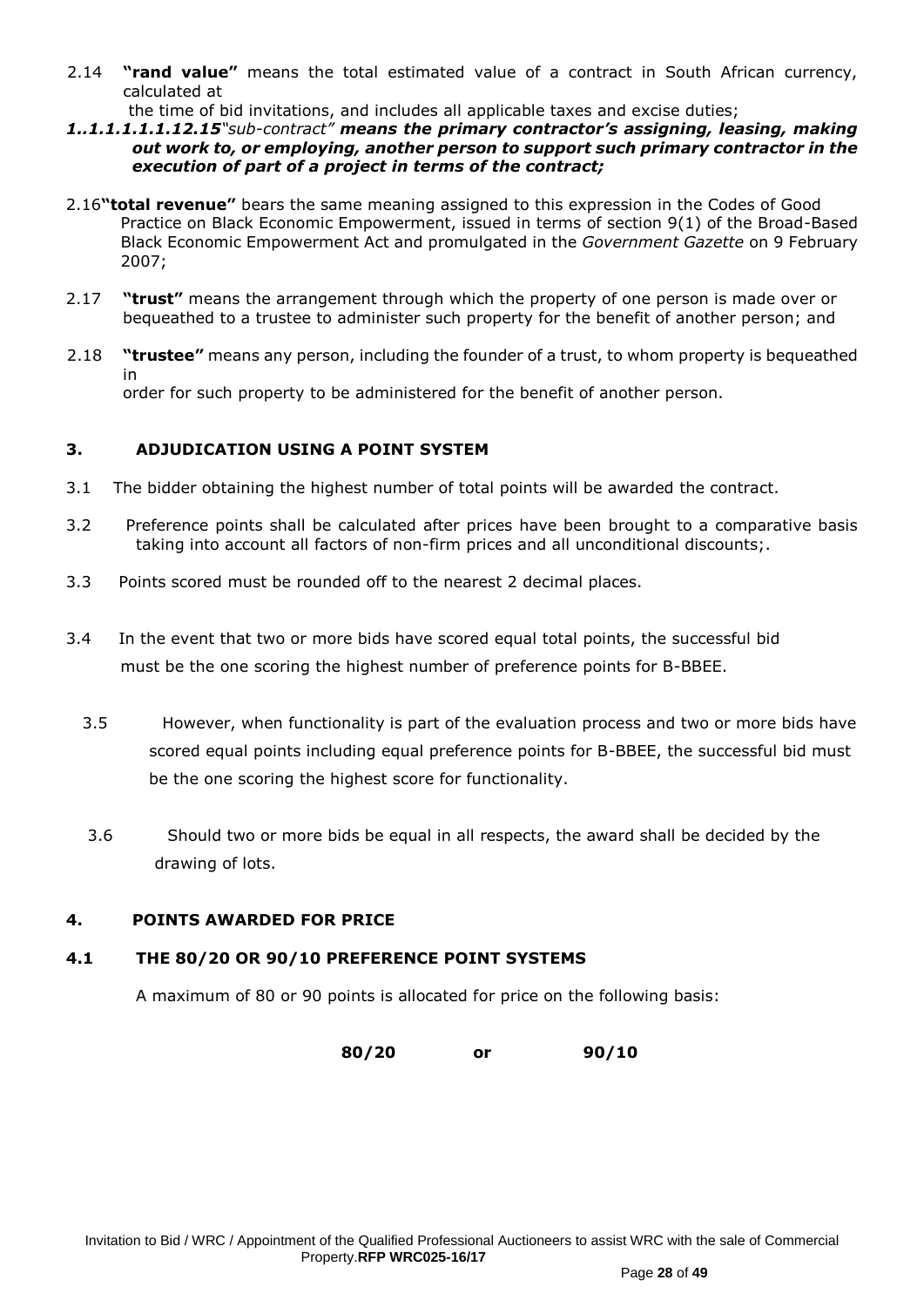$$
Ps = 80 \left( 1 - \frac{Pt - P \min}{P \min} \right) \qquad \text{or} \qquad Ps = 90 \left( 1 - \frac{Pt - P \min}{P \min} \right)
$$

Where

Ps = Points scored for comparative price of bid under consideration

 $Pt = Comparative price of bid under consideration$ 

Pmin = Comparative price of lowest acceptable bid

## **5. Points awarded for B-BBEE Status Level of Contribution**

5.1 In terms of Regulation 5 (2) and 6 (2) of the Preferential Procurement Regulations, preference points must be awarded to a bidder for attaining the B-BBEE status level of contribution in accordance with the table below:

| <b>B-BBEE Status</b><br><b>Level of Contributor</b> | <b>Number of points</b><br>$(90/10$ system) | <b>Number of points</b><br>$(80/20$ system) |
|-----------------------------------------------------|---------------------------------------------|---------------------------------------------|
| $\mathbf{1}$                                        | 10                                          | 20                                          |
| $\mathcal{P}$                                       | 9                                           | 18                                          |
| 3                                                   | 8                                           | 16                                          |
| 4                                                   | 5                                           | 12                                          |
| 5                                                   | 4                                           | 8                                           |
| 6                                                   | 3                                           | 6                                           |
| 7                                                   | $\mathcal{P}$                               | 4                                           |
| 8                                                   |                                             | $\overline{2}$                              |
| Non-compliant<br>contributor                        | 0                                           |                                             |

- 5.2 Bidders who qualify as EMEs in terms of the B-BBEE Act must submit a certificate issued by an Accounting Officer as contemplated in the CCA or a Verification Agency accredited by SANAS or a Registered Auditor. Registered auditors do not need to meet the prerequisite for IRBA's approval for the purpose of conducting verification and issuing EMEs with B-BBEE Status Level Certificates.
- 5.3 Bidders other than EMEs must submit their original and valid B-BBEE status level verification certificate or a certified copy thereof, substantiating their B-BBEE rating issued by a Registered Auditor approved by IRBA or a Verification Agency accredited by SANAS.

5.4 A trust, consortium or joint venture, will qualify for points for their B-BBEE status level as a legal entity,

provided that the entity submits their B-BBEE status level certificate.

5.5 A trust, consortium or joint venture will qualify for points for their B-BBEE status level as an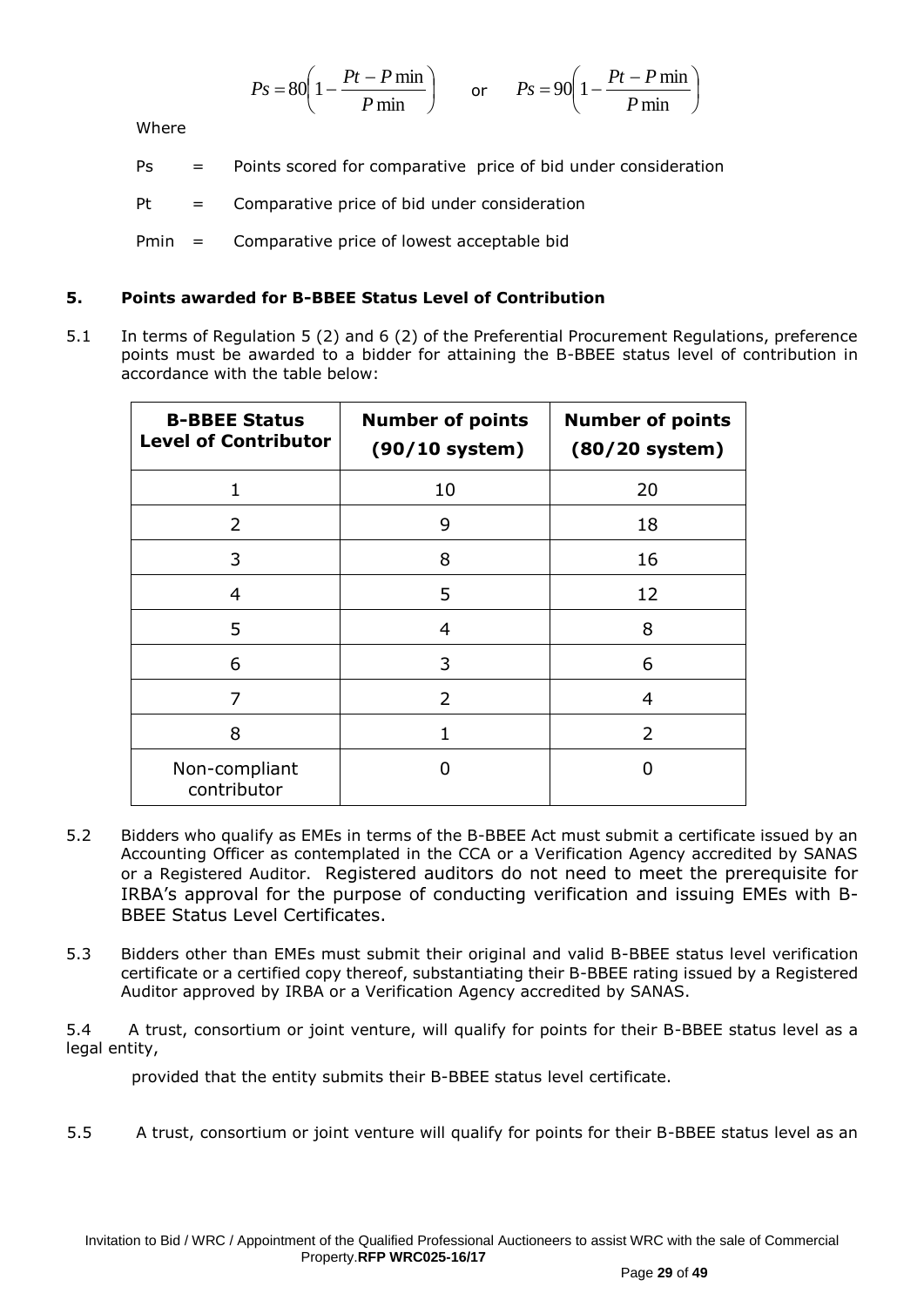unincorporated entity, provided that the entity submits their consolidated B-BBEE scorecard as if they were a group structure and that such a consolidated B-BBEE scorecard is prepared for every separate bid.

5.6 Tertiary institutions and public entities will be required to submit their B-BBEE status level certificates in terms of the specialized scorecard contained in the B-BBEE Codes of Good Practice.

5.7 A person will not be awarded points for B-BBEE status level if it is indicated in the bid documents that

 such a bidder intends sub-contracting more than 25% of the value of the contract to any other enterprise

 that does not qualify for at least the points that such a bidder qualifies for, unless the intended sub- contractor

is an EME that has the capability and ability to execute the sub-contract.

5.8 A person awarded a contract may not sub-contract more than 25% of the value of the contract to any other

 enterprise that does not have an equal or higher B-BBEE status level than the person concerned, unless

 the contract is sub-contracted to an EME that has the capability and ability to execute the subcontract.

## **6. BID DECLARATION**

6.1 Bidders who claim points in respect of B-BBEE Status Level of Contribution must complete the following:

## **7. B-BBEE STATUS LEVEL OF CONTRIBUTION CLAIMED IN TERMS OF PARAGRAPHS 1.3.1.2 AND 5.1**

7.1 B-BBEE Status Level of Contribution: …………. = ……………(maximum of 10 or 20 points)

(Points claimed in respect of paragraph 7.1 must be in accordance with the table reflected in paragraph 5.1 and must be substantiated by means of a B-BBEE certificate issued by a Verification Agency accredited by SANAS or a Registered Auditor approved by IRBA or an Accounting Officer as contemplated in the CCA).

# **8 SUB-CONTRACTING**

- 8.1 Will any portion of the contract be sub-contracted? YES / NO (delete which is not applicable)
- 8.1.1 If yes, indicate:
	- (i) what percentage of the contract will be subcontracted?

| (ii) | name | he. | sub-contractor? |
|------|------|-----|-----------------|
|      |      |     |                 |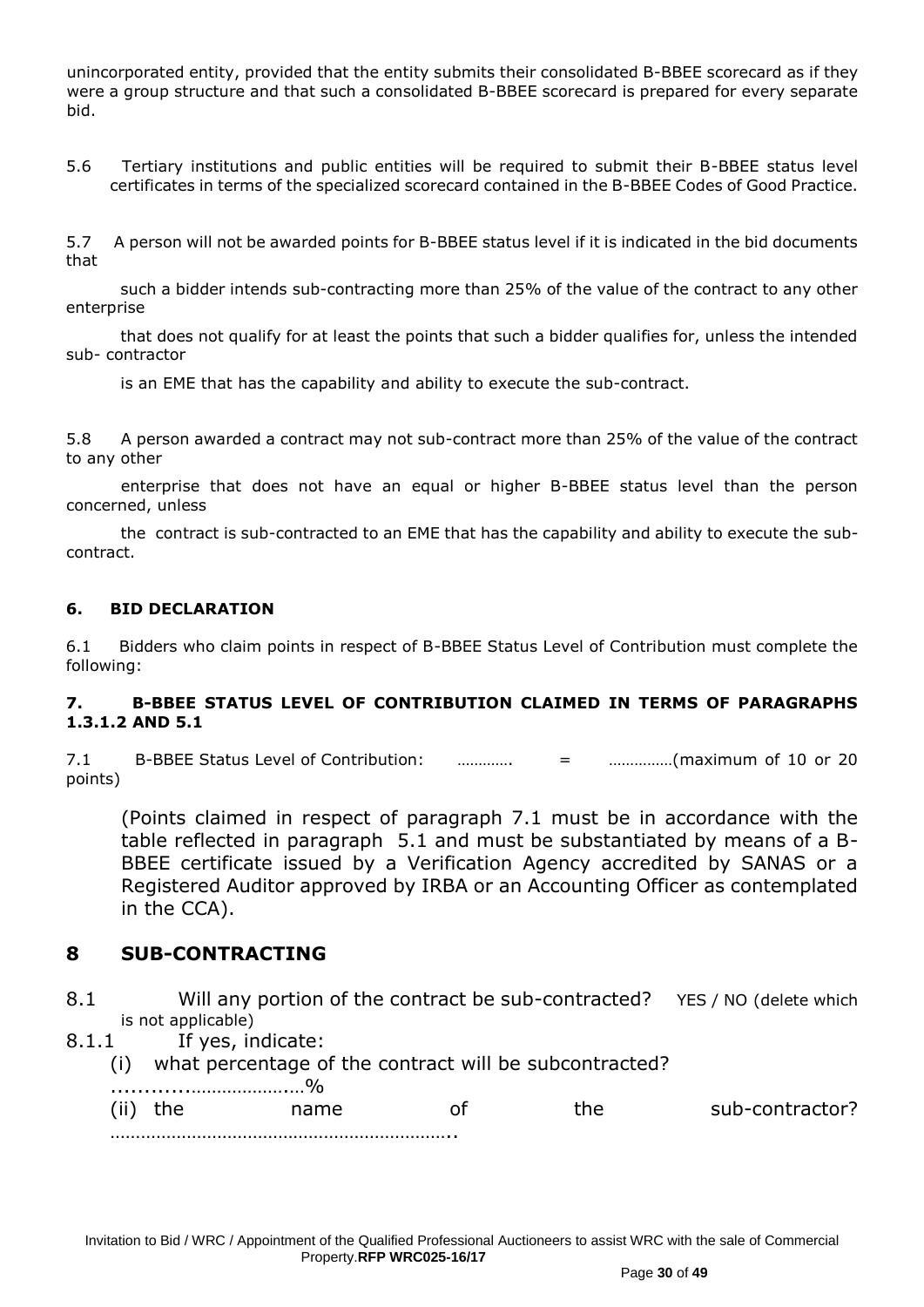(iii) the B-BBEE status level of the sub-contractor?

(iv) whether the sub-contractor is an EME? YES / NO (delete which is

not applicable)

# **9 DECLARATION WITH REGARD TO COMPANY/FIRM**

| 9.1        | Name of company/firm                                                                                                                                        |  |
|------------|-------------------------------------------------------------------------------------------------------------------------------------------------------------|--|
| 9.2        | VAT registration number                                                                                                                                     |  |
| 9.3<br>9.4 | Company registration number<br>TYPE OF COMPANY/ FIRM                                                                                                        |  |
|            | Partnership/Joint Venture / Consortium<br>One person business/sole propriety<br>Close corporation<br>Company<br>(Pty) Limited<br><b>TICK APPLICABLE BOX</b> |  |
| 9.5        | DESCRIBE PRINCIPAL BUSINESS ACTIVITIES                                                                                                                      |  |
|            |                                                                                                                                                             |  |

……………… ............................................................................................................... …………….. ...............................................................................................................

# 9.6 COMPANY CLASSIFICATION

- Manufacturer
- Supplier
- D Professional service provider
- □ Other service providers, e.g. transporter, etc. [TICK APPLICABLE BOX]
- 9.7 Total number of years the company/firm has been in business? ……………………………………
- 9.8 I/we, the undersigned, who is / are duly authorised to do so on behalf of the company/firm, certify that the points claimed, based on the B-BBE status level of contribution indicated in paragraph 7 of the foregoing certificate, qualifies the company/ firm for the preference(s) shown and I / we acknowledge that:
	- (i) The information furnished is true and correct;
	- (ii) The preference points claimed are in accordance with the General Conditions as indicated in paragraph 1 of this form.
	- (iii) In the event of a contract being awarded as a result of points claimed as shown in paragraph 7, the contractor may be required to furnish documentary proof to the satisfaction of the purchaser that the claims are correct;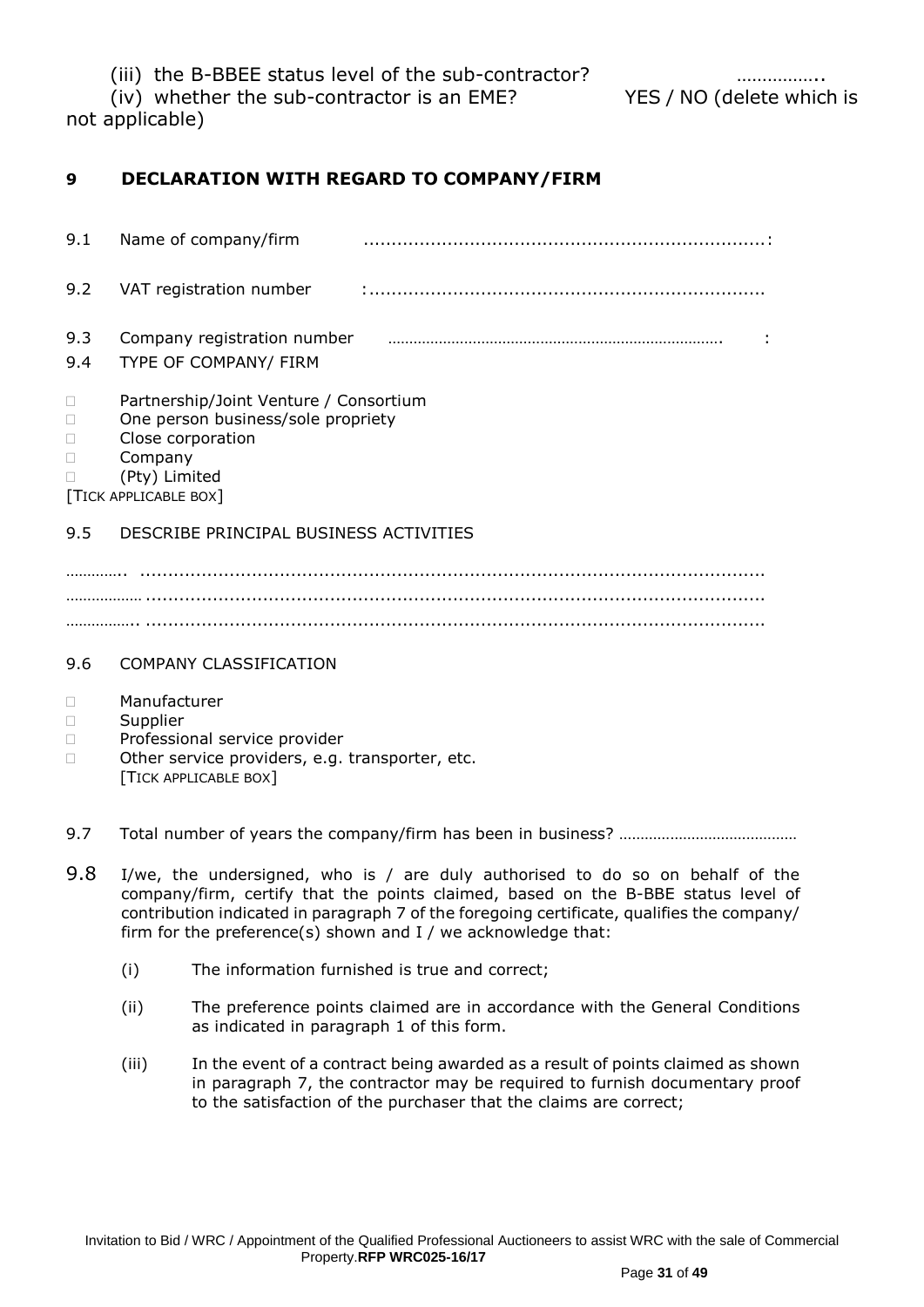- (iv) If the B-BBEE status level of contribution has been claimed or obtained on a fraudulent basis or any of the conditions of contract have not been fulfilled, the purchaser may, in addition to any other remedy it may have –
	- (a) disqualify the person from the bidding process;
	- (b) recover costs, losses or damages it has incurred or suffered as a result of that person's conduct;
	- (c) cancel the contract and claim any damages which it has suffered as a result of having to make less favourable arrangements due to such cancellation;
	- (d) restrict the bidder or contractor, its shareholders and directors, or only the shareholders and directors who acted on a fraudulent basis, from obtaining business from any organ of state for a period not exceeding 10 years, after the audi alteram partem (hear the other side) rule has been applied; and
	- (e) forward the matter for criminal prosecution

## **WITNESSES:**

1. ………………………………………

…………………………………… SIGNATURE(S) OF BIDDER(S)

2. ………………………………………

DATE:………………………………..

ADDRESS:…………………………..

….……………………………… …………………………………………

Invitation to Bid / WRC / Appointment of the Qualified Professional Auctioneers to assist WRC with the sale of Commercial Property.**RFP WRC025-16/17**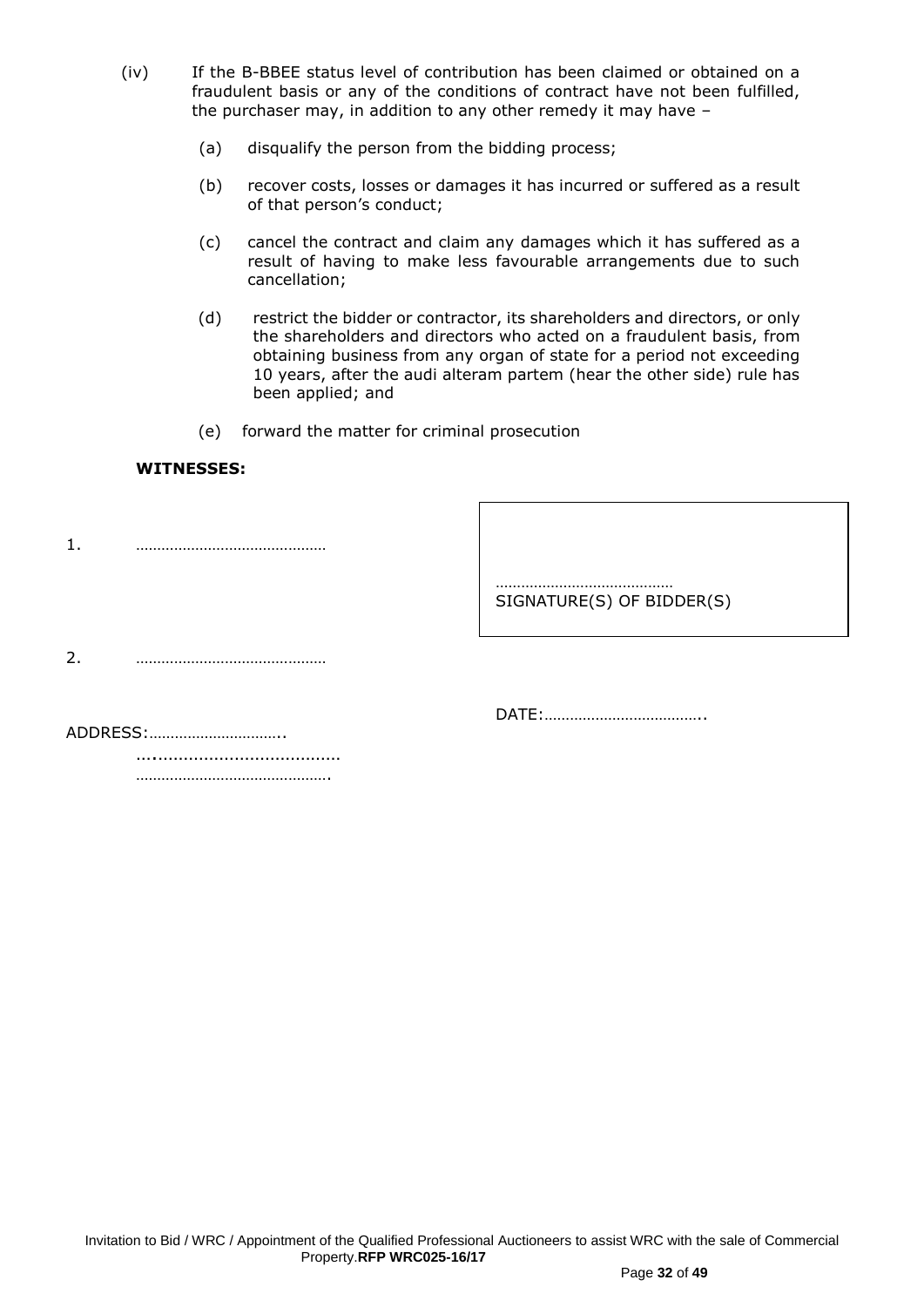# **ANNEX I: SBD8: DECLARATION OF BIDDER'S PAST SUPPLY CHAIN PRACTICES**

# **DECLARATION OF BIDDER'S PAST SUPPLY CHAIN MANAGEMENT PRACTICES**

- 1 This Standard Bidding Document must form part of all bids invited.
- 2 It serves as a declaration to be used by institutions in ensuring that when goods and services are being procured, all reasonable steps are taken to combat the abuse of the supply chain management system.
- 3 The bid of any bidder may be disregarded if that bidder, or any of its directors have
	- a. abused the institution's supply chain management system;
	- b. committed fraud or any other improper conduct in relation to such system; or
	- c. failed to perform on any previous contract.

## **4 In order to give effect to the above, the following questionnaire must be completed and submitted with the bid.**

| <b>Item</b> | Question                                                                                                                                                                                                                                                                                                                                                                                                                                                                                                                                                                                                                                                     | <b>Yes</b> | <b>No</b> |
|-------------|--------------------------------------------------------------------------------------------------------------------------------------------------------------------------------------------------------------------------------------------------------------------------------------------------------------------------------------------------------------------------------------------------------------------------------------------------------------------------------------------------------------------------------------------------------------------------------------------------------------------------------------------------------------|------------|-----------|
| 4.1         | Is the bidder or any of its directors listed on the<br>National Treasury's Database of Restricted Suppliers as<br>companies or persons prohibited from doing business<br>with the public sector?<br>(Companies or persons who are listed on this Database were<br>informed in writing of this restriction by the Accounting<br>Officer/Authority of the institution that imposed the restriction<br>after the <i>audi alteram partem</i> rule was applied).<br>The Database of Restricted Suppliers now resides on the<br>National Treasury's website(www.treasury.gov.za) and<br>can be accessed by clicking on its link at the bottom of<br>the home page. | Yes        | No        |
| 4.1.1       | If so, furnish particulars:                                                                                                                                                                                                                                                                                                                                                                                                                                                                                                                                                                                                                                  |            |           |
| 4.2         | Is the bidder or any of its directors listed on the Register for<br>Tender Defaulters in terms of section 29 of the Prevention<br>and Combating of Corrupt Activities Act (No 12 of 2004)?<br>The Register for Tender Defaulters can be accessed on<br>the National Treasury's website (www.treasury.gov.za)<br>by clicking on its link at the bottom of the home page.                                                                                                                                                                                                                                                                                      | <b>Yes</b> | No        |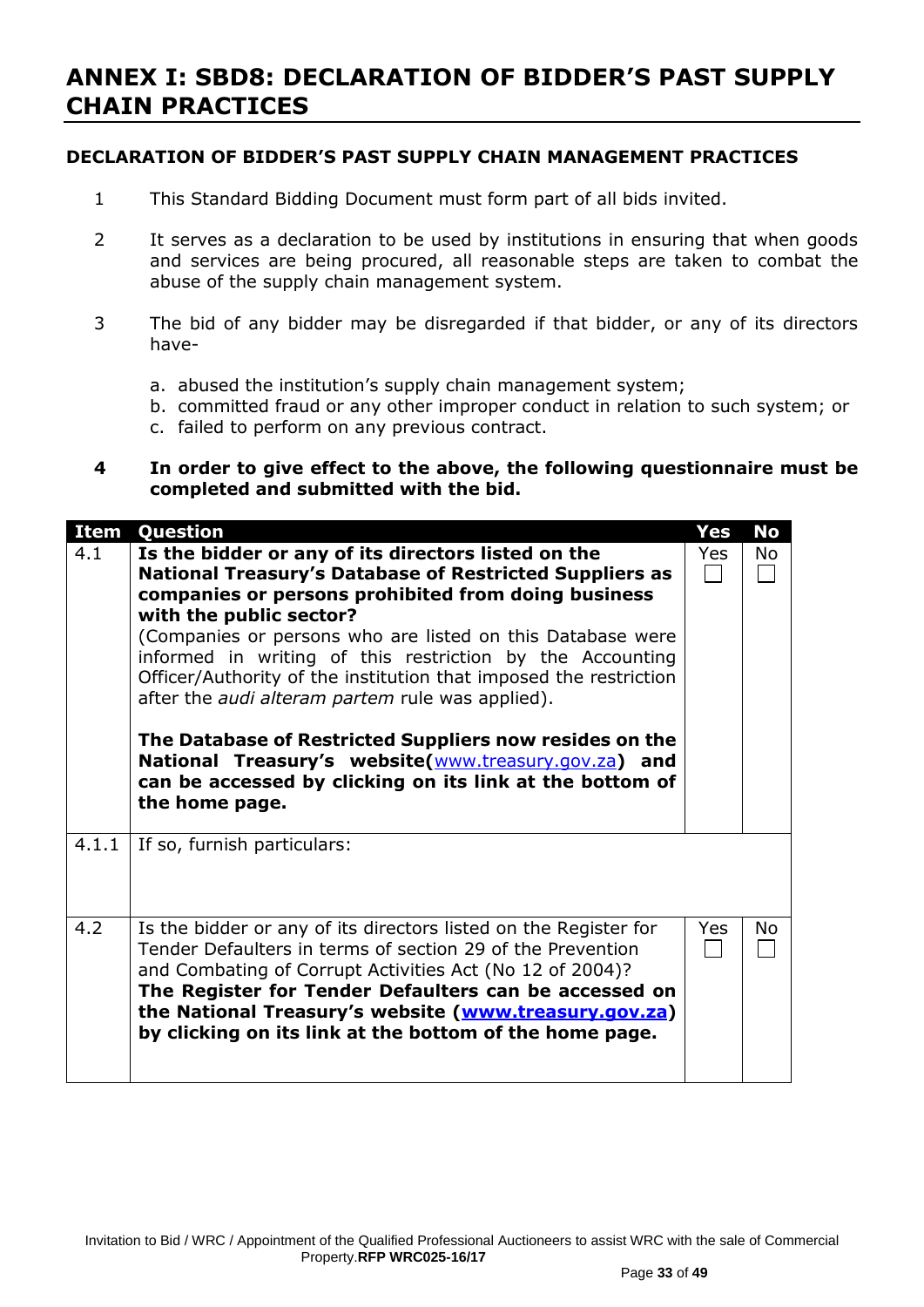| 4.2.1 | If so, furnish particulars:                                                                                                                                                              |            |    |
|-------|------------------------------------------------------------------------------------------------------------------------------------------------------------------------------------------|------------|----|
|       |                                                                                                                                                                                          |            |    |
| 4.3   | Was the bidder or any of its directors convicted by a court of<br>law (including a court outside of the Republic of South Africa)<br>for fraud or corruption during the past five years? | Yes        | No |
| 4.3.1 | If so, furnish particulars:                                                                                                                                                              |            |    |
| 4.4   | Was any contract between the bidder and any organ of state<br>terminated during the past five years on account of failure to<br>perform on or comply with the contract?                  | <b>Yes</b> | No |
| 4.4.1 | If so, furnish particulars:                                                                                                                                                              |            |    |
|       | <b>CERTIFICATION</b>                                                                                                                                                                     |            |    |

# **I, THE UNDERSIGNED (FULL NAME)…………………………………………………**

# **CERTIFY THAT THE INFORMATION FURNISHED ON THIS DECLARATION FORM IS TRUE AND CORRECT.**

## **I ACCEPT THAT, IN ADDITION TO CANCELLATION OF A CONTRACT, ACTION MAY BE TAKEN AGAINST ME SHOULD THIS DECLARATION PROVE TO BE FALSE.**

**………………………………………... …………………………..**

**Signature Date** 

**………………………………………. …………………………..**

**Position Name of Bidder**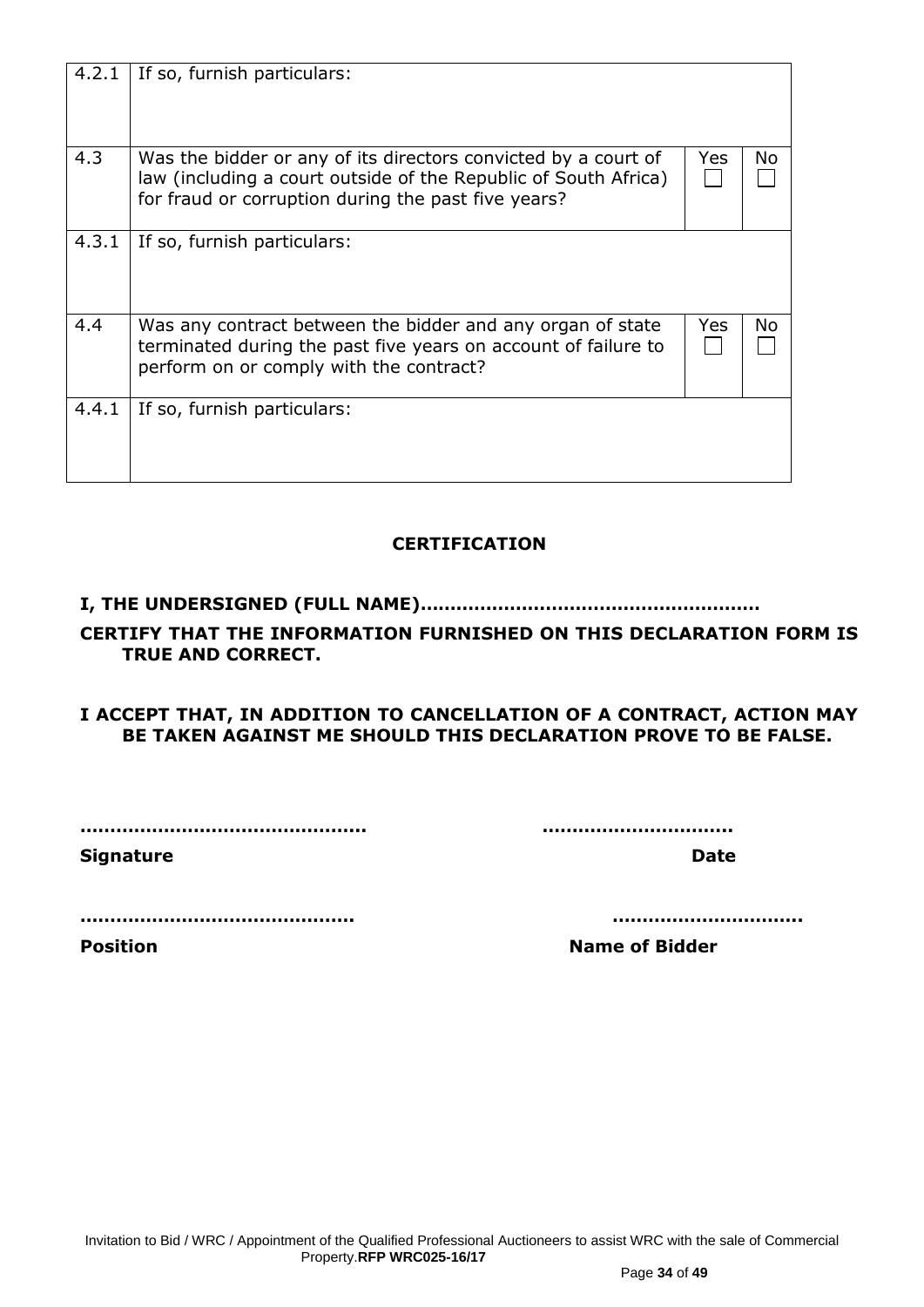# **ANNEX J: SBD9: CERTIFICATE OF INDEPENDENT BID DETERMINATION**

# **CERTIFICATE OF INDEPENDENT BID DETERMINATION**

- 1 This Standard Bidding Document (SBD) must form part of all bids<sup>1</sup> invited.
- 2 Section 4 (1) (b) (iii) of the Competition Act No. 89 of 1998, as amended, prohibits an agreement between, or concerted practice by, firms, or a decision by an association of firms, if it is between parties in a horizontal relationship and if it involves collusive bidding (or bid rigging).² Collusive bidding is a *pe se* prohibition meaning that it cannot be justified under any grounds.
- 3 Treasury Regulation 16A9 prescribes that accounting officers and accounting authorities must take all reasonable steps to prevent abuse of the supply chain management system and authorizes accounting officers and accounting authorities to:
	- a. disregard the bid of any bidder if that bidder, or any of its directors have abused the institution's supply chain management system and or committed fraud or any other improper conduct in relation to such system.
	- b. cancel a contract awarded to a supplier of goods and services if the supplier committed any corrupt or fraudulent act during the bidding process or the execution of that contract.
- 4 This SBD serves as a certificate of declaration that would be used by institutions to ensure that, when bids are considered, reasonable steps are taken to prevent any form of bid-rigging.
- 5 In order to give effect to the above, the attached Certificate of Bid Determination (SBD 9) must be completed and submitted with the bid:

# <sup>1</sup> Includes price quotations, advertised competitive bids, limited bids and **proposals.**

**² Bid rigging (or collusive bidding) occurs when businesses, that would otherwise be expected to compete, secretly conspire to raise prices or lower the quality of goods and / or services for purchasers who wish to acquire goods and / or services through a bidding process. Bid rigging is, therefore, an agreement between competitors not to compete.**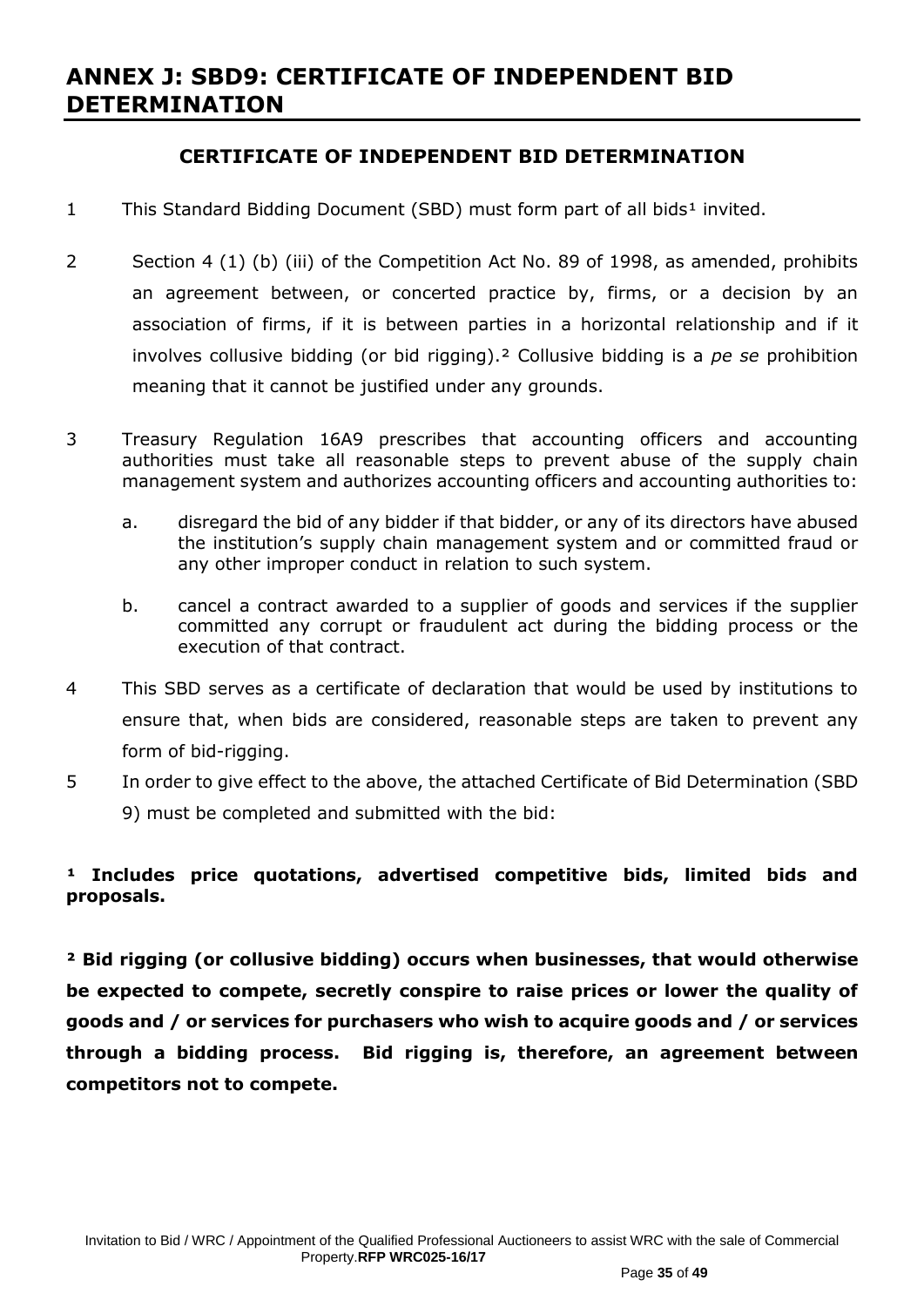# **CERTIFICATE OF INDEPENDENT BID DETERMINATION**

I, the undersigned, in submitting the accompanying bid:

(Bid Number and Description)

\_\_\_\_\_\_\_\_\_\_\_\_\_\_\_\_\_\_\_\_\_\_\_\_\_\_\_\_\_\_\_\_\_\_\_\_\_\_\_\_\_\_\_\_\_\_\_\_\_\_\_\_\_\_\_\_\_\_\_\_\_\_\_\_\_\_\_\_\_\_\_\_

In response to the invitation for the bid made by:

(Name of Institution)

\_\_\_\_\_\_\_\_\_\_\_\_\_\_\_\_\_\_\_\_\_\_\_\_\_\_\_\_\_\_\_\_\_\_\_\_\_\_\_\_\_\_\_\_\_\_\_\_\_\_\_\_\_\_\_\_\_\_\_\_\_\_\_\_\_\_\_\_\_\_\_\_

Do hereby make the following statements that I certify to be true and complete in every respect:

I certify, on behalf of:

\_\_\_\_\_\_\_\_\_\_\_\_\_\_\_\_\_\_\_\_\_\_\_\_\_\_\_\_\_\_\_\_\_\_\_\_\_\_\_\_\_\_\_\_\_\_\_\_\_\_\_\_\_\_\_that:

(Name of Bidder)

- 1. I have read and I understand the contents of this Certificate;
- 2. I understand that the accompanying bid will be disqualified if this Certificate is found not to be true and complete in every respect;
- 3. I am authorized by the bidder to sign this Certificate, and to submit the accompanying bid, on behalf of the bidder;
- 4. Each person whose signature appears on the accompanying bid has been authorized by the bidder to determine the terms of, and to sign the bid, on behalf of the bidder;
- 5. For the purposes of this Certificate and the accompanying bid, I understand that the word "competitor" shall include any individual or organization, other than the bidder, whether or not affiliated with the bidder, who:
	- (a) has been requested to submit a bid in response to this bid invitation;
	- (b) could potentially submit a bid in response to this bid invitation, based on their qualifications, abilities or experience; and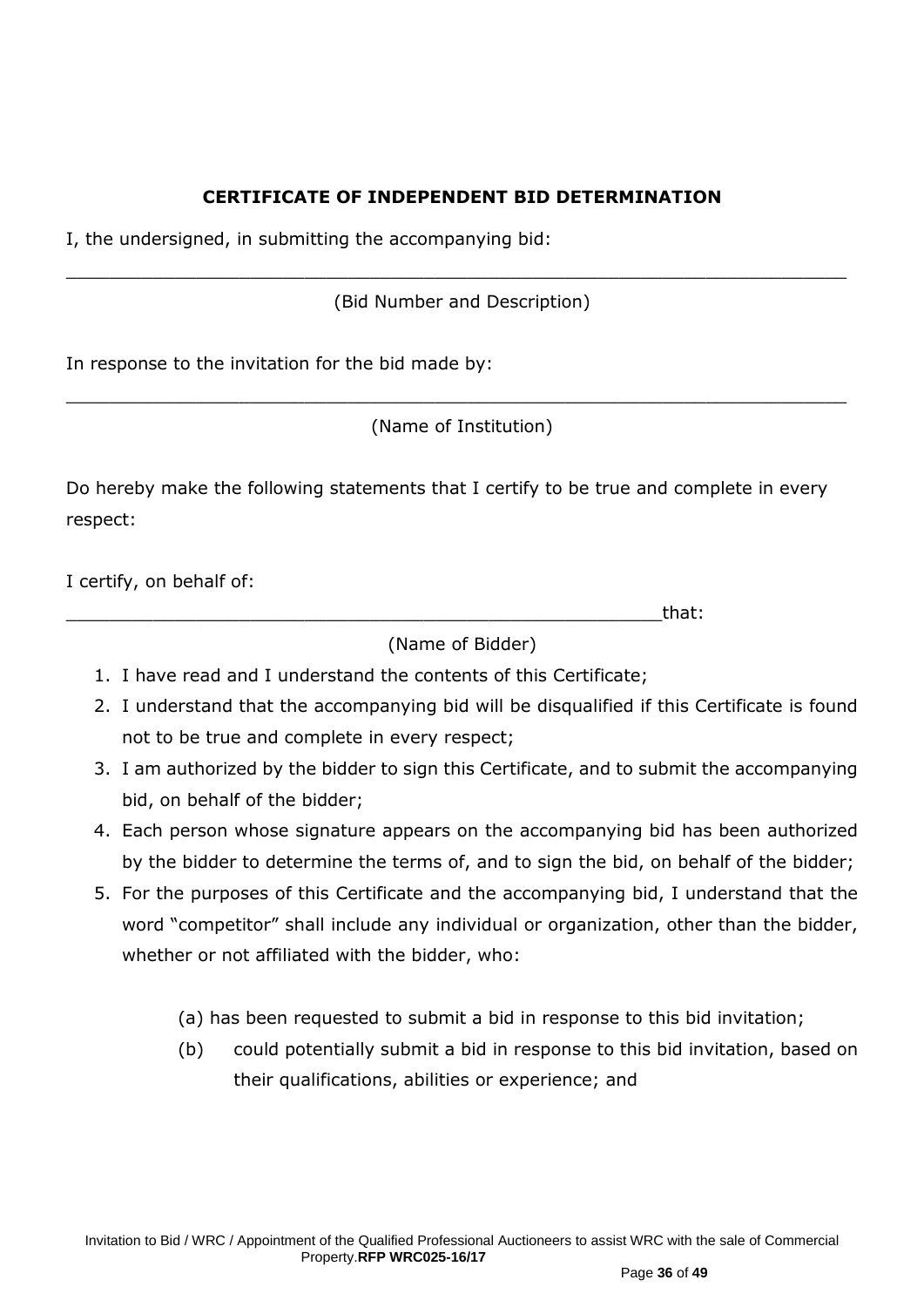- (c) provides the same goods and services as the bidder and/or is in the same line of business as the bidder
- 6. The bidder has arrived at the accompanying bid independently from, and without consultation, communication, agreement or arrangement with any competitor. However communication between partners in a joint venture or consortium<sup>3</sup> will not be construed as collusive bidding.
- 7. In particular, without limiting the generality of paragraphs 6 above, there has been no consultation, communication, agreement or arrangement with any competitor regarding:

(a)prices;

- (b) geographical area where product or service will be rendered (market allocation)
- (c) methods, factors or formulas used to calculate prices;
- (d) the intention or decision to submit or not to submit, a bid;
- (e) the submission of a bid which does not meet the specifications and conditions of the bid; or
- (f) bidding with the intention not to win the bid.
- 8. In addition, there have been no consultations, communications, agreements or arrangements with any competitor regarding the quality, quantity, specifications and conditions or delivery particulars of the products or services to which this bid invitation relates.
- 9. The terms of the accompanying bid have not been, and will not be, disclosed by the bidder, directly or indirectly, to any competitor, prior to the date and time of the official bid opening or of the awarding of the contract.

# **³ Joint venture or Consortium means an association of persons for the purpose of combining their expertise, property, capital, efforts, skill and knowledge in an activity for the execution of a contract.**

10. I am aware that, in addition and without prejudice to any other remedy provided to combat any restrictive practices related to bids and contracts, bids that are suspicious will be reported to the Competition Commission for investigation and possible imposition of administrative penalties in terms of section 59 of the Competition Act No 89 of 1998 and or may be reported to the National Prosecuting Authority (NPA) for criminal investigation and or may be restricted from conducting business with the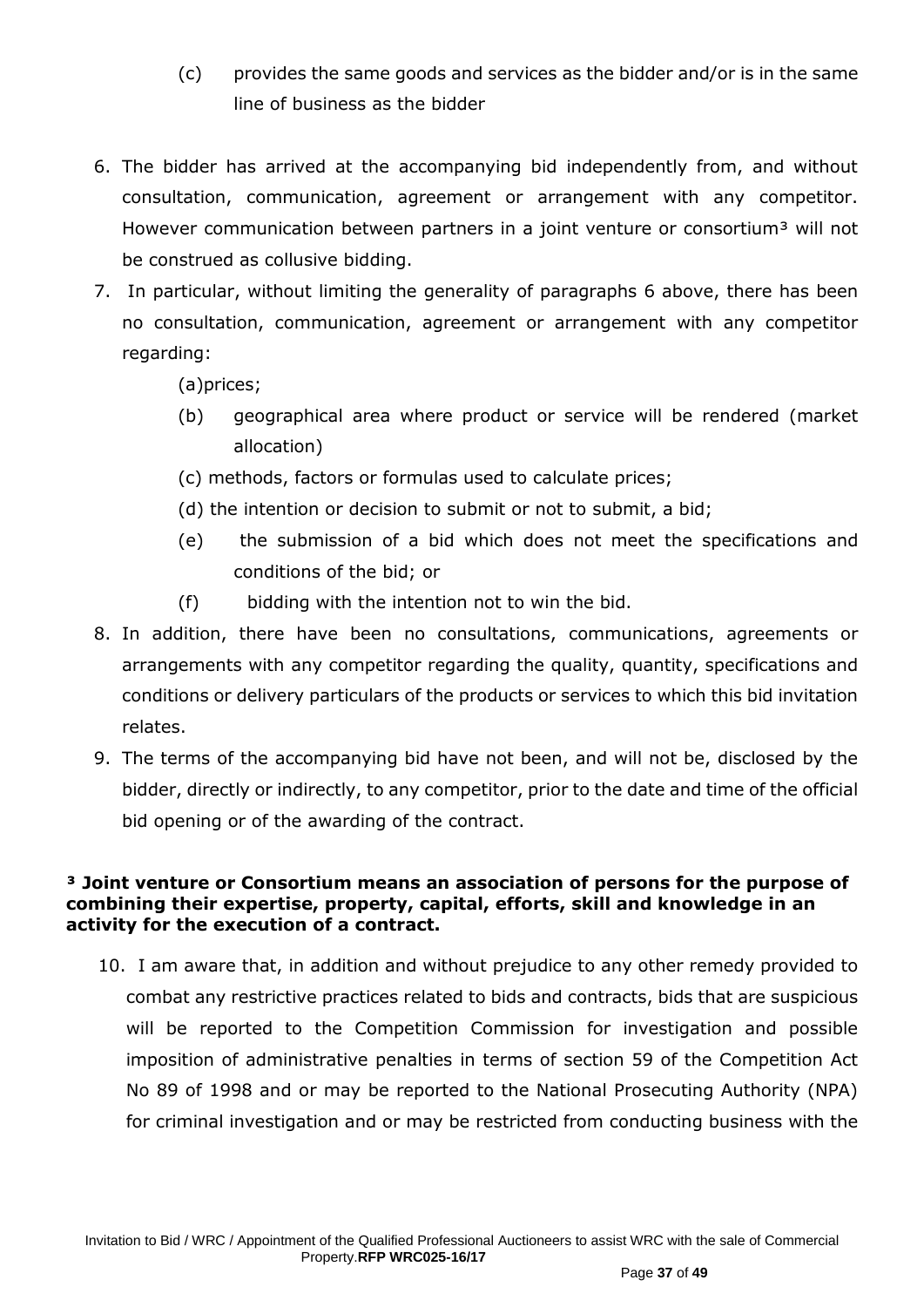public sector for a period not exceeding ten (10) years in terms of the Prevention and Combating of Corrupt Activities Act No 12 of 2004 or any other applicable legislation.

……………………………………………………………………………………

**SignatureDate** 

………………………………………………….…………………………………

Position Name of Bidder

Js914w 2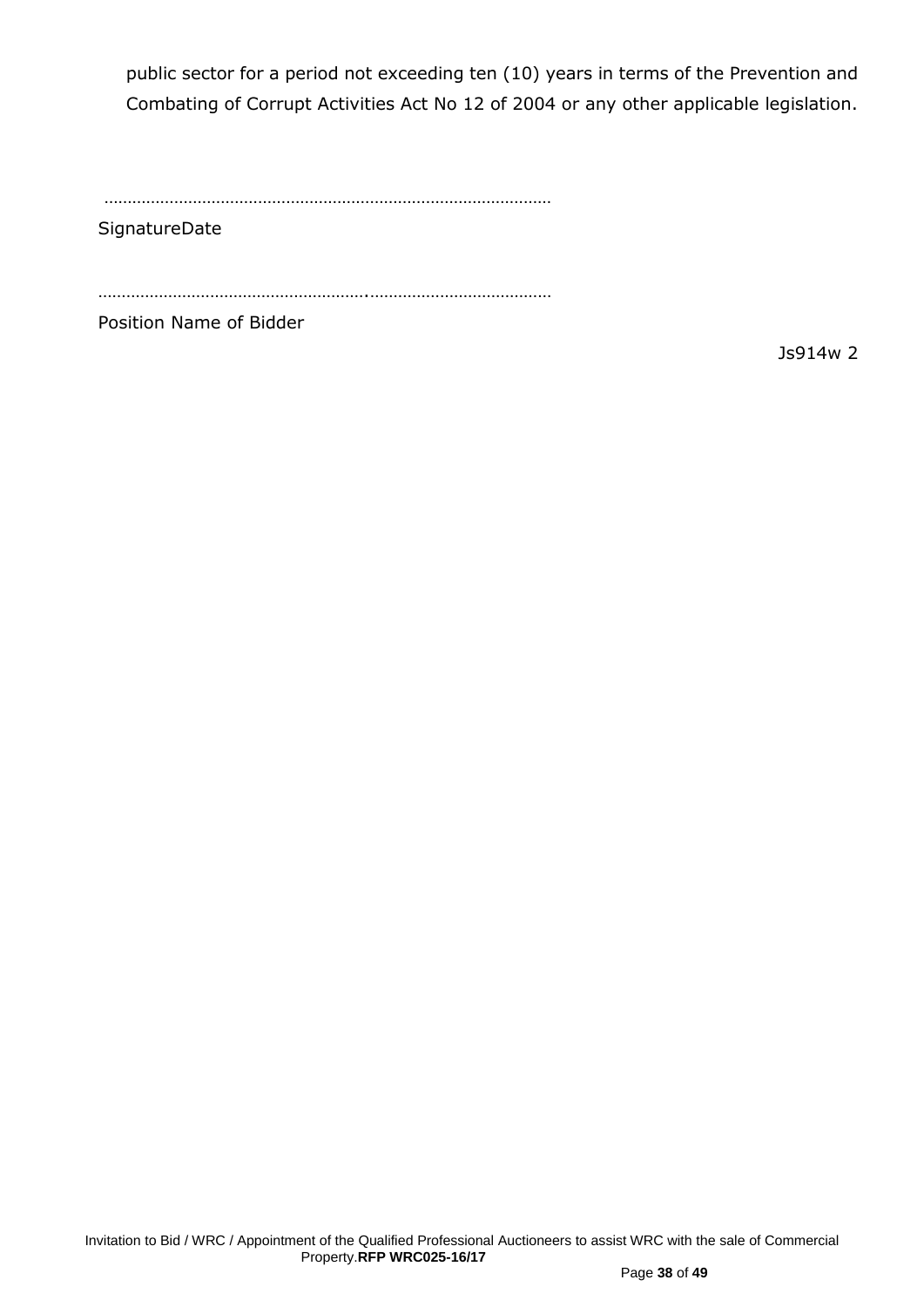# **ANNEX K: COMPANY REGISTRATION DOCUMENTS (CIPC/CIPRO)**

- Certified copies **(copy with original stamp)** of your CIPC (CIPRO) company registration documents listing all members with percentages, in case of close corporation
- Certified copies **(copy with original stamp)** of all latest share certificates, in case of a company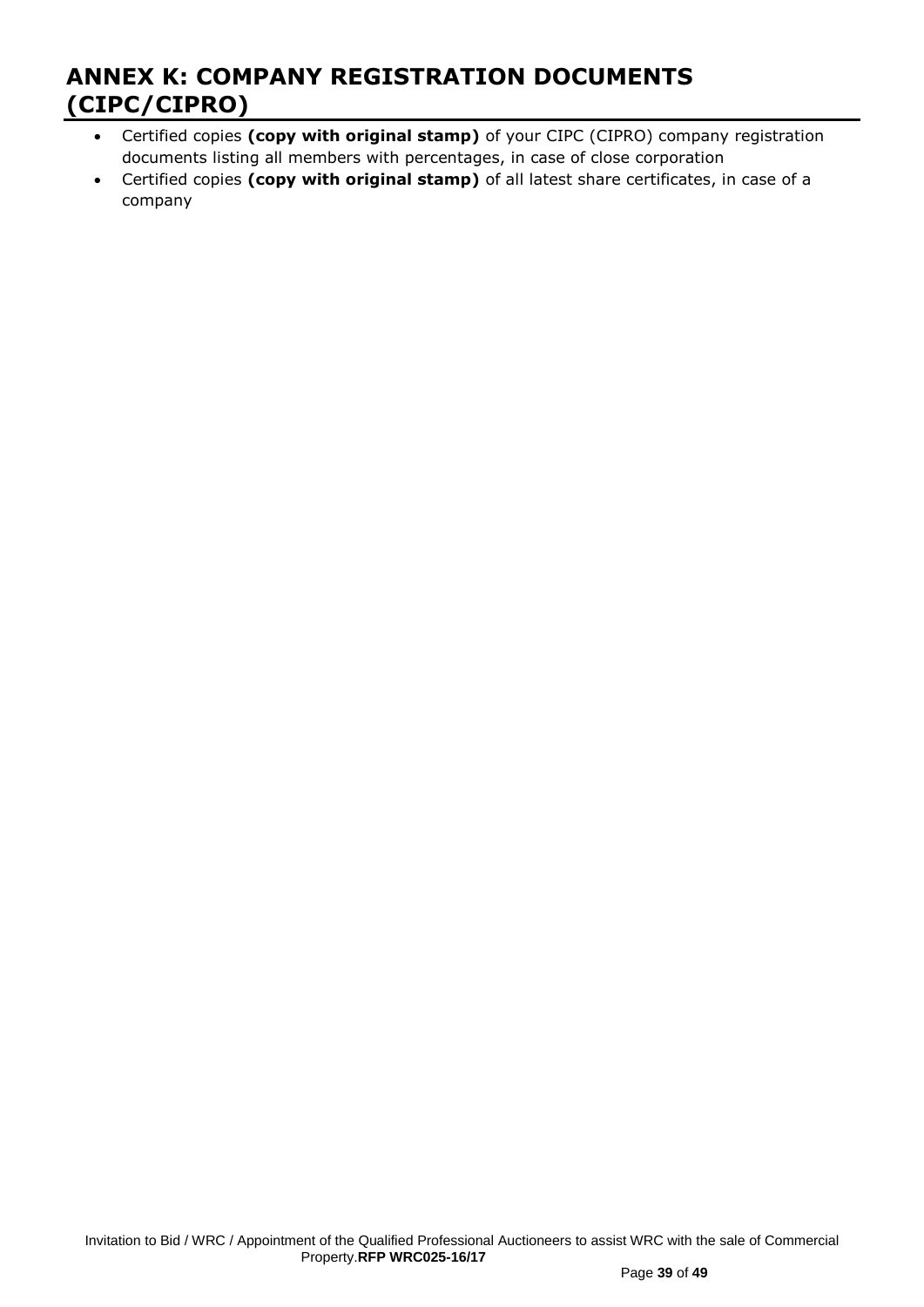# **ANNEX L: GENERAL CONDITIONS OF CONTRACT**

# **PLEASE INITIAL EACH PAGE OF THE GENERAL CONDITIONS OF CONTRACT**

# **General conditions of bid and conditions of contract**

**Bidders shall provide full and accurate answers to all (including mandatory) questions posed in this document, and, are required to explicitly state "Comply/Accept" or "Do not comply/Do not accept" (with a or an X) regarding compliance with the requirements. Where necessary, the bidders shall substantiate their response to a specific question.**

**NOTE: It is mandatory for bidders to complete or answer this part fully; failure to do so result to their bid to be treated as incomplete and shall be disqualified. Refer to paragraph 4 of this document (reasons for disqualification).**

#### 1.

| This bid is subject to the General Conditions of Contract   Accept |  |  |  | Do not accept |
|--------------------------------------------------------------------|--|--|--|---------------|
| stipulated below.                                                  |  |  |  |               |

#### 2.

| The laws of the Republic of South Africa shall govern this RFP $\vert$ Accept | Do not accept |
|-------------------------------------------------------------------------------|---------------|
| and the bidders hereby accept that the courts of the Republic                 |               |
| of South Africa shall have the jurisdiction.                                  |               |

## 3.

| WRC shall not be liable for any costs incurred by the bidder   | Accept | Do not accept |
|----------------------------------------------------------------|--------|---------------|
| in the preparation of response to this RFP. The preparation of |        |               |
| response shall be made without obligation to acquire any of    |        |               |
| the items included in any bidder's proposal or to select any   |        |               |
| proposal, or to discuss the reasons why such vendor's or any   |        |               |
| other proposal was accepted or rejected.                       |        |               |

#### 4.

| WRC may request written clarification or further information   | Accept | Do not accept |
|----------------------------------------------------------------|--------|---------------|
| regarding any aspect of this proposal. The bidders must        |        |               |
| supply the requested information in writing within twenty four |        |               |
| (24) hours after the request has been made, otherwise the      |        |               |
| proposal may be disqualified.                                  |        |               |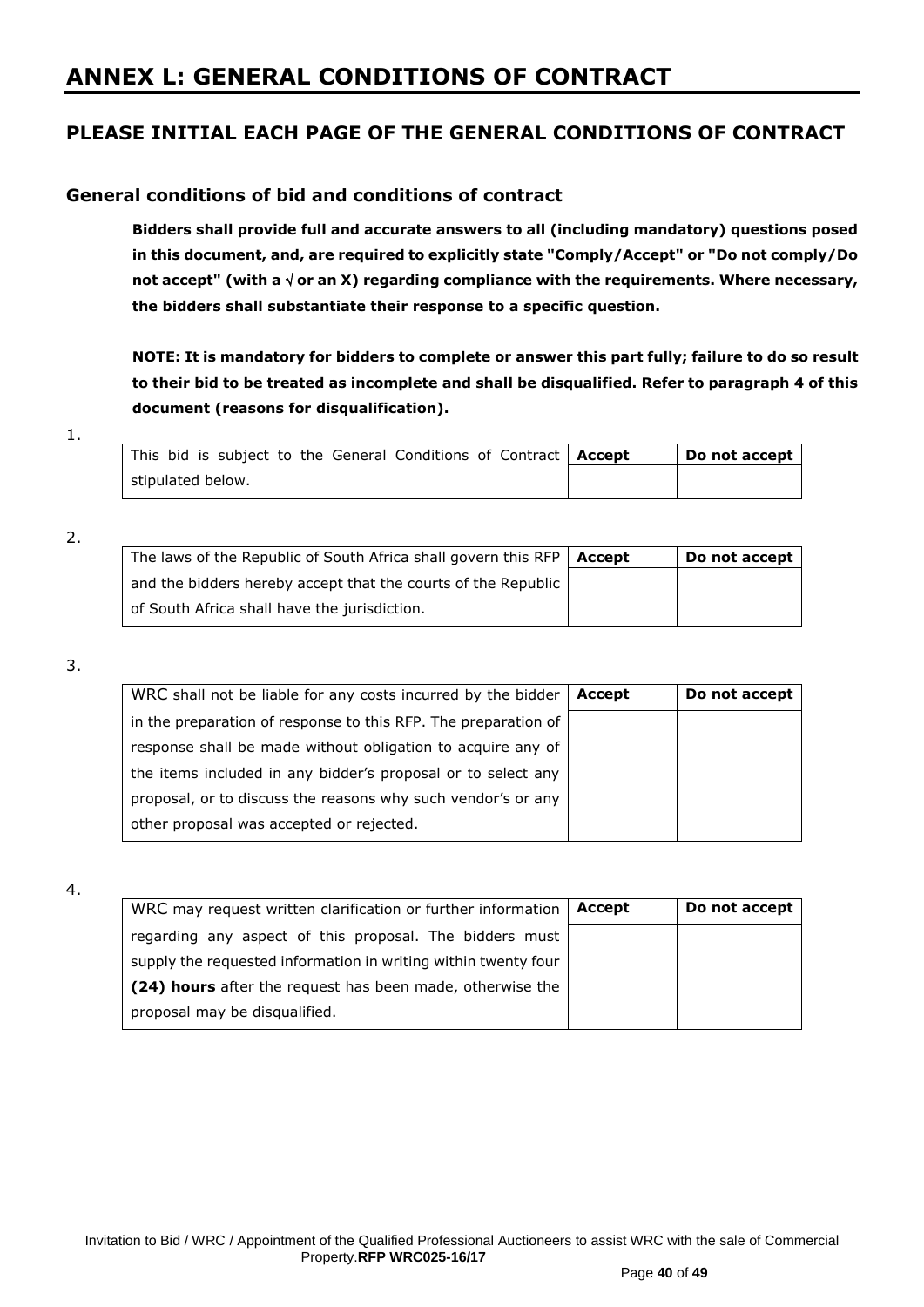| In the case of Consortium, Joint Venture or subcontractors, $\vert$ Accept | Do not accept |
|----------------------------------------------------------------------------|---------------|
| bidders are required to provide copies of signed agreements                |               |
| stipulating the work split and Rand value.                                 |               |

5.

| In the case of Consortium, Joint Venture or subcontractors, | Accept | Do not accept |
|-------------------------------------------------------------|--------|---------------|
| all bidders are required to provide mandatory documents as  |        |               |
| stipulated in schedule 1 of the Response format.            |        |               |

## 7

| WRC reserves the right to; cancel or reject any proposal and  | Accept | Do not accept |
|---------------------------------------------------------------|--------|---------------|
| not to award the proposal to the lowest bidder or award parts |        |               |
| of the proposal to different bidders, or not to award the     |        |               |
| proposal at all.                                              |        |               |

## 8

| Where applicable, bidders who are distributors, resellers and $\vert$ Accept | Do not accept |
|------------------------------------------------------------------------------|---------------|
| installers of network equipment are required to submit back-                 |               |
| to-back agreements and service level agreements with their                   |               |
| principals.                                                                  |               |

## 9

| By submitting a proposal in response to this RFP, the bidders $\vert$ Accept | Do not accept |
|------------------------------------------------------------------------------|---------------|
| accept the evaluation criteria as it stands.                                 |               |

#### 10

| Where applicable, WRC reserves the right to run benchmarks   Accept | Do not accept |
|---------------------------------------------------------------------|---------------|
| on the requirements equipment during the evaluation and             |               |
| after the evaluation.                                               |               |

| WRC reserves the right to conduct a pre-award survey during    | Accept | Do not accept |
|----------------------------------------------------------------|--------|---------------|
| the source selection process to evaluate contractors'          |        |               |
| capabilities to meet the requirements specified in the RFP and |        |               |
| supporting documents.                                          |        |               |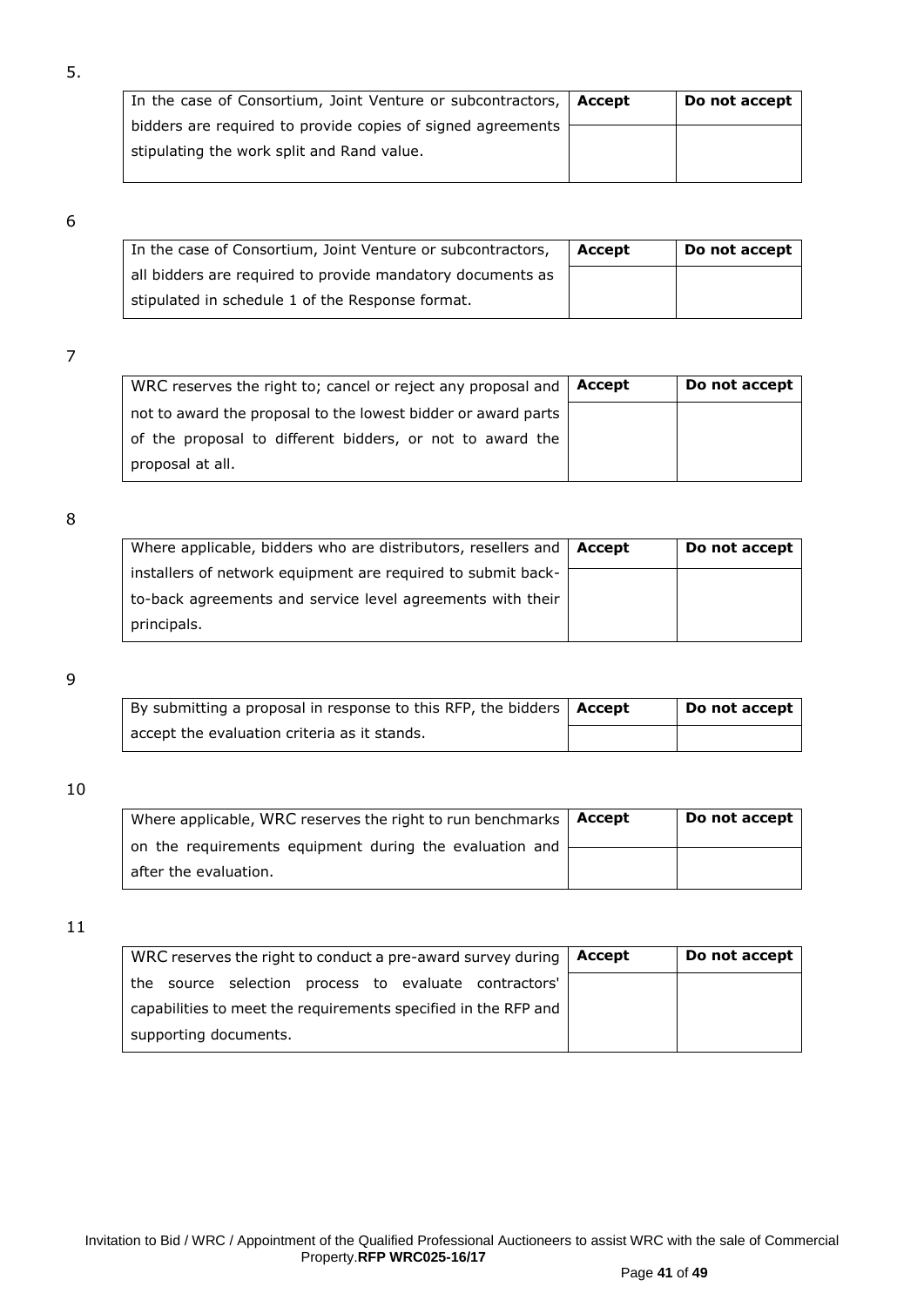| Only the solution commercially available at the proposal   Accept | Do not accept |
|-------------------------------------------------------------------|---------------|
| closing date shall be considered. No Bids for future solutions    |               |
| shall be accepted.                                                |               |

|                                                                      |             |                                     |  |  |  | The bidder should not qualify the proposal with own            |  | Accept | Do not accept |
|----------------------------------------------------------------------|-------------|-------------------------------------|--|--|--|----------------------------------------------------------------|--|--------|---------------|
|                                                                      | conditions. |                                     |  |  |  |                                                                |  |        |               |
| <b>Caution:</b> If the bidder does not specifically withdraw its own |             |                                     |  |  |  |                                                                |  |        |               |
|                                                                      |             |                                     |  |  |  | conditions of proposal when called upon to do so, the proposal |  |        |               |
|                                                                      |             | response shall be declared invalid. |  |  |  |                                                                |  |        |               |

14

| Should the bidder withdraw the proposal before the proposal    | Accept | Do not accept |
|----------------------------------------------------------------|--------|---------------|
| validity period expires, WRC reserves the right to recover any |        |               |
| additional expense incurred by WRC having to accept any        |        |               |
| less favourable proposal or the additional expenditure         |        |               |
| incurred by WRC in the preparation of a new RFP and by the     |        |               |
| subsequent acceptance of any less favourable proposal.         |        |               |

| Delivery of and acceptance of correspondence between the      | Accept | Do not accept |
|---------------------------------------------------------------|--------|---------------|
| WRC and the bidder sent by prepaid registered post (by air    |        |               |
| mail if appropriate) in a correctly addressed envelope to     |        |               |
| either party's postal address or address for service of legal |        |               |
| documents shall be deemed to have been received and           |        |               |
| accepted after (2) two days from the date of postage to the   |        |               |
| South African Post Office Ltd.                                |        |               |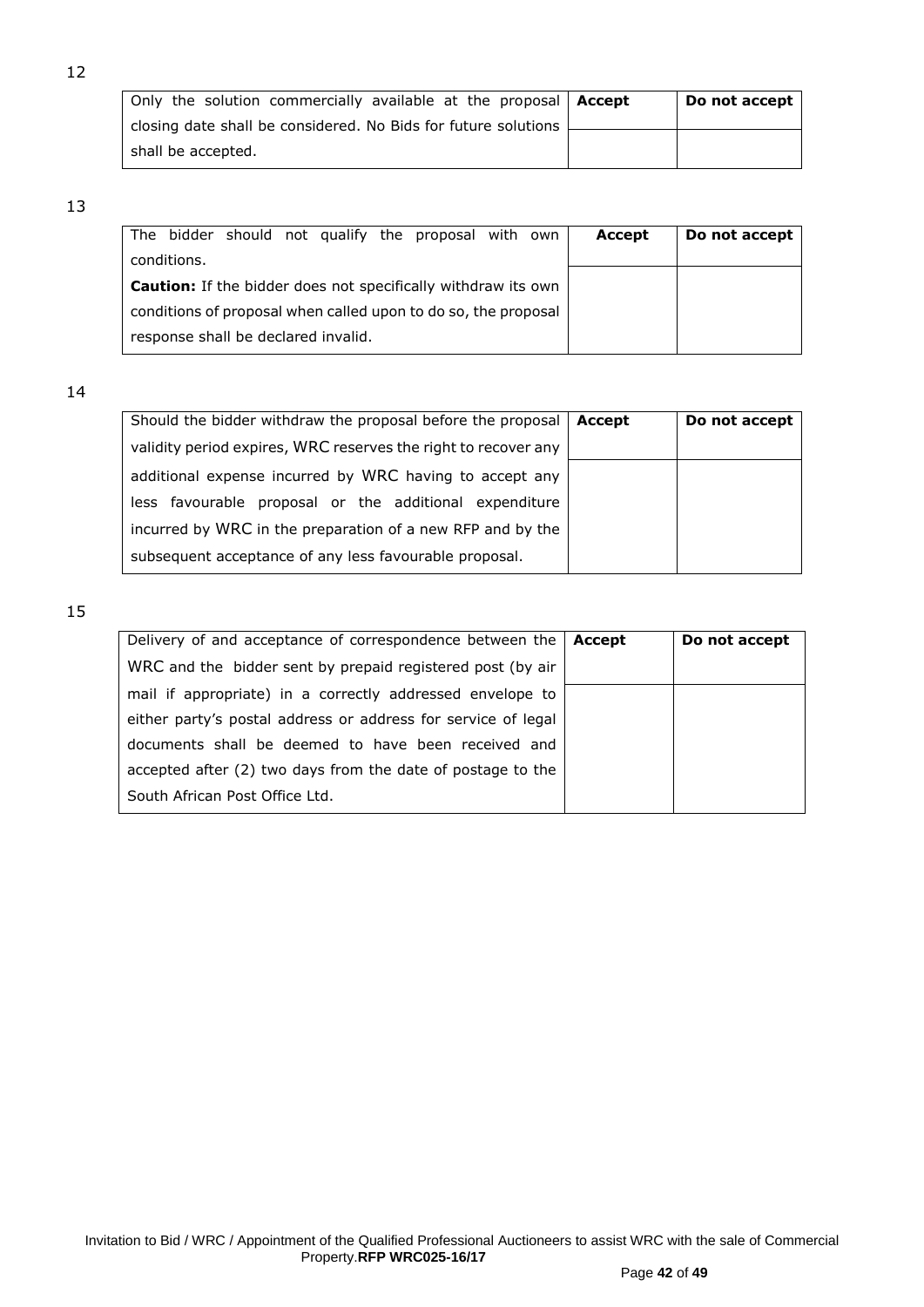| Should the parties at any time before and/or after the award      | Accept | Do not accept |
|-------------------------------------------------------------------|--------|---------------|
| of the proposal and prior to, and-or after conclusion of the      |        |               |
| contract fail to agree on any significant product price or        |        |               |
| service price adjustments, change in technical specification,     |        |               |
| change in services, etc. WRC shall be entitled within 14          |        |               |
| (fourteen) days of such failure to agree, to recall the letter of |        |               |
| award and cancel the proposal by giving the bidder not less       |        |               |
| than 90 (ninety) days written notice of such cancellation, in     |        |               |
| which event all fees on which the parties failed to agree         |        |               |
| increases or decreases shall, for the duration of such notice     |        |               |
| period, remain fixed on those fee/price applicable prior to the   |        |               |
| negotiations.                                                     |        |               |
|                                                                   |        |               |
| Such cancellation shall mean that WRC reserves the right to       |        |               |
| award the same proposal to next best bidders as it deems fit.     |        |               |

## 17

|                                                       | In the case of a consortium or JV, each of the authorised   Accept | Do not accept |
|-------------------------------------------------------|--------------------------------------------------------------------|---------------|
| enterprise's members and/or partners of the different |                                                                    |               |
| enterprises must co-sign this document.               |                                                                    |               |

18

| Any amendment or change of any nature made to this RFP   Accept  | Do     | not |
|------------------------------------------------------------------|--------|-----|
| shall only be of force and effect if it is in writing, signed by | accept |     |
| WRC signatory and added to this RFP as an addendum.              |        |     |

| Failure or neglect by either party to (at any time) enforce any    | Accept | <b>Do</b> | not |
|--------------------------------------------------------------------|--------|-----------|-----|
| of the provisions of this proposal shall not, in any manner, be    |        | accept    |     |
| construed to be a waiver of any of that party's right in that      |        |           |     |
| regard and in terms of this proposal. Such failure or neglect      |        |           |     |
| shall not, in any manner, affect the continued, unaltered          |        |           |     |
| validity of this proposal, or prejudice the right of that party to |        |           |     |
| institute subsequent action.                                       |        |           |     |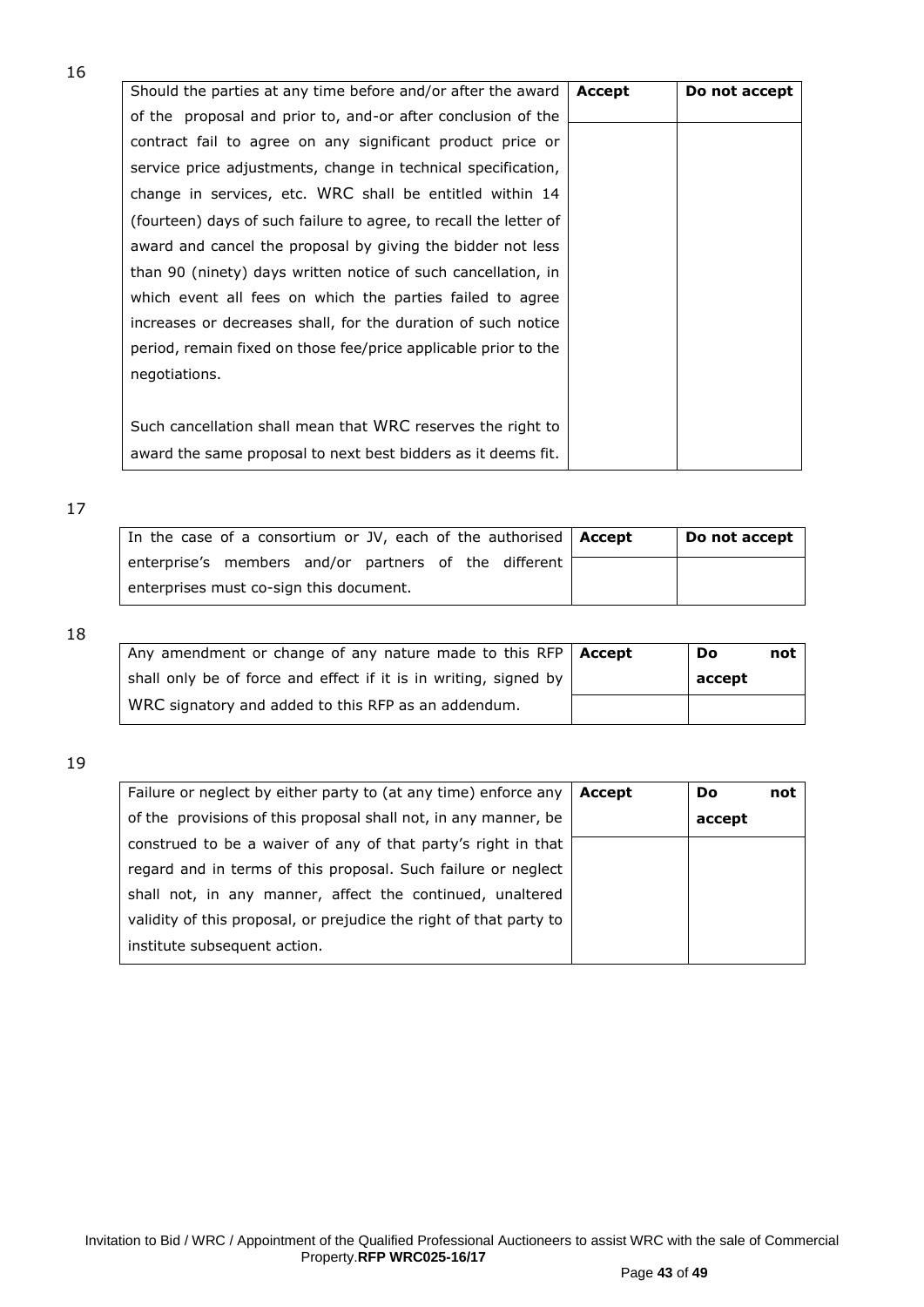| Bidders who make use of subcontractors.                  | <b>Accept</b> | Do.    | not |
|----------------------------------------------------------|---------------|--------|-----|
| The proposal shall however be awarded to the Vendor      |               | accept |     |
| as a primary contractor who shall be responsible for the |               |        |     |
| management of the awarded proposal. A vendor which       |               |        |     |
| was awarded the contract after scoring HDI / RDP goals   |               |        |     |
| is not allowed to subcontract more than 25% of the       |               |        |     |
| contract to a non-HDI entity. No separate contract shall |               |        |     |
| be entered into between WRC and any such                 |               |        |     |
| subcontractors. Copies of the signed agreements          |               |        |     |
| between the relevant parties must be attached to the     |               |        |     |
| proposal responses.                                      |               |        |     |

| All services supplied in accordance with this proposal must be $ $ Accept | Do     | not |
|---------------------------------------------------------------------------|--------|-----|
| certified to all legal requirements as per the South African law.         | accept |     |
|                                                                           |        |     |

## 22

| No interest shall be payable on accounts due to the successful $\vert$ <b>Accept</b> | Do     | not |
|--------------------------------------------------------------------------------------|--------|-----|
| vendor in an event of a dispute arising on any stipulation in                        | accept |     |
| the contract.                                                                        |        |     |

## 23

| Evaluation of Bids shall be performed by an evaluation panel    | Accept | <b>Do</b> | not |
|-----------------------------------------------------------------|--------|-----------|-----|
| established by WRC.                                             |        | accept    |     |
|                                                                 |        |           |     |
| Bids shall be evaluated on the basis of conformance to the      |        |           |     |
| required specifications as outlined in the RFP. Points shall be |        |           |     |
| allocated to each bidder, on the basis that the maximum         |        |           |     |
| number of points that may be scored for price is 90, and the    |        |           |     |
| maximum number of preference points that may be claimed         |        |           |     |
| for BBBEE (according to the PPPFA) is 10.                       |        |           |     |

| If the successful bidder disregards contractual specifications,   Accept | Do     | not |
|--------------------------------------------------------------------------|--------|-----|
| this action may result in the termination of the contract.               | accept |     |
|                                                                          |        |     |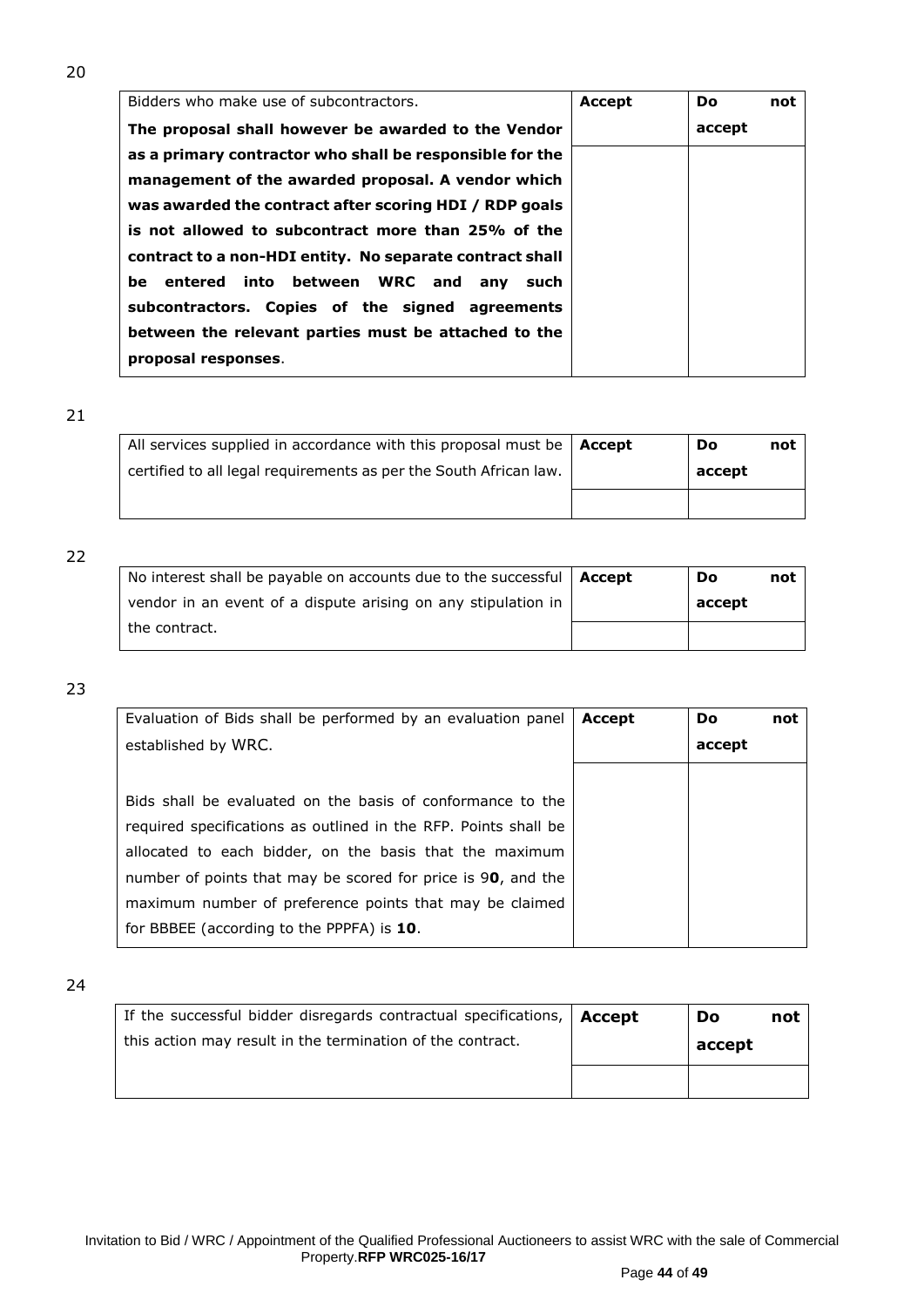| The bidders' response to this Bid, or parts of the response, shall   Accept | Do     | not |
|-----------------------------------------------------------------------------|--------|-----|
| be included as a whole or by reference in the final contract.               | accept |     |
|                                                                             |        |     |

| Should the evaluation of this bid not be completed within the $\Delta$ Accept | Do     | not |
|-------------------------------------------------------------------------------|--------|-----|
| validity period of the bid, WRC has discretion to extend the                  | accept |     |
| validity period.                                                              |        |     |

# 27

| Upon receipt of the request to extend the validity period of the | Accept | Do     | not |
|------------------------------------------------------------------|--------|--------|-----|
| bid, the bidder must respond within the required time frames     |        | accept |     |
| and in writing on whether or not he agrees to hold his original  |        |        |     |
| bid response valid under the same terms and conditions for a     |        |        |     |
| further period.                                                  |        |        |     |
|                                                                  |        |        |     |

| Should the bidder change any wording or phrase in this   Accept | Do     | not |
|-----------------------------------------------------------------|--------|-----|
| document, the bid shall be evaluated as though no change has    | accept |     |
| been effected and the original wording or phrasing shall be     |        |     |
| used.                                                           |        |     |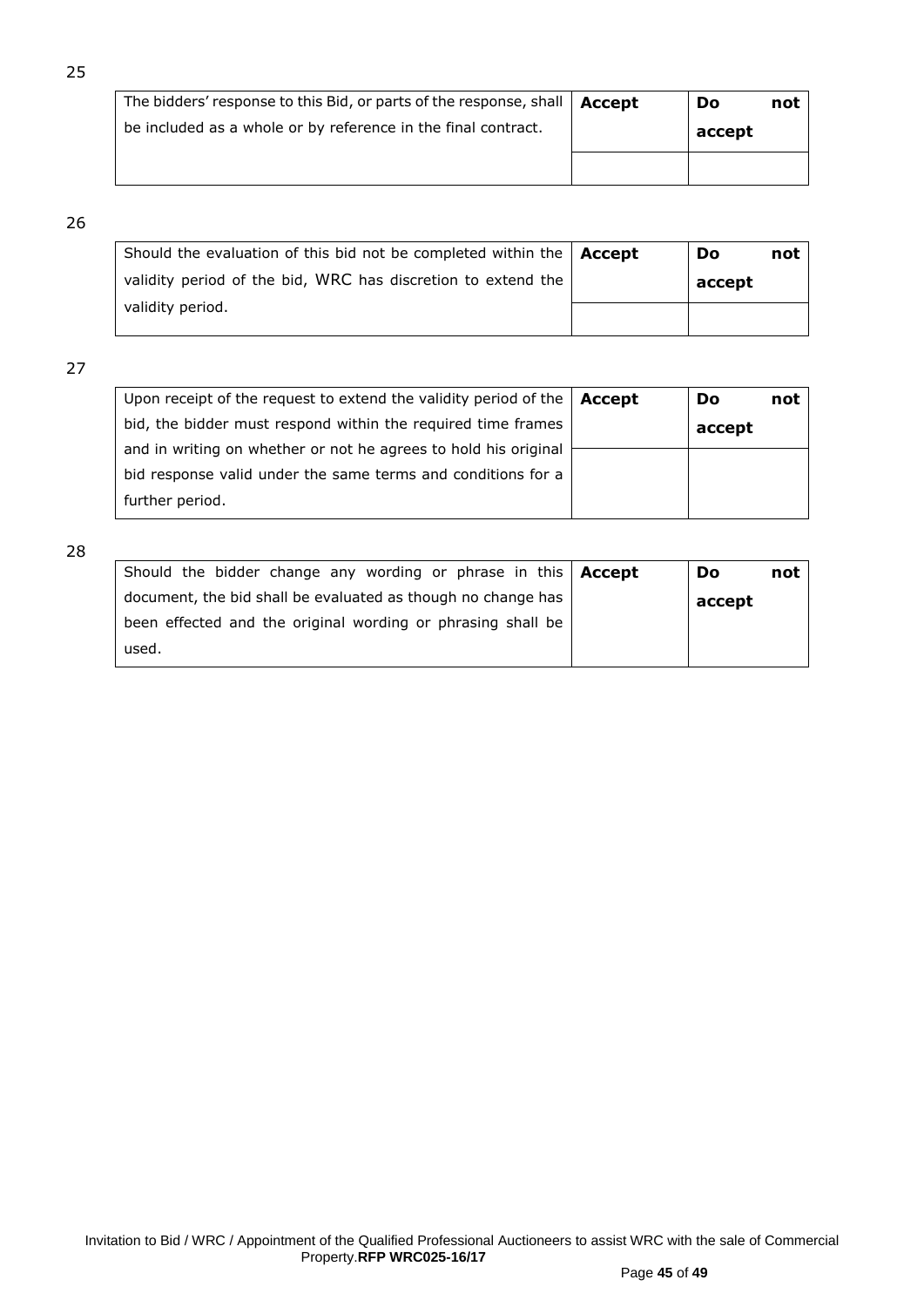- o To provide Joint Venture Agreement signed under Commissioner of Oath.
- o To provide above documentation for both companies that form the JV.

# **NB: Joint venture agreement and performing the work**

The primary bidder needs to have major responsibilities in this project and both parties need to state their percentage interest in this joint venture. Joint venture is encouraged mainly for developmental purposes.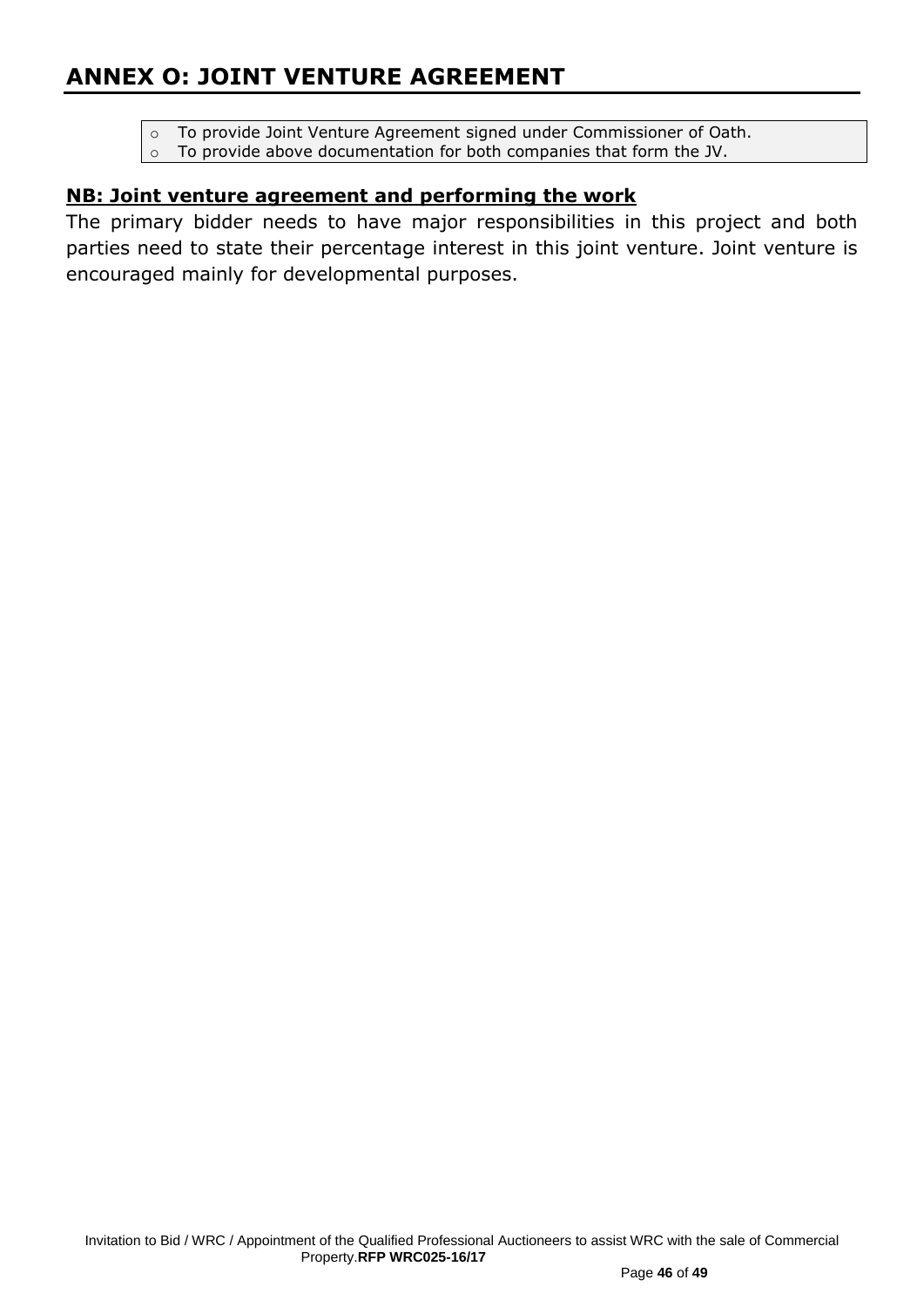# **ANNEX P: COMPANY PROFILE**

NB: Bidder (s) are requested to attached their company profile on this annexure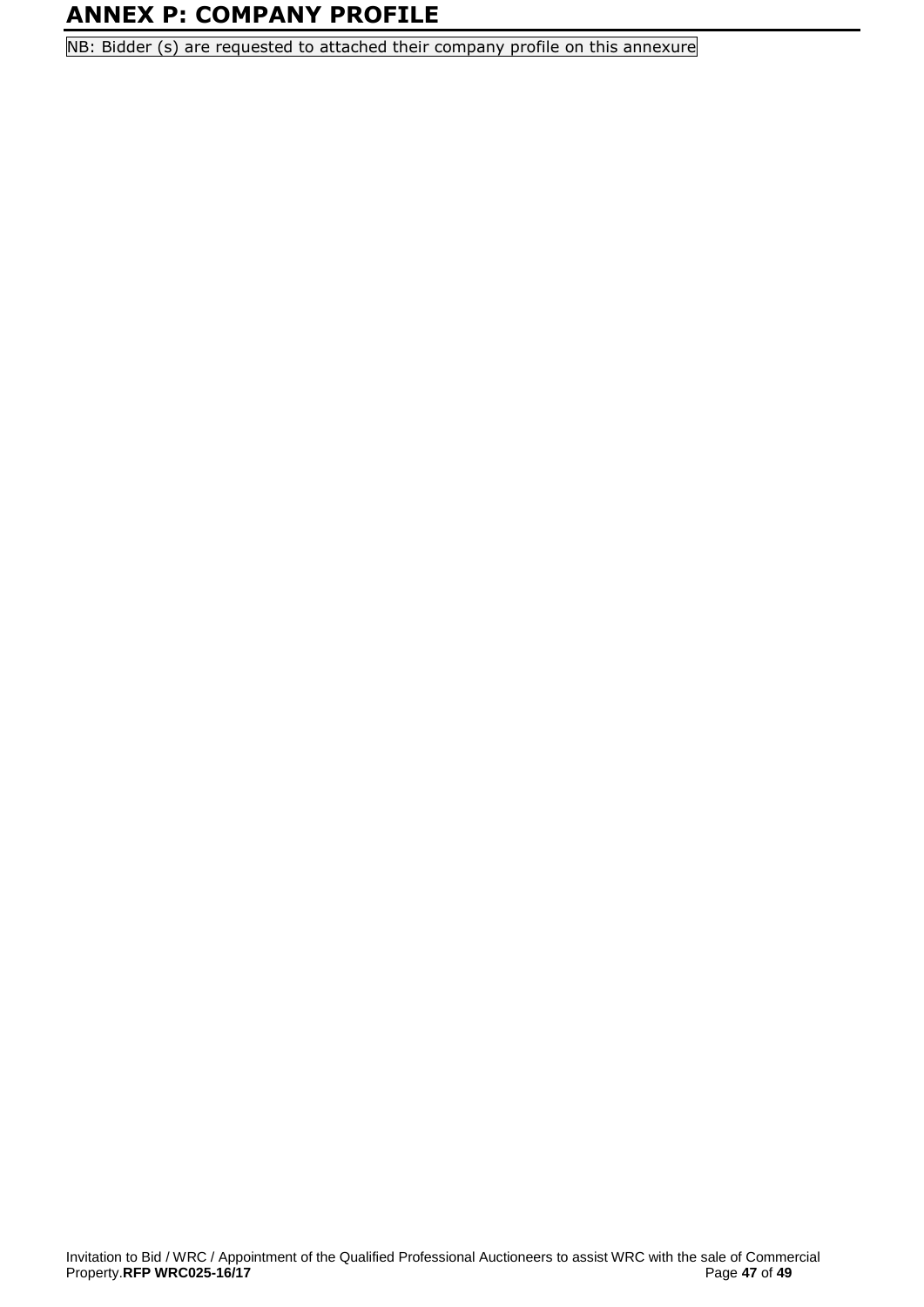# **ANNEX Q: RESOLUTION OF BOARD OF DIRECTORS / MEMBERS / SOLE PRORIETOR / PARNERS OF PARTNERSHIP**

This returnable schedule needs to be completed if the tenderer is a joint venture. This form must be completed by each partner of the joint venture. The name of the principal partner must be stated under Point 2.

Resolution of Board of Directors / Members / Sole Proprietor/ Partners of Partnership (i.e. of each legal person to comprise the Joint Venture Partnership)

**RESOLUTION** of a meeting of the Board of \*Directors / Members / Sole Proprietor/ Partners of:

|    | (Legally correct full name and registration number, if applicable, of the Enterprise)                                              |  |  |  |  |
|----|------------------------------------------------------------------------------------------------------------------------------------|--|--|--|--|
|    |                                                                                                                                    |  |  |  |  |
|    |                                                                                                                                    |  |  |  |  |
|    | <b>RESOLVED that:</b>                                                                                                              |  |  |  |  |
| 1. | The Enterprise submits a Tender, in Joint Venture with the following Enterprises:                                                  |  |  |  |  |
|    |                                                                                                                                    |  |  |  |  |
|    | (List all the legally correct full names and registration numbers, if applicable, of the Enterprises<br>forming the Joint Venture) |  |  |  |  |
|    | To the Water Research Commission in respect of the following project:                                                              |  |  |  |  |
|    |                                                                                                                                    |  |  |  |  |
|    | (Project description as per Tender Document)                                                                                       |  |  |  |  |
|    | Tender Number:<br>Document)                                                                                                        |  |  |  |  |
| 2. | The Principal Partner of the Joint Venture will be                                                                                 |  |  |  |  |
|    | (Legally correct full name and registration number, if applicable, of the Principal Partner of Joint Venture)                      |  |  |  |  |
| 3. | *Mr/Mrs/Ms:<br>in                                                                                                                  |  |  |  |  |
|    | *his/her Capacity as:<br>(Position in the<br>Enterprise)                                                                           |  |  |  |  |